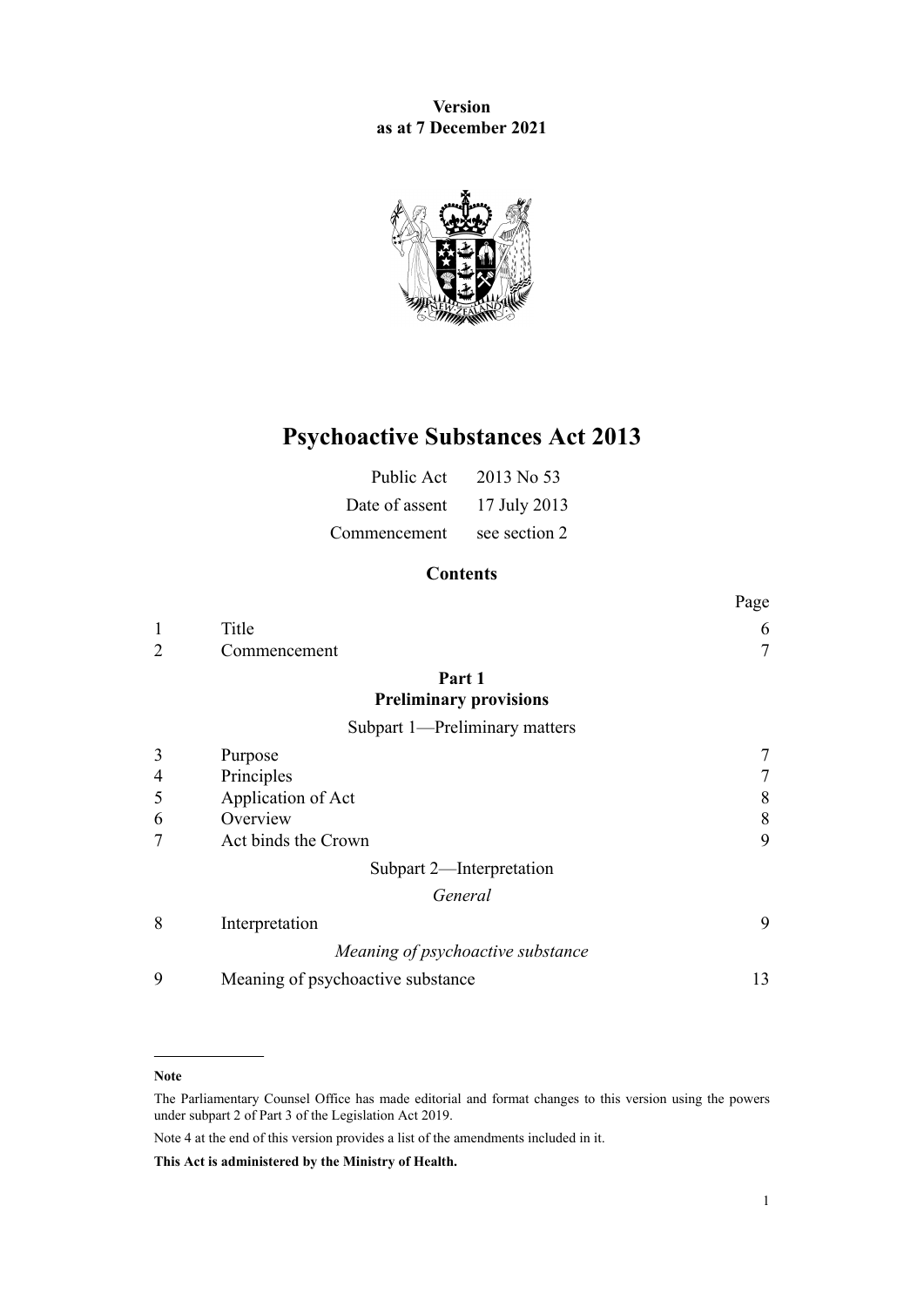|          | <b>Psychoactive Substances Act 2013</b>                                                                   | Version as at<br>7 December 2021 |
|----------|-----------------------------------------------------------------------------------------------------------|----------------------------------|
|          | Subpart 3—Key regulatory roles                                                                            |                                  |
| 10       | Psychoactive Substances Regulatory Authority                                                              | 14                               |
| 11       | Psychoactive Substances Expert Advisory Committee                                                         | 14                               |
| 12       | Advisory committee not to have regard to results of trials<br>involving animals                           | 16                               |
|          | Part 2                                                                                                    |                                  |
|          | Psychoactive substances and approved products                                                             |                                  |
|          | Subpart 1—Licences to import, manufacture, research, and sell                                             |                                  |
|          | Applications for licence                                                                                  |                                  |
| 13       | Application for licence                                                                                   | 16                               |
| 14<br>15 | Authority may refuse to process application for licence<br>Authority may request further information, etc | 16<br>17                         |
|          | Granting of licence                                                                                       |                                  |
| 16       | Grounds for granting licence                                                                              | 17                               |
|          | Conditions of licence                                                                                     |                                  |
| 17       | Compulsory conditions of licences                                                                         | 18                               |
| 18       | Discretionary conditions of licence                                                                       | 18                               |
|          | Duration of licence                                                                                       |                                  |
| 19       | Duration of licence                                                                                       | 19                               |
|          | Licence not transferable                                                                                  |                                  |
| 20       | Licence may not be transferred                                                                            | 19                               |
|          | Refusal of licence                                                                                        |                                  |
| 21       | Refusal to grant licence                                                                                  | 19                               |
|          | Suspension, cancellation, and surrender of licence                                                        |                                  |
| 22       | Suspension or cancellation of licence                                                                     | 19                               |
| 23       | Surrender of licence                                                                                      | 20                               |
|          | Offences relating to licences                                                                             |                                  |
| 24       | Offence relating to application for licence                                                               | 20                               |
| 25       | Offence relating to importation of psychoactive substance without<br>licence                              | 20                               |
| 26       | Offence relating to manufacture of psychoactive substance without<br>licence                              | 21                               |
| 27       | Offence relating to sale of approved product without licence                                              | 21                               |
| 28       | Offence relating to breach of licence condition                                                           | 21                               |
|          | Further provisions relating to manufacture of psychoactive<br>substances                                  |                                  |
| 29       | Code of manufacturing practice                                                                            | 21                               |
| 30       | Audit of manufacturing facilities                                                                         | 22                               |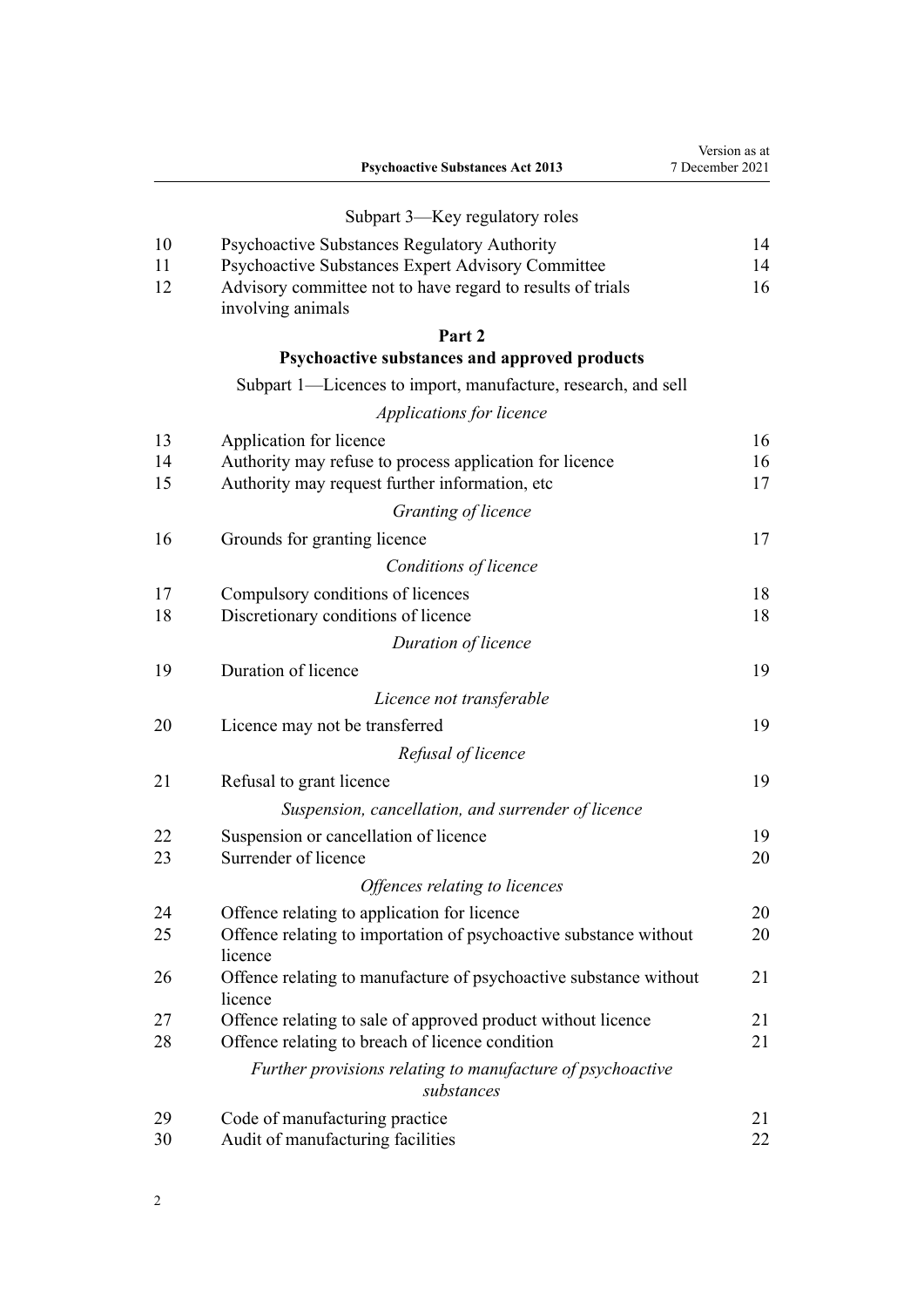|          | 7 December 2021<br><b>Psychoactive Substances Act 2013</b>                                                          |          |
|----------|---------------------------------------------------------------------------------------------------------------------|----------|
| 31<br>32 | Authorised person may enter manufacturing facility<br>Authority may issue compliance notice                         | 22<br>23 |
|          | Subpart 2—Approved products                                                                                         |          |
|          | Applications for approval                                                                                           |          |
| 33       | Application for approval                                                                                            | 23       |
| 34       | Authority may refuse to process application for approval                                                            | 24       |
| 35       | Authority may request further information, etc                                                                      | 24       |
| 36       | Authority must protect confidential supporting information relating<br>to application for approval                  | 24       |
|          | Granting of approval                                                                                                |          |
| 37       | Grounds for approving product                                                                                       | 25       |
|          | Conditions of approval                                                                                              |          |
| 38       | Conditions of approval                                                                                              | 26       |
|          | Refusal and revocation of approval                                                                                  |          |
| 39       | Refusal to grant approval                                                                                           | 26       |
| 40       | Revocation of approval                                                                                              | 27       |
|          | Offences relating to approvals                                                                                      |          |
| 41       | Offence relating to application for approval                                                                        | 27       |
| 42       | Offence relating to breach of conditions of approval                                                                | 27       |
|          | Register of products                                                                                                |          |
| 43       | Register of products                                                                                                | 27       |
|          | Subpart 3—Appeals against decisions of Authority                                                                    |          |
| 44       | <b>Psychoactive Substances Appeals Committee</b>                                                                    | 28       |
| 45       | Appeals against Authority's decisions                                                                               | 28       |
| 46       | Appeals committee may refer appeals back for reconsideration                                                        | 29       |
|          | Further appeals                                                                                                     |          |
| 47       | Appeal to High Court on question of law                                                                             | 29       |
|          | Part 3                                                                                                              |          |
|          | Control of approved products and other matters                                                                      |          |
|          | Subpart 1-Control of approved products                                                                              |          |
|          | Age restrictions                                                                                                    |          |
| 48       | Restriction on persons under 18 years buying or possessing<br>psychoactive substances (including approved products) | 30       |
| 49       | Restriction on selling approved products to persons under 18 years                                                  | 30       |
| 50       | Restriction on supplying approved products to persons under 18<br>years in public place                             | 31       |
| 51       | Restriction on employing persons under 18 years to sell approved<br>products                                        | 32       |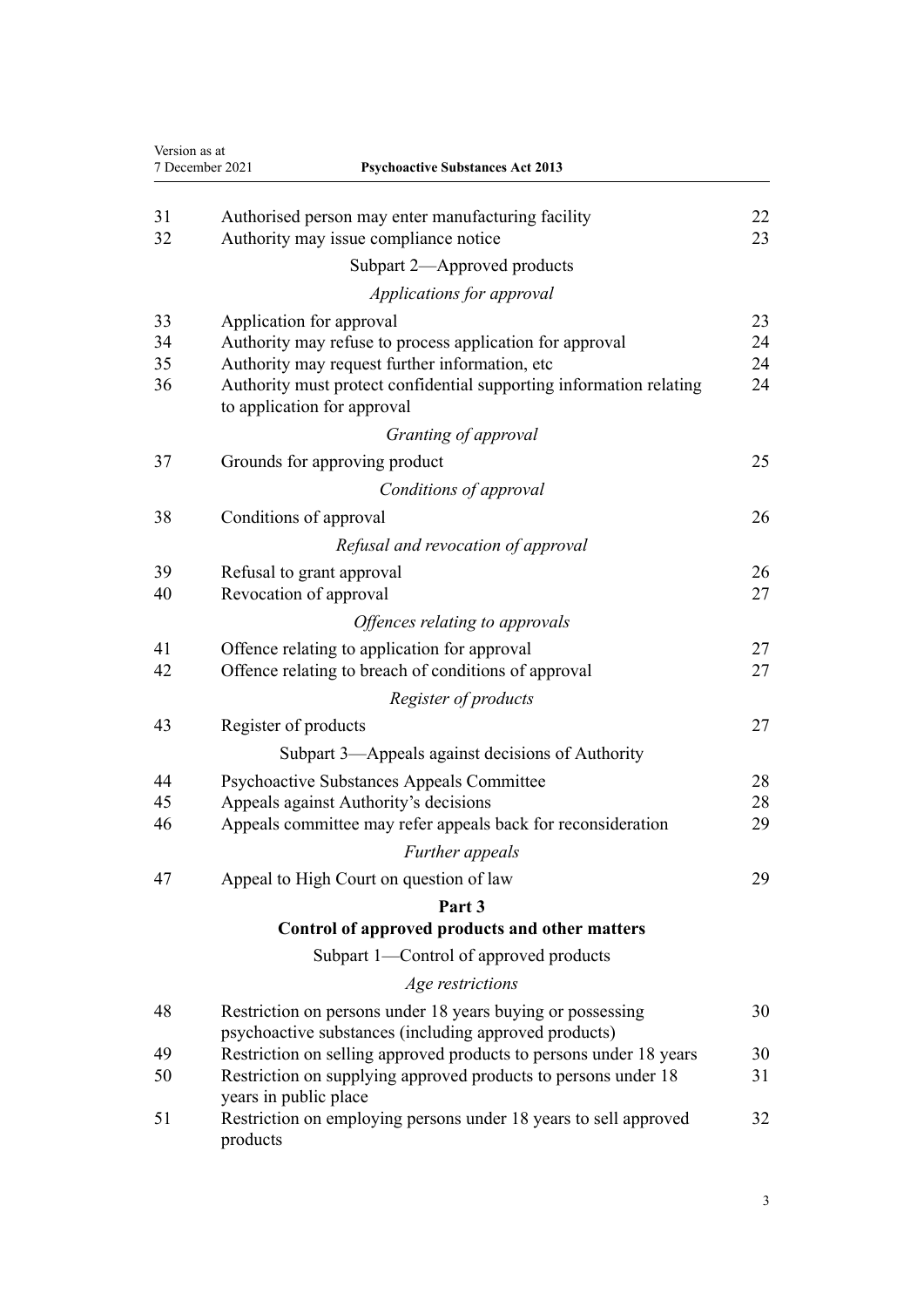# *[Other restrictions, prohibitions, and requirements relating to](#page-31-0) [approved products](#page-31-0)*

| 52 | Prohibitions and restrictions on place of sale of approved products                          | 32 |
|----|----------------------------------------------------------------------------------------------|----|
| 53 | Restrictions and requirements relating to Internet sales of approved                         | 32 |
|    | products                                                                                     |    |
| 54 | Prohibition on free-of-charge distribution and rewards of approved                           | 33 |
|    | products                                                                                     |    |
| 55 | Prohibition on sponsoring activity involving use of trade mark, etc,<br>of approved product  | 34 |
| 56 | Prohibitions, restrictions, and requirements relating to advertising<br>of approved products | 34 |
| 57 | Restriction on retailer's name using words, expressions, or trade                            | 35 |
|    | marks, etc, associated with approved products                                                |    |
| 58 | Restrictions and requirements relating to labelling of approved                              | 36 |
|    | products                                                                                     |    |
| 59 | Restrictions and requirements relating to packaging of approved<br>products                  | 36 |
| 60 | Requirement relating to health warnings                                                      | 36 |
| 61 | Requirement to display signage                                                               | 37 |
| 62 | Restrictions and requirements relating to storage and display of                             | 37 |
|    | approved products                                                                            |    |
| 63 | Restrictions and requirements relating to disposal of psychoactive<br>substances             | 37 |
| 64 | Requirement to keep records relating to psychoactive substances<br>and approved products     | 37 |
|    | Prohibitions and restrictions on convicted persons selling                                   |    |
|    | approved products                                                                            |    |
| 65 | Prohibitions and restrictions on convicted persons selling approved<br>products              | 38 |
|    | Local approved products policies                                                             |    |
| 66 | Territorial authority may have local approved products policy                                | 39 |
| 67 | Territorial authorities may adopt joint local approved products                              | 39 |
|    | policy                                                                                       |    |
| 68 | Content of local approved products policy                                                    | 39 |
| 69 | Adoption and review of local approved products policy                                        | 39 |
|    | Subpart 2—Offences relating to psychoactive substances that are                              |    |
|    | not approved products                                                                        |    |
| 70 | Offences relating to psychoactive substance that is not approved                             | 40 |
|    | product                                                                                      |    |
| 71 | Offence relating to personal possession of psychoactive substance                            | 41 |
|    | that is not approved product                                                                 |    |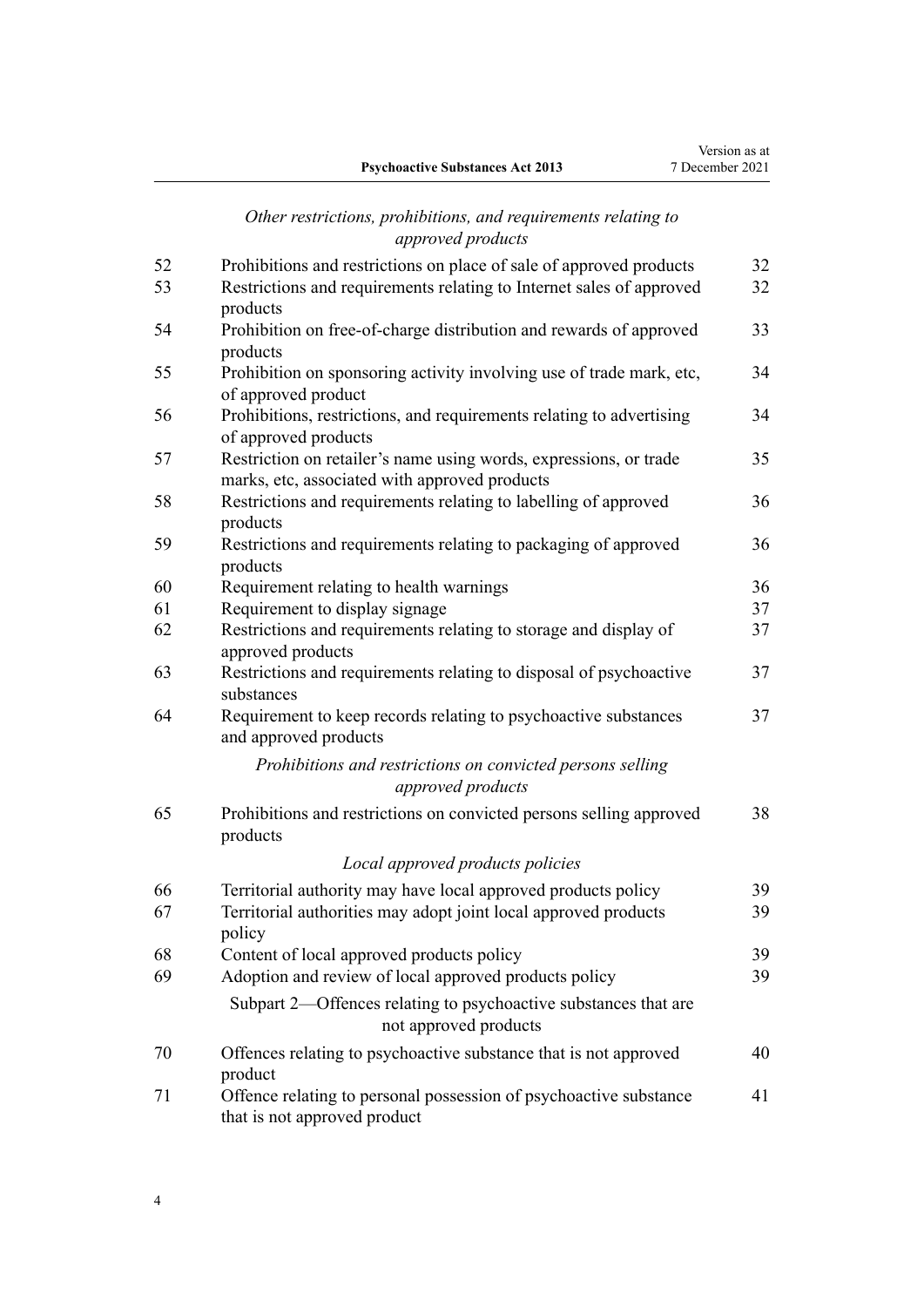| Version as at<br>7 December 2021<br><b>Psychoactive Substances Act 2013</b> |                                                                                      |    |
|-----------------------------------------------------------------------------|--------------------------------------------------------------------------------------|----|
|                                                                             | Infringement offences                                                                |    |
| 72                                                                          | Interpretation                                                                       | 41 |
| 73                                                                          | Proceedings for infringement offence                                                 | 41 |
| 74                                                                          | Infringement notices                                                                 | 41 |
| 75                                                                          | Payment of infringement fees                                                         | 42 |
|                                                                             | Subpart 3-Enforcement                                                                |    |
|                                                                             | <b>Enforcement officers</b>                                                          |    |
| 76                                                                          | Enforcement officers                                                                 | 42 |
|                                                                             | <i>Enforcement powers</i>                                                            |    |
| 77                                                                          | Warrantless power to enter and search                                                | 44 |
| 78                                                                          | Power to enter and search retail premises                                            | 44 |
| 79                                                                          | Warranted power to enter and search                                                  | 45 |
| 80                                                                          | Power to demand information where offence against section 49<br>suspected            | 45 |
| 81                                                                          | Power to demand information where offence against section 48,<br>50, or 71 suspected | 46 |
| 82                                                                          | Forfeiture                                                                           | 46 |
|                                                                             | Offences relating to enforcement                                                     |    |
| 83                                                                          | Obstructing enforcement officer or constable                                         | 47 |
|                                                                             | International controlled delivery of psychoactive substances                         |    |
| 84                                                                          | International controlled delivery of psychoactive substances                         | 47 |
|                                                                             | Liability of principals and directors                                                |    |
| 85                                                                          | Liability of principals and directors                                                | 48 |
|                                                                             | Subpart 4—Other powers of Authority                                                  |    |
| 86                                                                          | Authority may declare recognised authorities                                         | 48 |
| 87                                                                          | Approved laboratories                                                                | 49 |
| 88                                                                          | Recall orders                                                                        | 49 |
| 89                                                                          | Export certificates                                                                  | 49 |
|                                                                             | Subpart 5—Cost recovery                                                              |    |
| 90                                                                          | Costs to be recovered                                                                | 50 |
| 91                                                                          | Principles of cost recovery                                                          | 50 |
| 92                                                                          | Methods of cost recovery                                                             | 51 |
| 93                                                                          | Cost recovery to relate generally to financial year                                  | 52 |
| 94                                                                          | Three-yearly review of cost recovery                                                 | 52 |
| 95                                                                          | Regulations prescribing fees and charges                                             | 53 |
| 96                                                                          | Regulations imposing levies                                                          | 53 |
| 97                                                                          | Failure to pay fee, charge, or levy                                                  | 54 |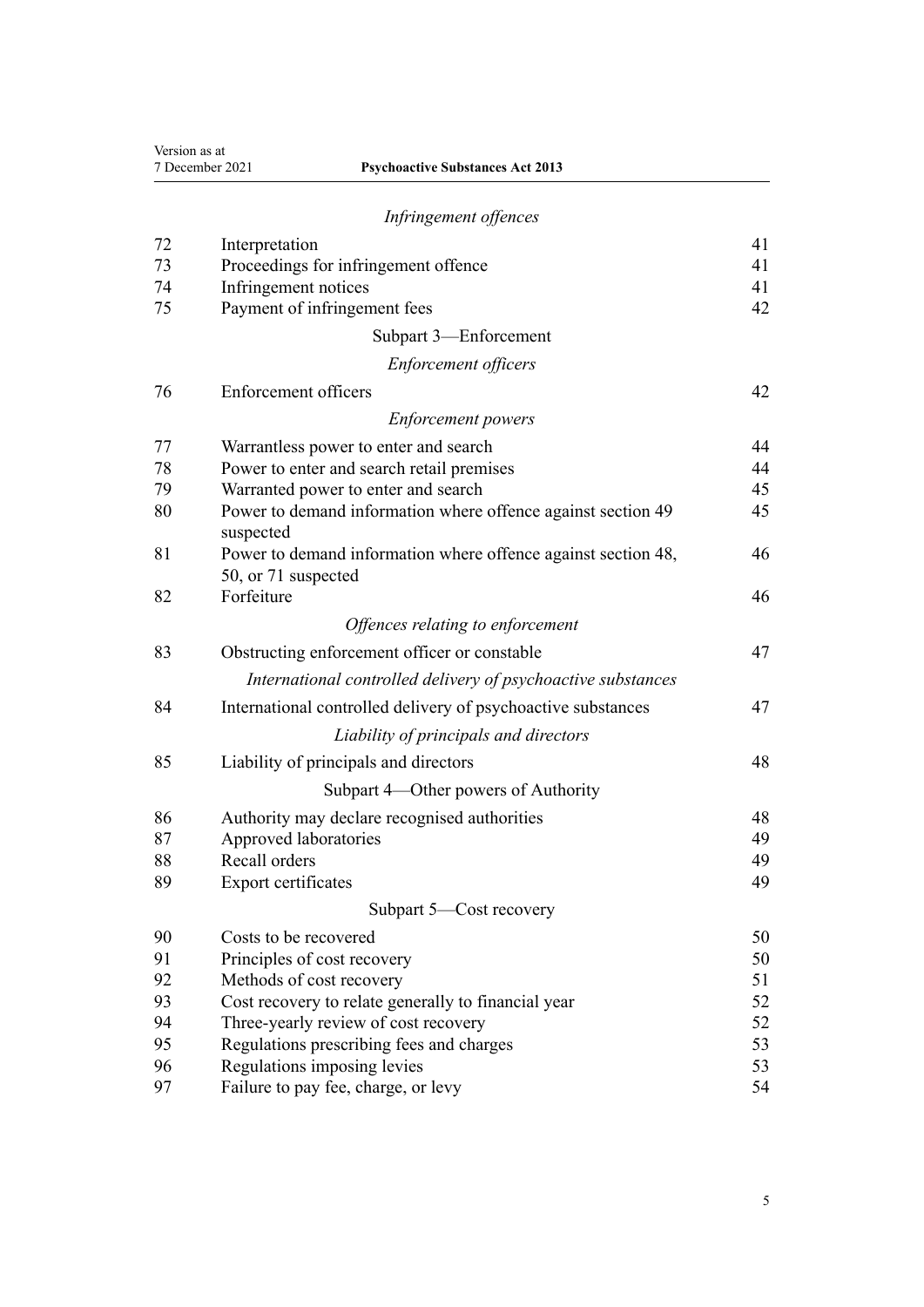<span id="page-5-0"></span>

| s 1 | <b>Psychoactive Substances Act 2013</b>                                  | Version as at<br>7 December 2021 |
|-----|--------------------------------------------------------------------------|----------------------------------|
|     | Subpart 6-Other matters                                                  |                                  |
|     | Duty to notify adverse reactions                                         |                                  |
| 98  | Duty of specified persons to notify Authority about adverse<br>reactions | 54                               |
|     | Regulations                                                              |                                  |
| 99  | Regulations relating to psychoactive substances                          | 55                               |
| 100 | Regulations relating to infringement offences                            | 55                               |
| 101 | Other regulations                                                        | 56                               |
|     | Delegation of Authority's functions, duties, or powers                   |                                  |
| 102 | Delegation of Authority's functions, duties, or powers                   | 60                               |
|     | Protection from civil and criminal liability                             |                                  |
| 103 | Immunities                                                               | 60                               |
|     | Relationship with other enactments                                       |                                  |
| 104 | Relationship with Hazardous Substances and New Organisms Act<br>1996     | 61                               |
| 105 | Application of Customs and Excise Act 2018                               | 61                               |
|     | Review of Act                                                            |                                  |
| 106 | Ministry must review Act                                                 | 61                               |
|     | Application, savings, and transitional provisions                        |                                  |
| 107 | Application, savings, and transitional provisions                        | 62                               |
|     | Amendments to Search and Surveillance Act 2012                           |                                  |
| 108 | Amendments to Search and Surveillance Act 2012                           | 62                               |
|     | Amendments to Children, Young Persons, and Their Families Act<br>1989    |                                  |
| 109 | Amendments to Children, Young Persons, and Their Families Act<br>1989    | 62                               |
|     | Consequential amendments and revocation                                  |                                  |
| 110 | Consequential amendments and revocation                                  | 62                               |
|     | <b>Schedule 1</b>                                                        | 63                               |
|     | Application, savings, and transitional provisions                        |                                  |
|     | <b>Schedule 2</b>                                                        | 70                               |
|     | <b>Consequential amendments and revocation</b>                           |                                  |

# **The Parliament of New Zealand enacts as follows:**

# **1 Title**

This Act is the Psychoactive Substances Act 2013.

6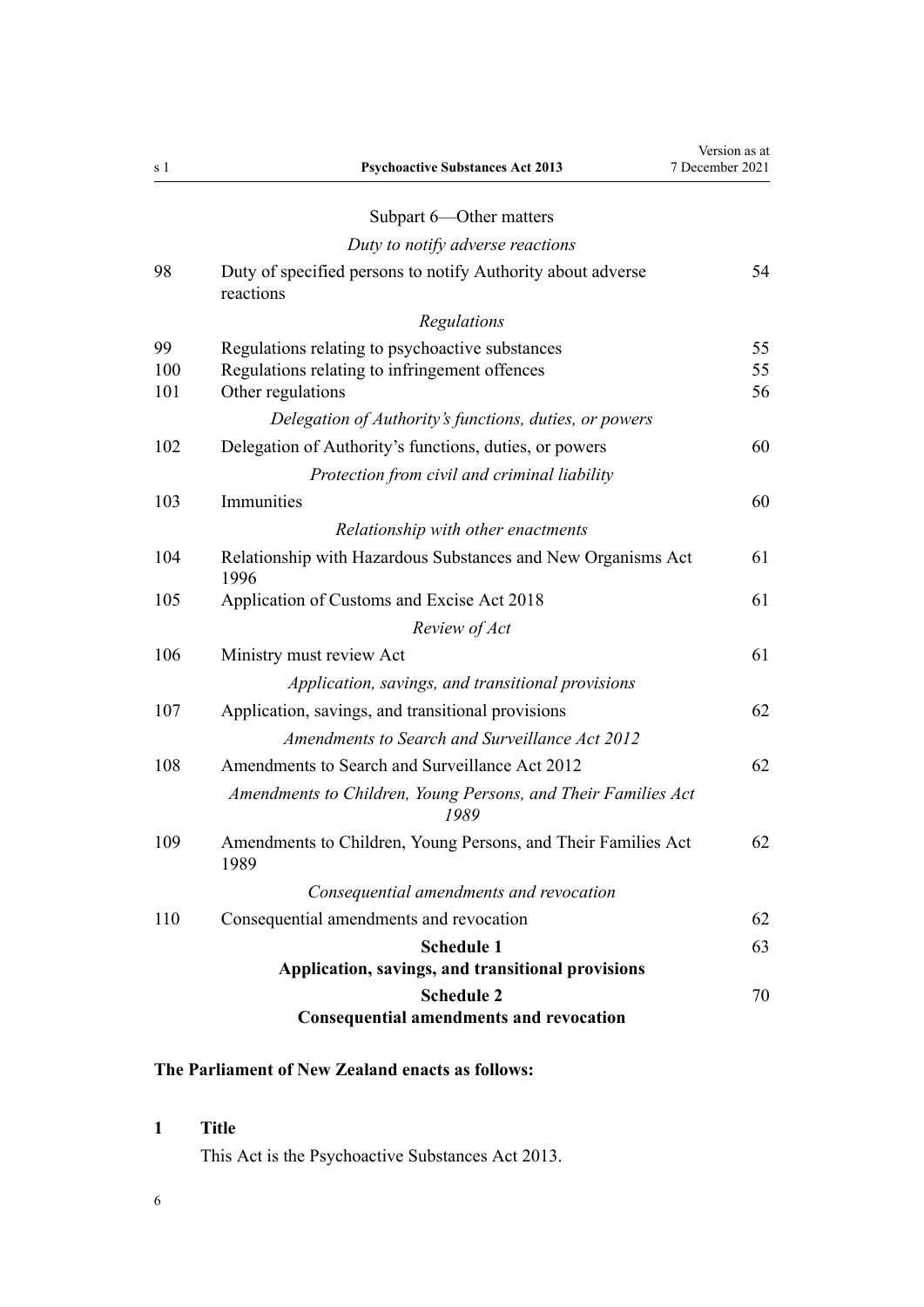# <span id="page-6-0"></span>**2 Commencement**

This Act comes into force on the day after the date on which it receives the Royal assent.

# **Part 1 Preliminary provisions**

# Subpart 1—Preliminary matters

# **3 Purpose**

The purpose of this Act is to regulate the availability of psychoactive substances in New Zealand to protect the health of, and minimise harm to, individuals who use psychoactive substances.

#### **4 Principles**

In performing functions or duties or exercising powers (either individually or collectively) under this Act, a person or body must take into account the fol‐ lowing principles to the extent that they are relevant to those functions, duties, or powers:

- (a) a psychoactive product that is approved for use by individuals should pose no more than a low risk of harm to individuals who use it:
- (b) before a psychoactive product can be approved for use by individuals, the degree of harm posed by the product to individuals who use it should be assessed by the Authority on the basis of—
	- (i) the advice of an expert advisory committee; and
	- (ii) evidence, including the results of preclinical and clinical trials:
- (c) a psychoactive product that poses no more than a low risk of harm to individuals who use the product should be approved:
- (d) a psychoactive product that poses more than a low risk of harm to indi‐ viduals who use the product should be prohibited:
- (e) a psychoactive product that has not been approved by the Authority should be prohibited, on a precautionary basis, until it has been assessed by the Authority and the Authority is satisfied that it poses no more than a low risk of harm to individuals who use it:
- (f) animals must not be used in trials for the purposes of assessing whether a psychoactive product should be approved.

Section 4(f): inserted, on 8 May 2014, by [section 4](http://legislation.govt.nz/pdflink.aspx?id=DLM6099315) of the Psychoactive Substances Amendment Act 2014 (2014 No 24).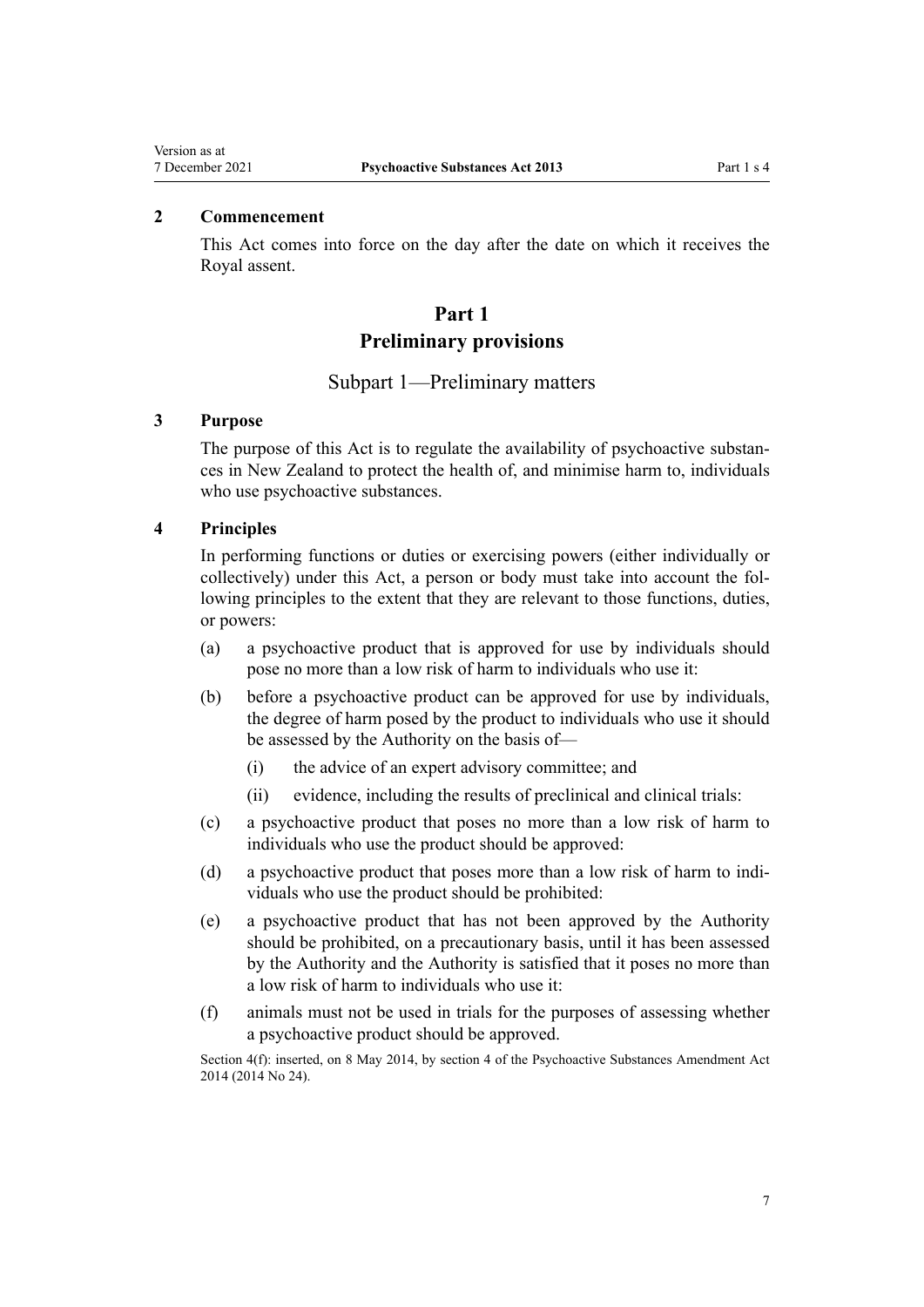<span id="page-7-0"></span>**5 Application of Act**

- (1) This Act applies to the importation, manufacture, sale, supply, or possession of a psychoactive substance or approved product for the primary purpose of inducing a psychoactive effect in an individual who uses the substance or prod‐ uct.
- (2) [Schedule 1](#page-62-0) contains application, savings, and transitional provisions that affect this Act's other provisions as from time to time amended, repealed, or repealed and replaced (*see* [section 107\)](#page-61-0).

# **6 Overview**

- $(1)$  In this Act,—
	- (a) this Part—
		- (i) sets out the purpose of this Act and the principles on which it is based:
		- (ii) provides that this Act binds the Crown:
		- (iii) defines terms used in this Act, including the key term psychoactive substance:
		- (iv) establishes the Psychoactive Substances Regulatory Authority and the Psychoactive Substances Expert Advisory Committee:
	- (b) [Part 2](#page-15-0) authorises the Authority to issue licences for the importation, manufacture, and sale of psychoactive substances and to approve psychoactive products and also deals with related matters, including—
		- (i) creating offences relating to the importation, manufacture, sale, and supply of psychoactive substances without a licence or in breach of licence conditions:
		- (ii) a requirement for the Authority to issue a code of manufacturing practice relating to psychoactive substances:
		- (iii) the process for appeals against decisions of the Authority:
	- (c) [Part 3](#page-29-0) relates to the control of approved products, creates offences relat‐ ing to the sale and supply of psychoactive substances that are not approved products and also deals with other regulatory matters, includ‐ ing—
		- (i) age restrictions and place-of-sale restrictions on the sale of approved products:
		- (ii) advertising, labelling, and packaging restrictions and requirements for approved products:
		- (iii) health-warning requirements for approved products:
		- (iv) signage, storage, and display restrictions and requirements for approved products: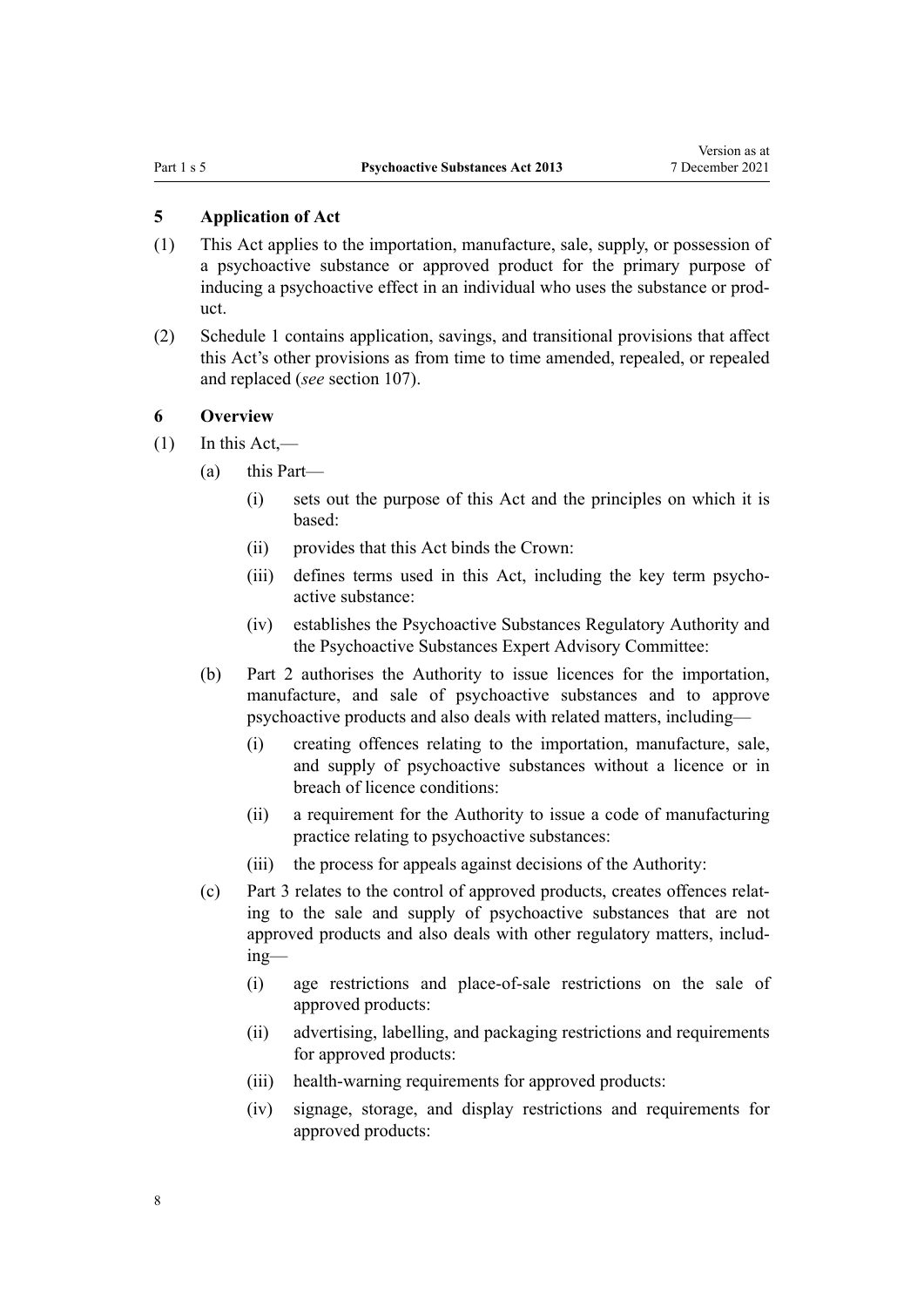- <span id="page-8-0"></span>(v) creating offences relating to the sale of approved products by or to persons under the age of 18 years and the possession of psychoactive substances without a licence:
- (vi) the relationship between this Act and other enactments:
- (vii) authorising the Authority to recall approved products in certain circumstances:
- (viii) requiring the Ministry to conduct a review of the policy and oper‐ ation of this Act no later than 5 years after the commencement of the Act:
- (ix) *[Repealed]*
- (x) amending other enactments.
- (2) This section is a guide only to the general scheme and effect of this Act and does not limit or affect the other provisions of this Act.

Section  $6(1)(c)(ix)$ : repealed, on 8 May 2014, by [section 5](http://legislation.govt.nz/pdflink.aspx?id=DLM6099316) of the Psychoactive Substances Amendment Act 2014 (2014 No 24).

#### **7 Act binds the Crown**

This Act binds the Crown.

Subpart 2—Interpretation

*General*

## **8 Interpretation**

In this Act, unless the context otherwise requires,—

**adverse reaction** means an unwanted or a harmful reaction—

- (a) that is experienced by an individual who has used a psychoactive sub‐ stance or an approved product; and
- (b) that is suspected to have arisen from, or to be related to, the use of the substance or product

#### **advertising**—

- (a) means any words, whether written, printed, or spoken, and any pictorial representation or design, used or appearing to be used to promote the sale of an approved product (for example, a sign, publication, or leaflet); and
- (b) includes any matter referred to in paragraph (a) that is represented in an electronic or a digital medium

**advisory committee** means the Psychoactive Substances Expert Advisory Committee established by [section 11](#page-13-0)

**alcohol** has the same meaning as in [section 5\(1\)](http://legislation.govt.nz/pdflink.aspx?id=DLM3339341) of the Sale and Supply of Alcohol Act 2012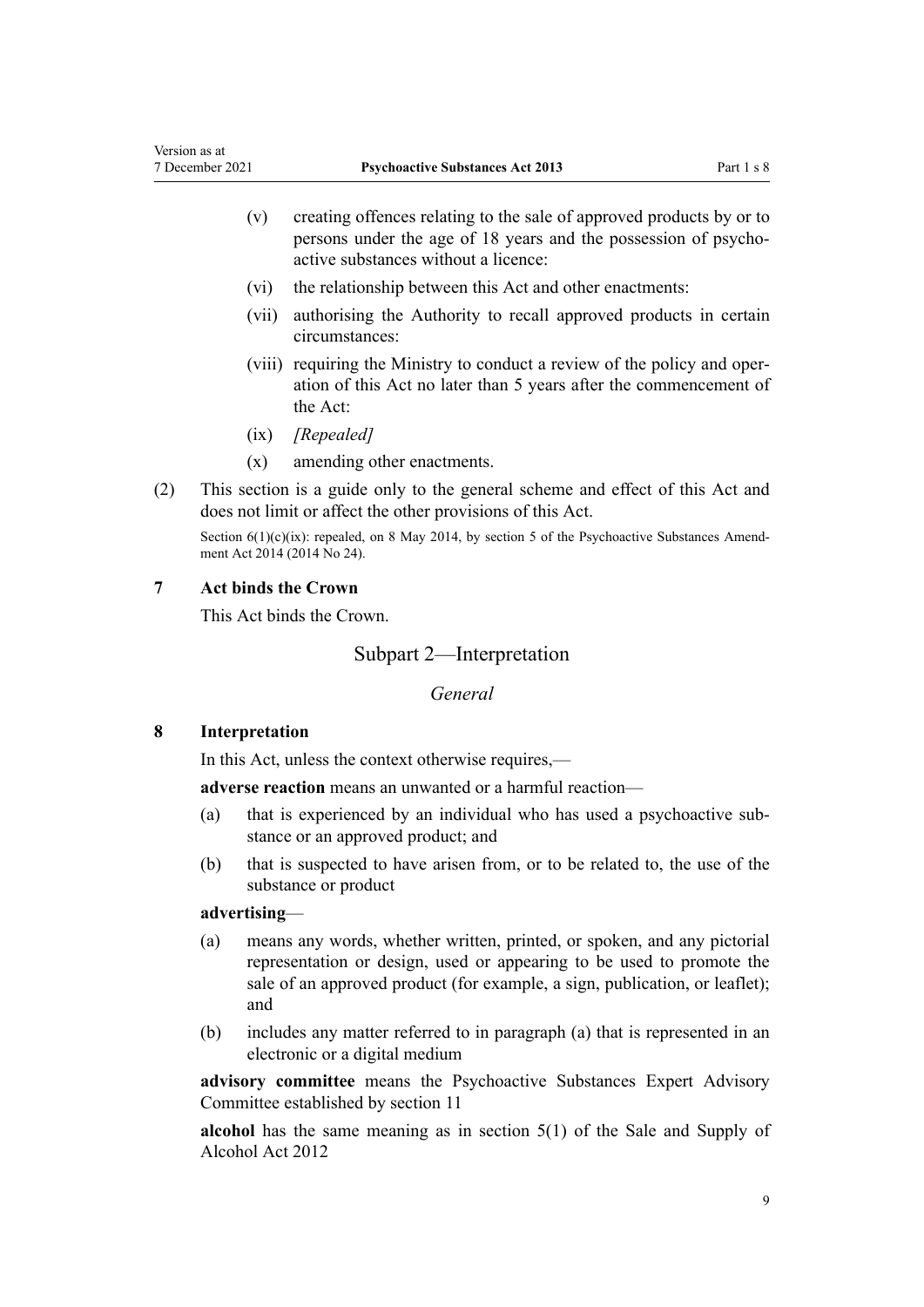**animal** has the same meaning as in [section 2\(1\)](http://legislation.govt.nz/pdflink.aspx?id=DLM49669) of the Animal Welfare Act 1999

**appeals committee** means the Psychoactive Substances Appeals Committee established by [section 44](#page-27-0)

**approved evidence of age document** has the same meaning as in [section 5\(1\)](http://legislation.govt.nz/pdflink.aspx?id=DLM3339341) of the Sale and Supply of Alcohol Act 2012

**approved evidence of age system** has the same meaning as in [section 5\(1\)](http://legislation.govt.nz/pdflink.aspx?id=DLM3339341) of the Sale and Supply of Alcohol Act 2012

**approved laboratory** means a laboratory for the time being approved under [section 87](#page-48-0)

**approved product** means a psychoactive product approved by the Authority under [section 37](#page-24-0)

**Authority** means the Psychoactive Substances Regulatory Authority estab‐ lished by [section 10](#page-13-0)

**code of manufacturing practice** or **code** means a code of practice, relating to the manufacture of psychoactive substances, issued under [section 29](#page-20-0)

**constable** has the same meaning as in [section 4](http://legislation.govt.nz/pdflink.aspx?id=DLM1102132) of the Policing Act 2008

**Customs officer** has the same meaning as in [section 5\(1\)](http://legislation.govt.nz/pdflink.aspx?id=DLM7038971) of the Customs and Excise Act 2018

**district**, in relation to a territorial authority, has the same meaning as in [section](http://legislation.govt.nz/pdflink.aspx?id=DLM170881) [5\(1\)](http://legislation.govt.nz/pdflink.aspx?id=DLM170881) of the Local Government Act 2002

**drug and substance checking service provider** has the same meaning as in [section 2\(1\)](http://legislation.govt.nz/pdflink.aspx?id=DLM436106) of the Misuse of Drugs Act 1975

**enforcement officer** means a person appointed by the Authority under [section](#page-41-0) [76](#page-41-0)

**evidential material** has the same meaning as in [section 3\(1\)](http://legislation.govt.nz/pdflink.aspx?id=DLM2136542) of the Search and Surveillance Act 2012

**export certificate** means a certificate issued by the Authority under [section 89](#page-48-0)

**hazardous substance** has the same meaning as in [section 2\(1\)](http://legislation.govt.nz/pdflink.aspx?id=DLM381228) of the Hazard‐ ous Substances and New Organisms Act 1996

**importation** and **importer** have the same meanings as in [section 5\(1\)](http://legislation.govt.nz/pdflink.aspx?id=DLM7038971) of the Customs and Excise Act 2018

**individual** means a natural person, other than a deceased natural person

**Internet sale**, in relation to an approved product, means a sale (whether by retail or by wholesale) of the approved product pursuant to a contract that—

- (a) has been entered into using the Internet and is between—
	- (i) a seller whose business is or includes offering the product for sale (whether by retail or wholesale); and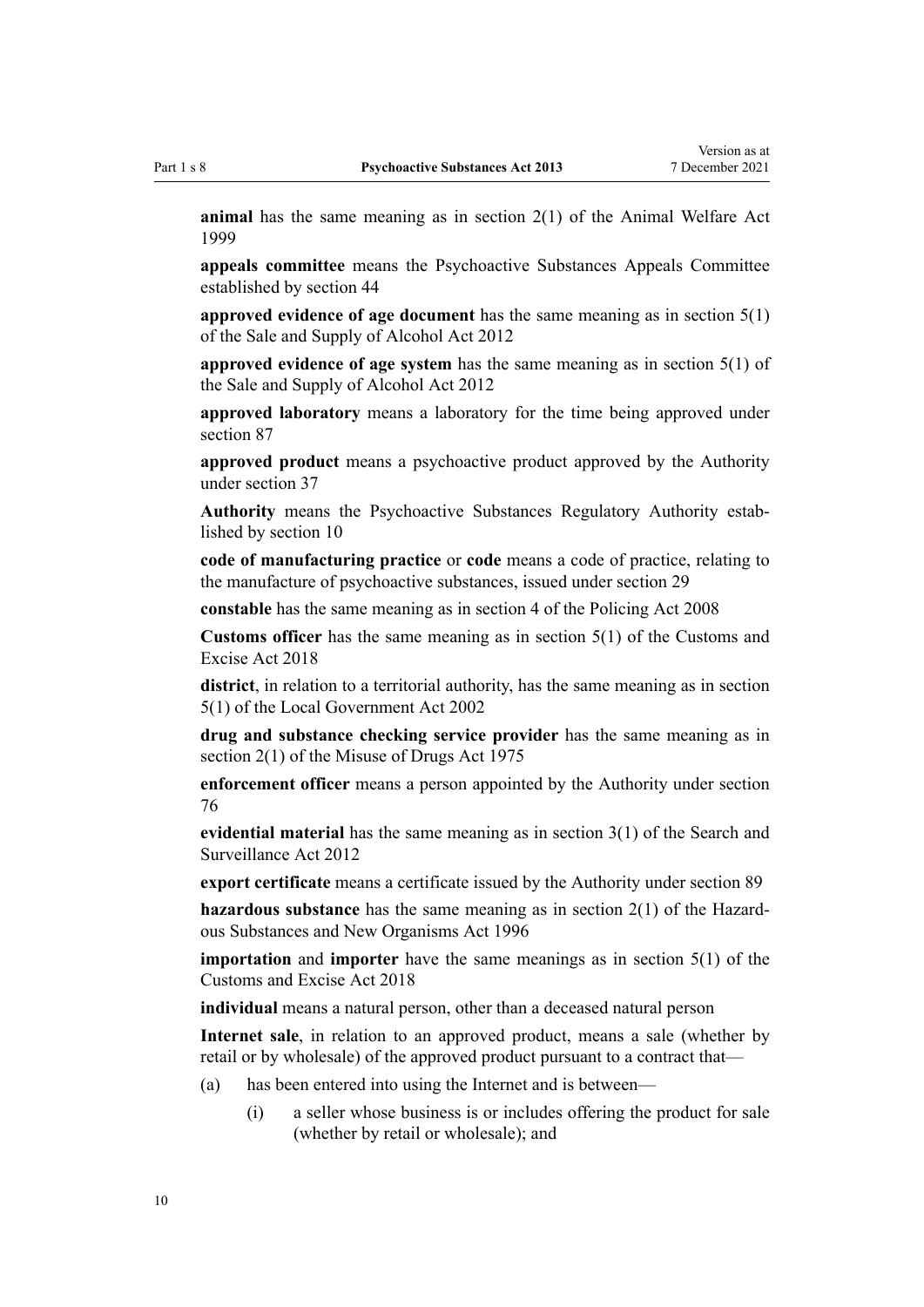- (ii) a person (whether the purchaser or a person acting on the purchas‐ er's behalf) who is at a distance from the seller's place of business; and
- (b) contains a term providing for the product to be delivered by or on behalf of the seller to, or to a place or person chosen by, the purchaser

**label** includes any written, pictorial, or other descriptive matter that—

- (a) relates to an approved product; or
- (b) appears on, is attached to, or is associated with the approved product

**licence** means a licence, granted under [section 16](#page-16-0), that is in force

**manufacture**, in relation to a psychoactive substance or an approved product,—

- (a) means to make up, prepare, produce, or process the substance or product for the purpose of sale; and
- (b) includes packaging the substance or product for the purpose of sale

**manufacturer** includes any company with which a manufacturer is associated within the meaning of [subpart YB](http://legislation.govt.nz/pdflink.aspx?id=DLM1522997) of the Income Tax Act 2007

**Minister** means the Minister of the Crown who, under the authority of any warrant or with the authority of the Prime Minister, is for the time being responsible for the administration of this Act

**Ministry** means the department of State that is, with the authority of the Prime Minister, for the time being responsible for the administration of this Act

**minor** means a person under the age of 18 years

**New Zealand resident** has the same meaning as in [section YD 1](http://legislation.govt.nz/pdflink.aspx?id=DLM1523134) or [YD 2](http://legislation.govt.nz/pdflink.aspx?id=DLM1523137) of the Income Tax Act 2007

**place** includes any building, conveyance, craft, land, or structure

**possess**, in relation to a psychoactive substance, includes a psychoactive sub‐ stance that is subject to a person's control but that is in the custody of another person

**private premises** has the same meaning as in [section 3\(1\)](http://legislation.govt.nz/pdflink.aspx?id=DLM2136542) of the Search and Surveillance Act 2012

**psychoactive effect**, in relation to an individual who is using or has used a psychoactive substance, means the effect of the substance on the individual's mind

**psychoactive product** or **product** means a finished product packaged and ready for retail sale that is a psychoactive substance or that contains 1 or more psychoactive substances

**psychoactive substance** has the meaning given in [section 9](#page-12-0)

**public health** has the same meaning as in [section 6\(1\)](http://legislation.govt.nz/pdflink.aspx?id=DLM80064) of the New Zealand Public Health and Disability Act 2000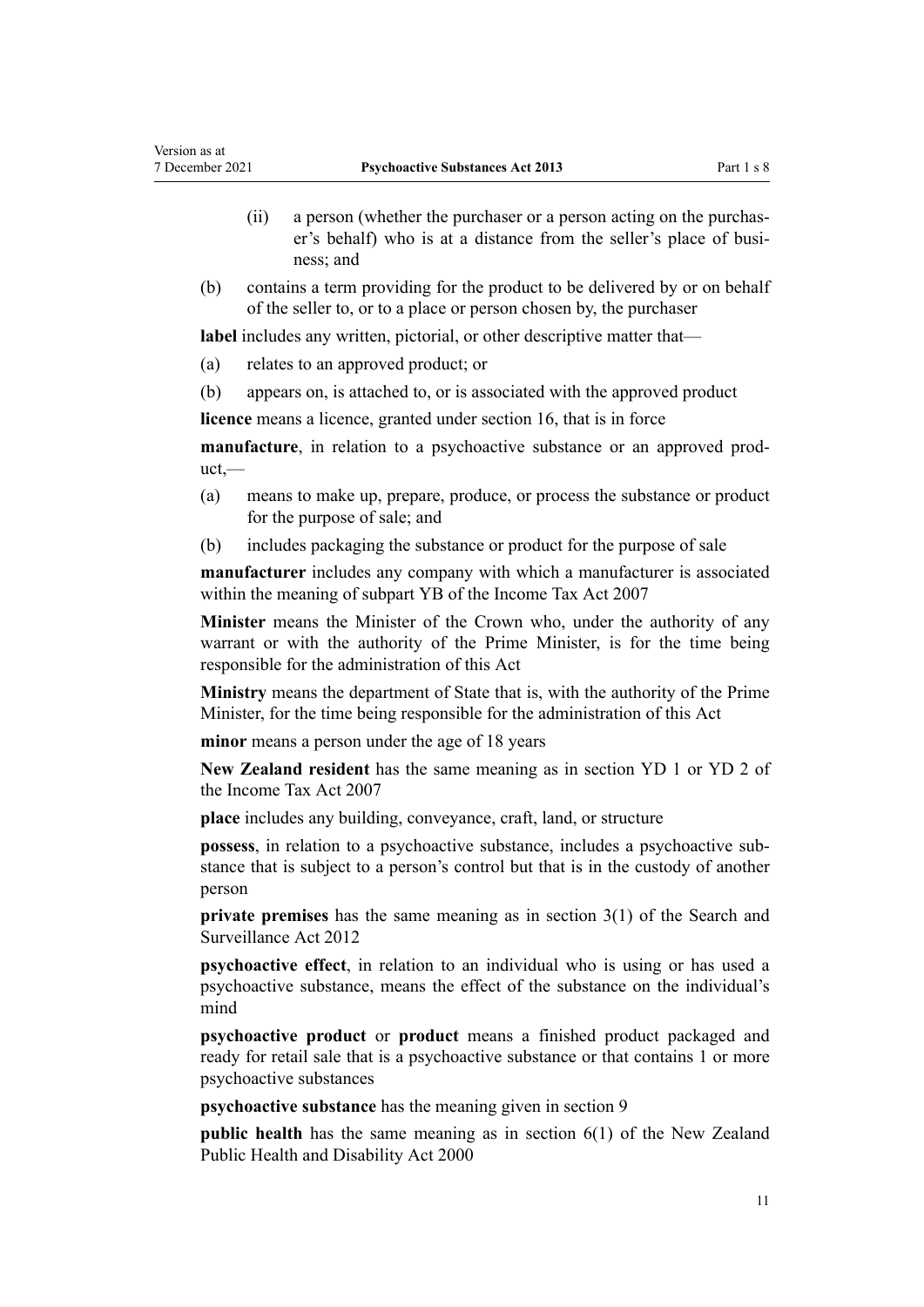**publicly notify** means to publish a notice—

- (a) in the *Gazette*; and
- (b) on an Internet site maintained by or on behalf of the Authority

**regulations** means regulations made under this Act

**retail premises** means premises for which a licence to sell approved products by retail has been granted

**retailer** means a person engaged in any business that includes the sale of approved products by retail

**sell** includes every method of disposition for valuable consideration, for example,—

- (a) bartering:
- (b) offering or attempting to sell or having in possession for sale, or expos‐ ing, sending, or delivering for sale, or causing or allowing to be sold, offered, or exposed for sale:
- (c) retailing:
- (d) wholesaling

**special consultative procedure** has the same meaning as in [section 5\(1\)](http://legislation.govt.nz/pdflink.aspx?id=DLM170881) of the Local Government Act 2002

**supply**—

- (a) includes distribute or give; but
- (b) does not include sell

**territorial authority** has the same meaning as in [section 5\(1\)](http://legislation.govt.nz/pdflink.aspx?id=DLM170881) of the Local Government Act 2002

**trial**—

- (a) means a preclinical or clinical trial; and
- (b) includes research, testing, and teaching

**use**, in relation to a psychoactive substance,—

- (a) means use by an individual; and
- (b) includes—
	- (i) ingesting, inhaling, injecting, or being administered the psychoactive substance; and
	- (ii) any other method of inducing a psychoactive effect from the psychoactive substance

**vehicle** means any conveyance that is capable of being moved under a person's control, whether or not the conveyance is used for the carriage of persons or goods, and includes a motor vehicle, aircraft, train, ship, or bicycle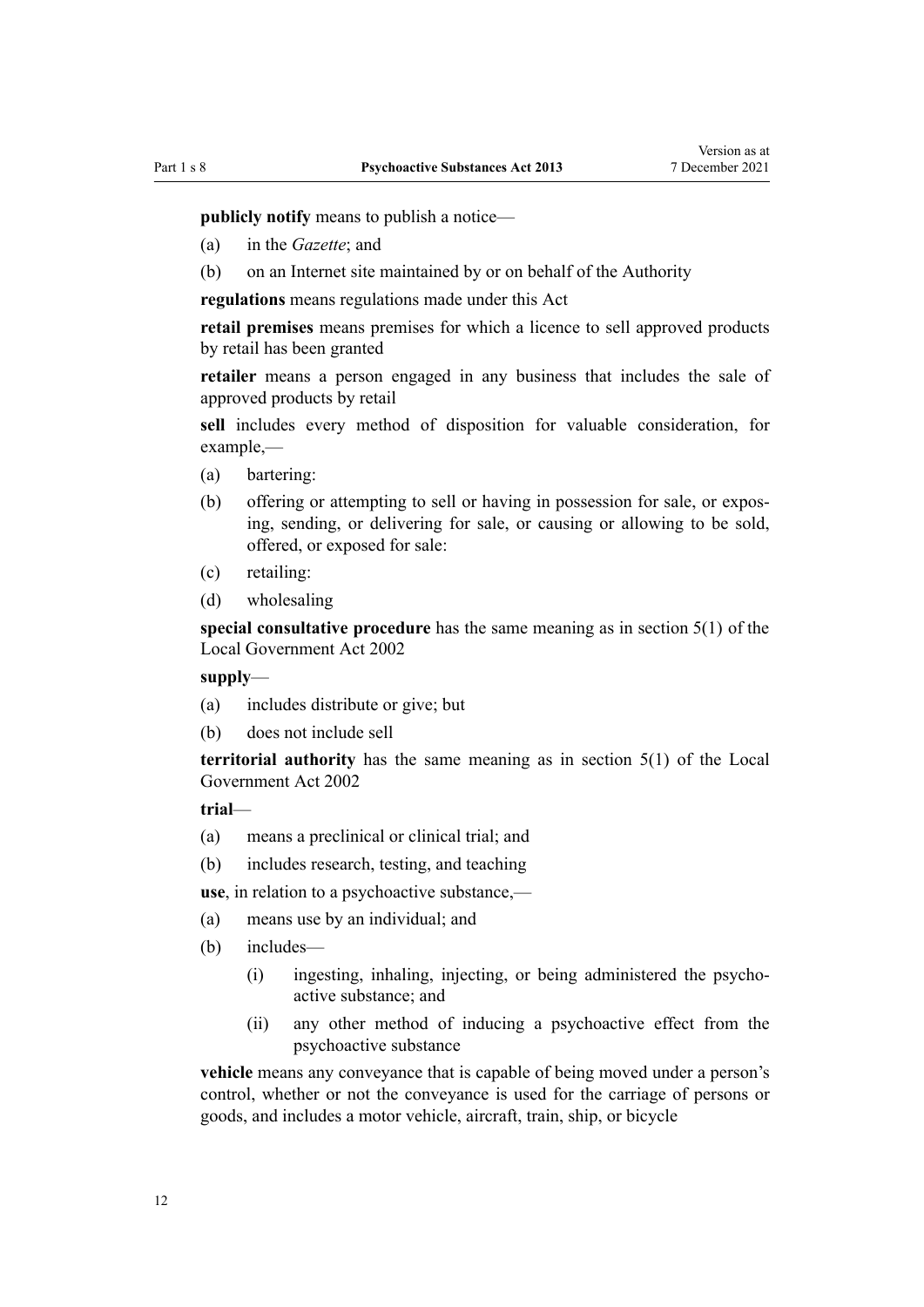<span id="page-12-0"></span>**wholesaler** means a person engaged in any business that includes the sale of approved products by wholesale.

Section 8 **approved laboratory**: inserted, on 7 December 2021 (immediately after being repealed by [section 21](http://legislation.govt.nz/pdflink.aspx?id=LMS430981) of the Drug and Substance Checking Legislation Act 2020 (2020 No 63)), by [section 15](http://legislation.govt.nz/pdflink.aspx?id=LMS577120) of the Drug and Substance Checking Legislation Act 2021 (2021 No 50).

Section 8 **Customs officer**: amended, on 1 October 2018, by [section 443\(3\)](http://legislation.govt.nz/pdflink.aspx?id=DLM7039957) of the Customs and Excise Act 2018 (2018 No 4).

Section 8 drug and substance checking service provider: inserted, on 7 December 2021 (immediately after being repealed by [section 21](http://legislation.govt.nz/pdflink.aspx?id=LMS430981) of the Drug and Substance Checking Legislation Act 2020 (2020 No 63)), by [section 15](http://legislation.govt.nz/pdflink.aspx?id=LMS577120) of the Drug and Substance Checking Legislation Act 2021 (2021 No 50).

Section 8 **importation** and **importer**: amended, on 1 October 2018, by [section 443\(3\)](http://legislation.govt.nz/pdflink.aspx?id=DLM7039957) of the Cus‐ toms and Excise Act 2018 (2018 No 4).

# *Meaning of psychoactive substance*

#### **9 Meaning of psychoactive substance**

(1) In this Act, unless the context otherwise requires, **psychoactive substance** means a substance, mixture, preparation, article, device, or thing that is capable of inducing a psychoactive effect (by any means) in an individual who uses the psychoactive substance.

#### (2) **Psychoactive substance** includes—

- (a) an approved product:
- (b) a substance, mixture, preparation, article, device, or thing that is, or that is of a kind that is, or belongs to a class that is, declared by the Governor-General by Order in Council made under [section 99](#page-54-0) to be a psychoactive substance for the purposes of this Act.
- (3) Despite subsections (1) and (2), **psychoactive substance** does not include—
	- (a) a controlled drug specified or described in [Schedule 1,](http://legislation.govt.nz/pdflink.aspx?id=DLM436576) [2](http://legislation.govt.nz/pdflink.aspx?id=DLM436586), or [3](http://legislation.govt.nz/pdflink.aspx?id=DLM436723) of the Misuse of Drugs Act 1975:
	- (b) a precursor substance specified or described in [Schedule 4](http://legislation.govt.nz/pdflink.aspx?id=DLM436770) of the Misuse of Drugs Act 1975:
	- (ba) a substance, preparation, mixture, or article specified by an order made under [section 4C](http://legislation.govt.nz/pdflink.aspx?id=LMS239792) of the Misuse of Drugs Act 1975 as a temporary class drug:
	- (c) a medicine within the meaning of [section 3](http://legislation.govt.nz/pdflink.aspx?id=DLM54687) of the Medicines Act 1981 or a related product within the meaning of [section 94](http://legislation.govt.nz/pdflink.aspx?id=DLM56098) of that Act:
	- (d) a herbal remedy (within the meaning of [section 2\(1\)](http://legislation.govt.nz/pdflink.aspx?id=DLM53795) of the Medicines Act 1981):
	- (e) a dietary supplement (within the meaning of [regulation 2A](http://legislation.govt.nz/pdflink.aspx?id=DLM2856310) of the Diet‐ ary Supplements Regulations 1985):
	- (f) anything that is ordinarily used or represented for use as food or drink for human beings: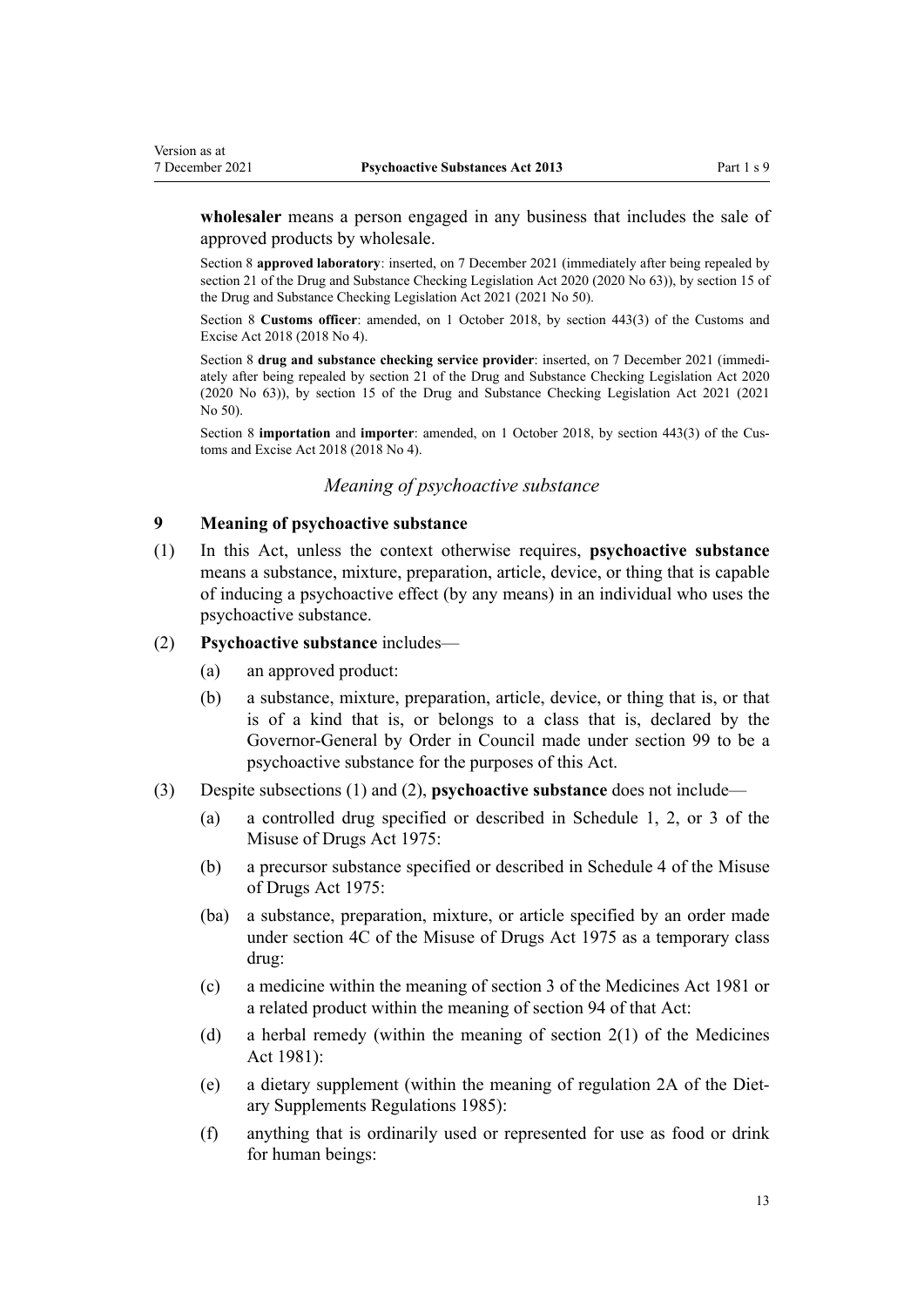- <span id="page-13-0"></span>(g) any alcohol, unless the alcohol contains a psychoactive substance as defined in subsection (1) or (2) that is not alcohol:
- (h) any tobacco product (within the meaning of section  $2(1)$  of the Smokefree Environments and Regulated Products Act 1990), unless the tobacco product contains a psychoactive substance as defined in subsection (1) or (2) that is not tobacco:
- (ha) any regulated product (other than a tobacco product) within the meaning of [section 2\(1\)](http://legislation.govt.nz/pdflink.aspx?id=DLM223196) of the Smokefree Environments and Regulated Products Act 1990, unless the regulated product contains a psychoactive substance as defined in subsection (1) or (2):
- (i) a substance, mixture, preparation, article, device, or thing that is, or that is of a kind that is, or belongs to a class that is, declared by the Governor-General by Order in Council made under [section 99](#page-54-0) not to be a psychoactive substance for the purposes of this Act.

Compare: 2005 No 81 [s 31](http://legislation.govt.nz/pdflink.aspx?id=DLM356285)

Section 9(3)(ba): inserted, on 13 August 2019, by [section 8\(2\)](http://legislation.govt.nz/pdflink.aspx?id=LMS167570) of the Misuse of Drugs Amendment Act 2019 (2019 No 42).

Section 9(3)(f): replaced, on 1 March 2016, by [section 447](http://legislation.govt.nz/pdflink.aspx?id=DLM2996621) of the Food Act 2014 (2014 No 32).

Section 9(3)(h): amended, on 11 November 2020, by [section 30](http://legislation.govt.nz/pdflink.aspx?id=LMS314081) of the Smokefree Environments and Regulated Products (Vaping) Amendment Act 2020 (2020 No 62).

Section 9(3)(ha): inserted, on 11 November 2020, by [section 30](http://legislation.govt.nz/pdflink.aspx?id=LMS314081) of the Smokefree Environments and Regulated Products (Vaping) Amendment Act 2020 (2020 No 62).

#### Subpart 3—Key regulatory roles

# **10 Psychoactive Substances Regulatory Authority**

- (1) This section establishes the Psychoactive Substances Regulatory Authority.
- (2) The Authority is the Director-General of Health.
- (3) The office of the Authority must be administered by the Ministry.

#### **11 Psychoactive Substances Expert Advisory Committee**

- (1) This section establishes the Psychoactive Substances Expert Advisory Commit‐ tee.
- (2) The functions of the advisory committee are—
	- (a) to evaluate, with regard to the results of trials, psychoactive products to assess whether they should be approved for use by individuals; and
	- (b) to advise the Authority about whether a psychoactive product should or should not be approved for use by individuals; and
	- (c) to increase public awareness of the advisory committee's work in rela‐ tion to psychoactive substances, for example, by the timely release of papers, reports, and recommendations.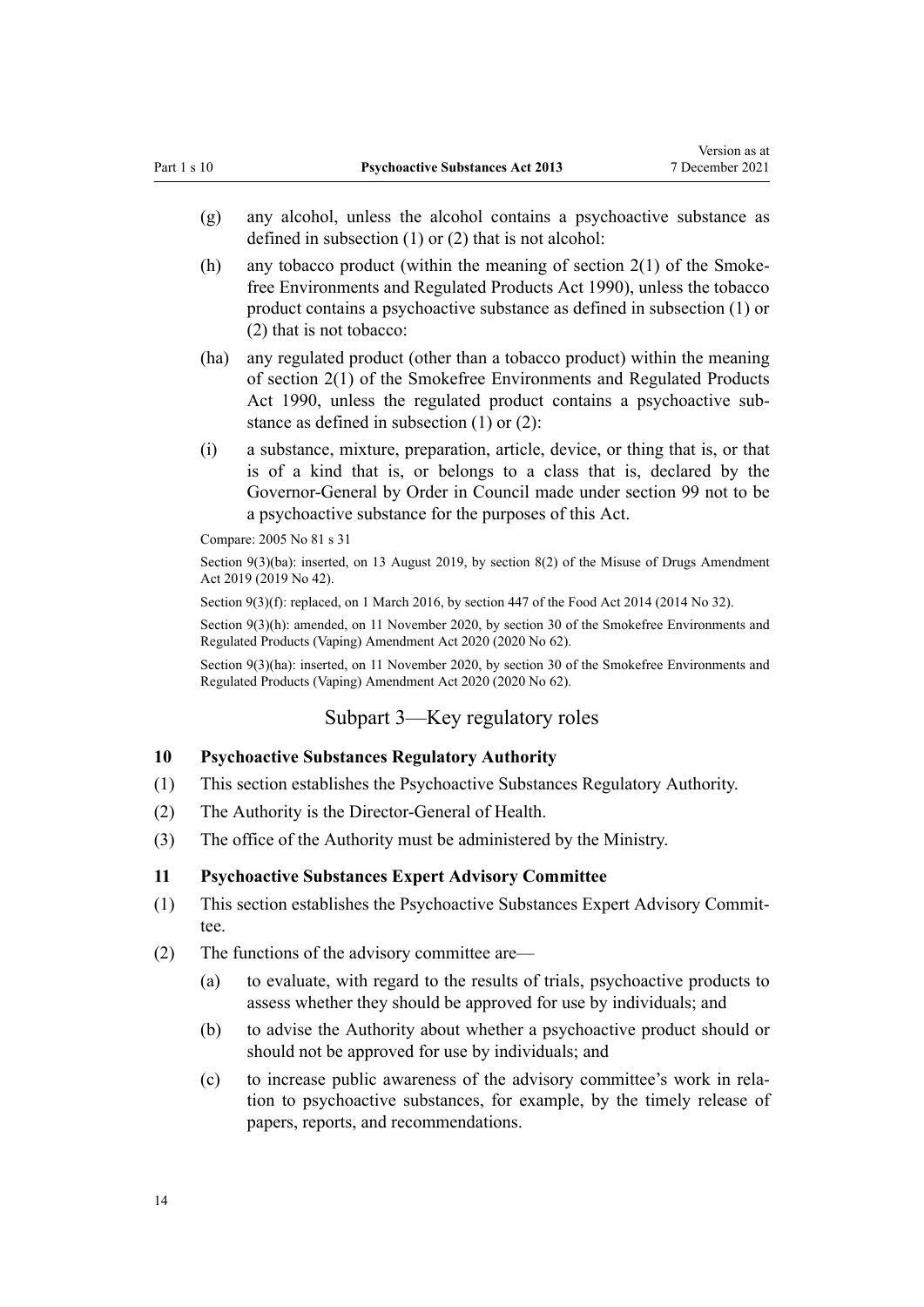- (3) For the purposes of subsection  $(2)(a)$ , the matters that the advisory committee must have regard to in evaluating psychoactive products include—
	- (a) the specific effects of the product, including pharmacological, psychoactive, and toxicological effects; and
	- (b) the risks, if any, to public health; and
	- (c) the potential for use of the product to cause death; and
	- (d) the potential for the product to create physical or psychological depend‐ ence; and
	- (e) the likelihood of misuse of the product; and
	- (f) the potential appeal of the product to vulnerable populations; and
	- (g) any other matters that the Authority considers relevant.
- (4) The advisory committee may comprise up to 6 members who between them must have appropriate expertise in—
	- (a) pharmacology; and
	- (b) toxicology; and

Version as at

- (c) neurosciences; and
- (d) medicine; and
- (e) any other areas the Authority considers relevant.
- (5) The Authority may appoint members of the advisory committee on any terms and conditions that the Authority thinks fit.
- (6) The Authority must appoint 1 member as chairperson of the advisory commit‐ tee.
- (7) The Authority must consult the Minister before making an appointment to the advisory committee.
- (8) The Authority may give terms of reference—
	- (a) for the advice that the advisory committee provides to the Authority:
	- (b) for the use of external experts to assist the advisory committee.
- (9) The advisory committee may, subject to any provision of this Act or the regula‐ tions, determine its own procedure.
- (10) In performing its functions under this Act, the advisory committee must—
	- (a) act independently; and
	- (b) comply with the principles of natural justice.
- (11) The advisory committee must provide the Minister with a written annual report of its operations.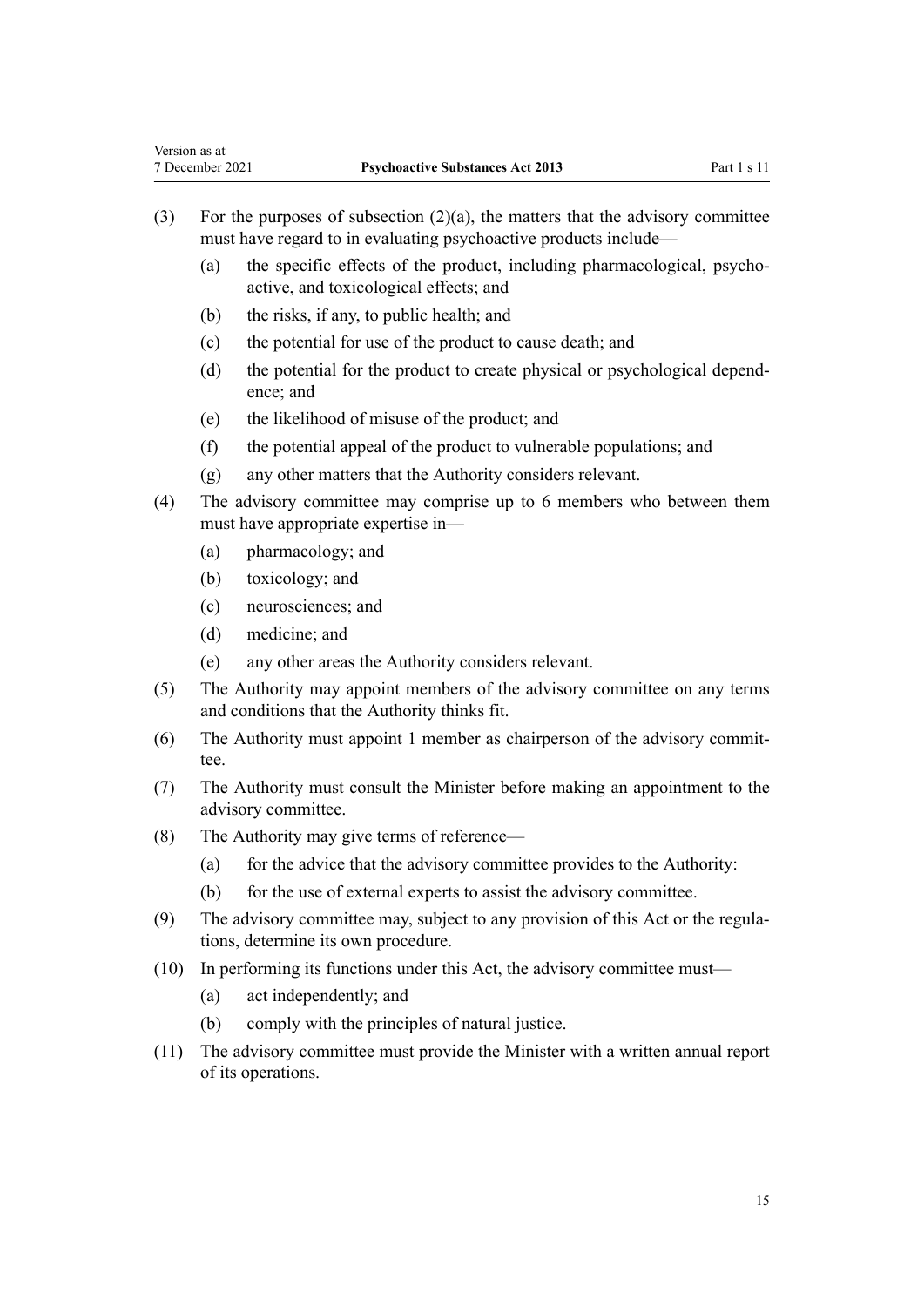# <span id="page-15-0"></span>**12 Advisory committee not to have regard to results of trials involving animals**

- (1) In performing the function set out in section  $11(2)(a)$ , the advisory committee must not have regard to the results of a trial that involves the use of an animal.
- (2) However, the advisory committee may have regard to the results of a trial undertaken overseas that involves the use of an animal if the advisory committee considers that the trial shows that the psychoactive product would pose more than a low risk of harm to individuals using the product.

Section 12: replaced, on 8 May 2014, by [section 6](http://legislation.govt.nz/pdflink.aspx?id=DLM6099317) of the Psychoactive Substances Amendment Act 2014 (2014 No 24).

# **Part 2**

# **Psychoactive substances and approved products**

Subpart 1—Licences to import, manufacture, research, and sell

# *Applications for licence*

#### **13 Application for licence**

- (1) A person who is a New Zealand resident may apply to the Authority for 1 or more of the following licences:
	- (a) a licence to import psychoactive substances:
	- (b) a licence to manufacture psychoactive substances:
	- (c) a licence to research psychoactive substances:
	- (d) a licence to sell psychoactive substances that are not approved products:
	- (e) a licence to sell approved products by retail:
	- (f) a licence to sell approved products by wholesale.
- (2) An application must—
	- (a) be made to the Authority in a form or manner approved by the Author‐ ity; and
	- (b) be accompanied by—
		- (i) any particulars, information, documents, or other material required by the Authority and prescribed in the regulations; and
		- (ii) the prescribed fee (if any).

## **14 Authority may refuse to process application for licence**

(1) The Authority may refuse to process an application for a licence if the application does not comply with section 13.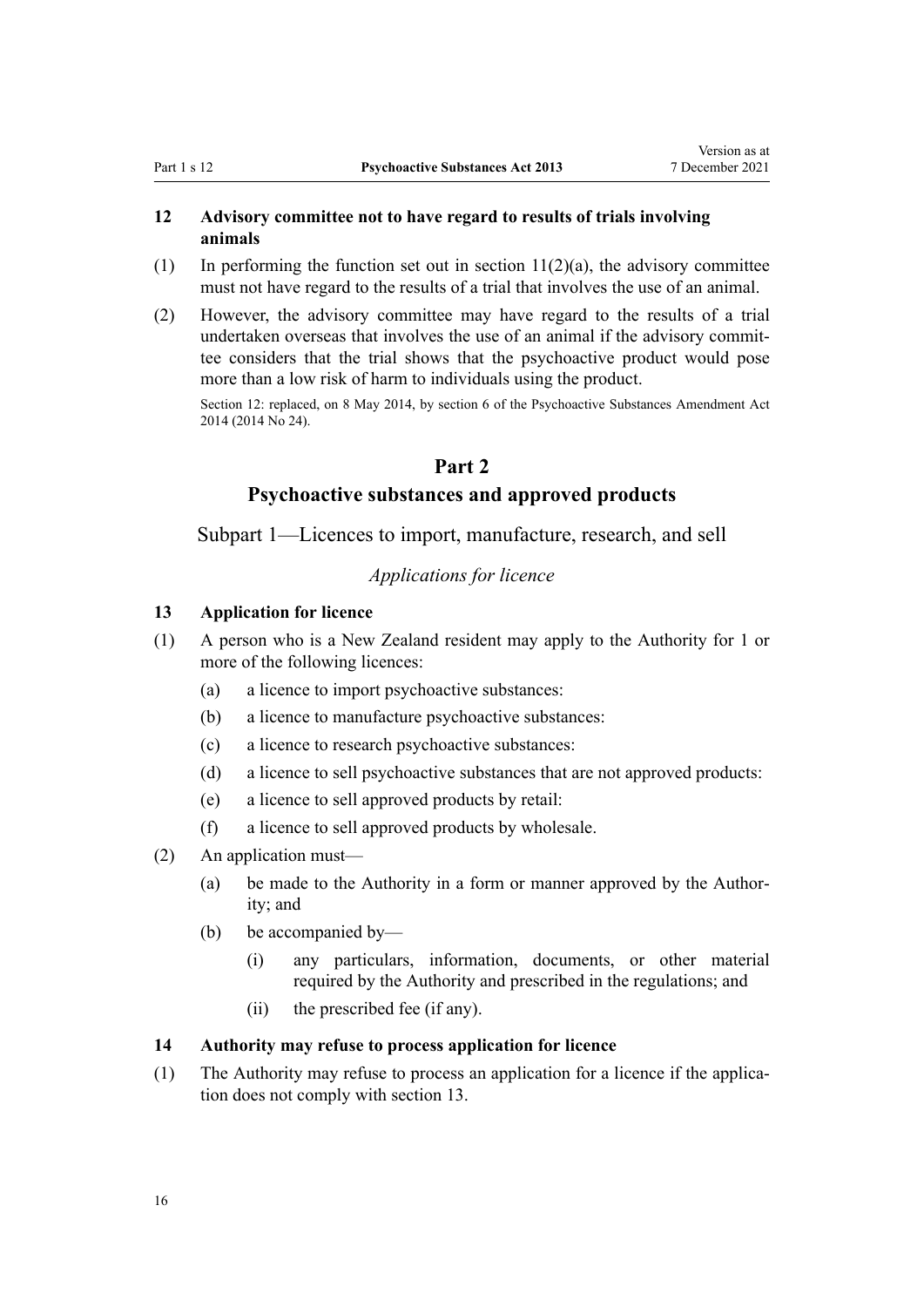<span id="page-16-0"></span>(2) If the Authority refuses to process an application under subsection (1), the Authority must give the applicant written notice of the refusal and the reasons for it.

# **15 Authority may request further information, etc**

- (1) The Authority may request an applicant for a licence to supply further particu‐ lars, information, documents, or other material before deciding whether to grant a licence.
- (2) An application for a licence lapses if the further particulars, information, documents, or other material requested is not supplied within—
	- (a) 30 days after the date of the request; or
	- (b) any further time that the Authority may allow by written notice to the applicant.

# *Granting of licence*

# **16 Grounds for granting licence**

- (1) The Authority must grant a licence if the Authority is satisfied that—
	- (a) the application has been made in the form or manner required by [section](#page-15-0) [13;](#page-15-0) and
	- (b) the application does not contain materially false or misleading information; and
	- (c) for an application made by an individual, the applicant is a fit and proper person to hold the licence; and
	- (d) for an application made on behalf of a body corporate, the body corporate is of good repute.
- (2) In determining under subsection  $(1)(c)$  or  $(d)$  whether an applicant is a fit and proper person to hold a licence or a body corporate of good repute, the Authority must take into account—
	- (a) whether the applicant has been convicted of a relevant offence; and
	- (b) whether there has been a serious or repeated failure by the applicant to comply with any requirement of this Act; and
	- (c) whether there are other grounds for considering that the applicant is likely to fail to comply with any requirement of this Act; and
	- (d) any other matter that the Authority considers relevant.
- (3) For the purposes of subsection (2)(a), **relevant offence** means—
	- (a) an offence against this Act; or
	- (b) an offence against the [Misuse of Drugs Act 1975](http://legislation.govt.nz/pdflink.aspx?id=DLM436100) or the [Misuse of Drugs](http://legislation.govt.nz/pdflink.aspx?id=DLM356223) [Amendment Act 2005](http://legislation.govt.nz/pdflink.aspx?id=DLM356223) or any regulations made under those Acts; or
	- (c) an offence against the [Medicines Act 1981;](http://legislation.govt.nz/pdflink.aspx?id=DLM53789) or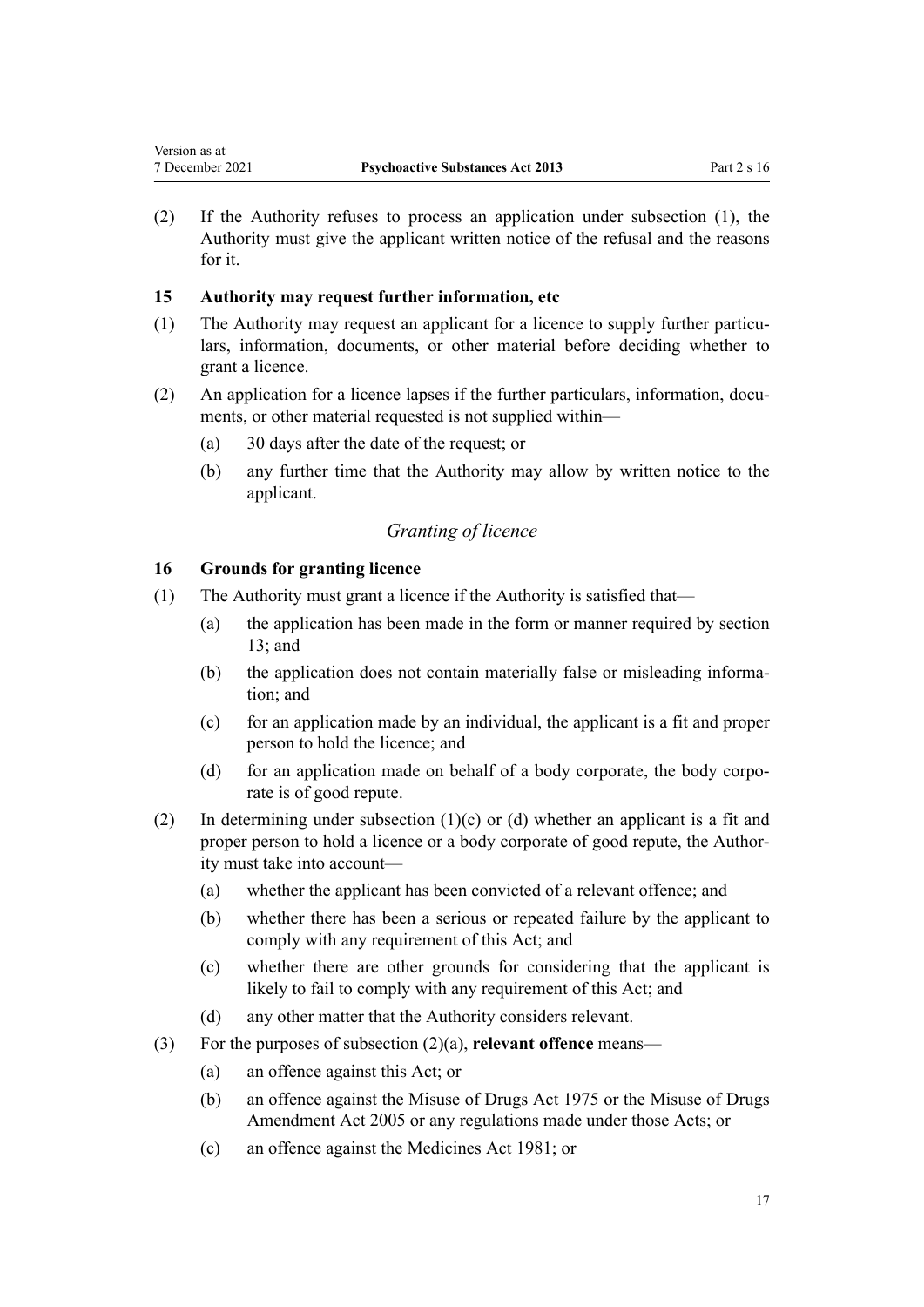<span id="page-17-0"></span>(d) a crime involving dishonesty (as defined in [section 2\(1\)](http://legislation.govt.nz/pdflink.aspx?id=DLM327394) of the Crimes Act 1961).

#### *Conditions of licence*

#### **17 Compulsory conditions of licences**

- (1) It is a condition of a licence to import that the licence holder must, before each importation of a psychoactive substance by the licence holder,—
	- (a) advise the Authority of the importation; and
	- (b) provide to the Authority particulars of—
		- (i) the name and quantity of the psychoactive substance to be imported; and
		- (ii) the intended date of the importation.
- $(2)$  It is a condition of a licence to manufacture that the licence holder must comply with the code of manufacturing practice at all times.
- (3) It is a condition of a licence to sell psychoactive substances that are not approved products that the licence holder may only sell psychoactive substan‐ ces in New Zealand to a person who holds—
	- (a) a licence to manufacture psychoactive substances; or
	- (b) a licence to research psychoactive substances.
- (4) It is a condition of every licence that the licence holder must—
	- (a) keep, in a secure place at the licence holder's place of business, any records required to be kept by the licence holder by the regulations; and
	- (b) retain those records for the period of time prescribed in the regulations.
- (5) It is a condition of every licence that the licence holder must, before each exportation of a psychoactive substance by the licence holder,—
	- (a) advise the Authority of the exportation; and
	- (b) provide to the Authority particulars of—
		- (i) the name and quantity of the psychoactive substance to be expor‐ ted; and
		- (ii) the intended date of the exportation.

#### **18 Discretionary conditions of licence**

- (1) The Authority may, when granting a licence, impose any other conditions on the licence in addition to a relevant condition specified in section 17 that the Authority thinks fit.
- (2) If a licence holder asks the Authority for the reasons for imposing conditions on the licence under subsection (1), the Authority must, as soon as practicable, provide written reasons.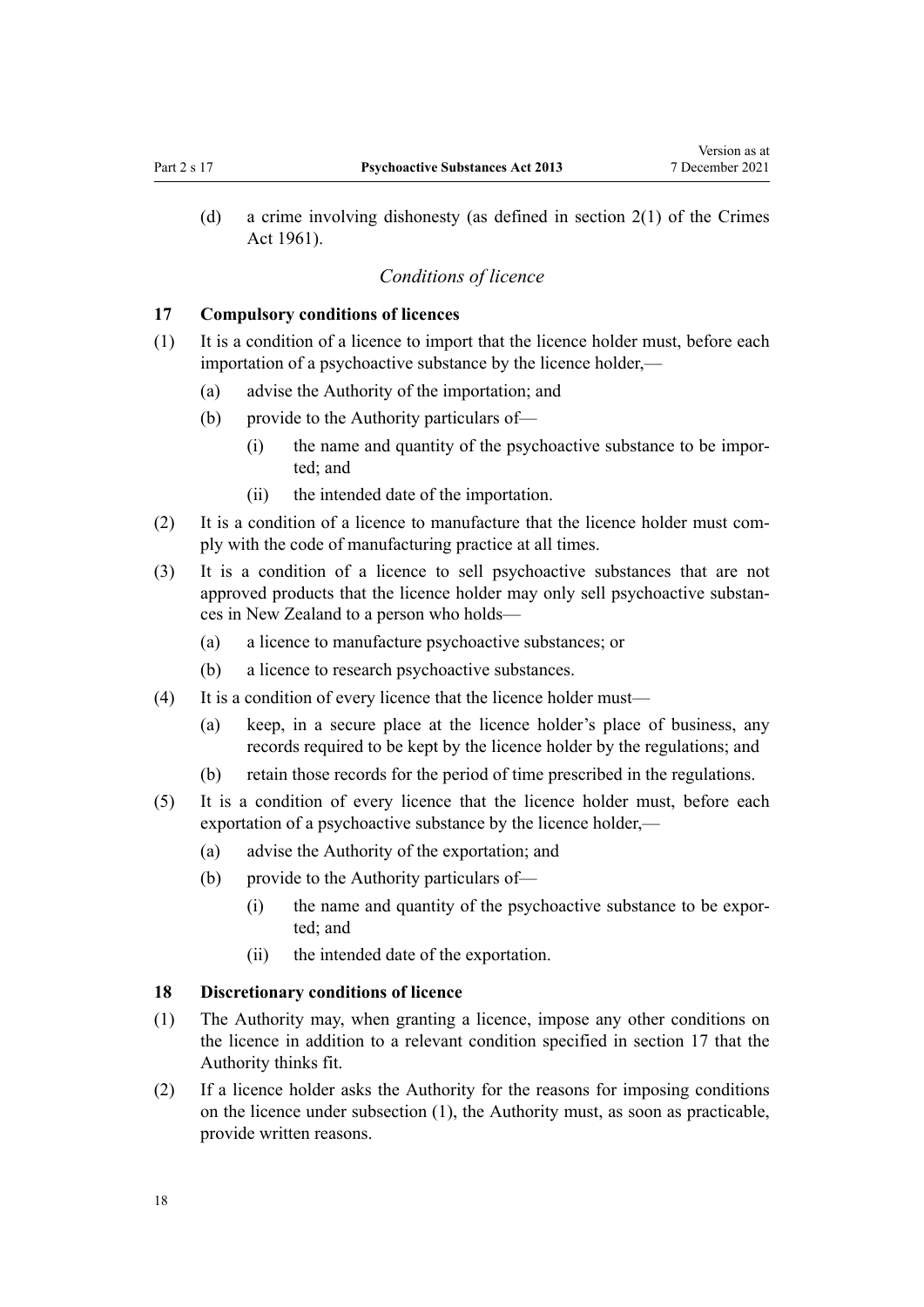# *Duration of licence*

### <span id="page-18-0"></span>**19 Duration of licence**

A licence remains in force for 3 years after the date that it is granted unless—

- (a) the Authority specifies a shorter period for the licence; or
- (b) it is sooner cancelled or surrendered under this subpart.

# *Licence not transferable*

#### **20 Licence may not be transferred**

A licence may not be transferred to, or vest by operation of law in, a person other than the person who was granted the licence.

# *Refusal of licence*

# **21 Refusal to grant licence**

- (1) If the Authority proposes to refuse to grant a licence, the Authority must give the applicant—
	- (a) written notice that clearly informs the applicant of the grounds for the proposed refusal; and
	- (b) a reasonable opportunity to make written submissions.
- (2) If, after considering any submissions provided by the applicant under subsec‐ tion (1)(b), the Authority decides to refuse to grant the licence, the Authority must, as soon as practicable, give the applicant written notice of—
	- (a) the decision and the reasons for it; and
	- (b) the applicant's right to appeal the decision under [section 45](#page-27-0).

*Suspension, cancellation, and surrender of licence*

# **22 Suspension or cancellation of licence**

- (1) The Authority may suspend or cancel a licence if the Authority is satisfied, at any time after the licence has been granted, that—
	- (a) the licence holder supplied information in the application for the licence that is materially false or misleading:
	- (b) the licence holder has breached any conditions of the licence:
	- (c) the licence holder is failing, or has failed, to comply with any relevant requirement of this Act or the regulations:
	- (d) the licence holder has ceased to be—
		- (i) in the case of an individual, a fit and proper person to hold the licence:
		- (ii) in the case of a body corporate, a body corporate of good repute.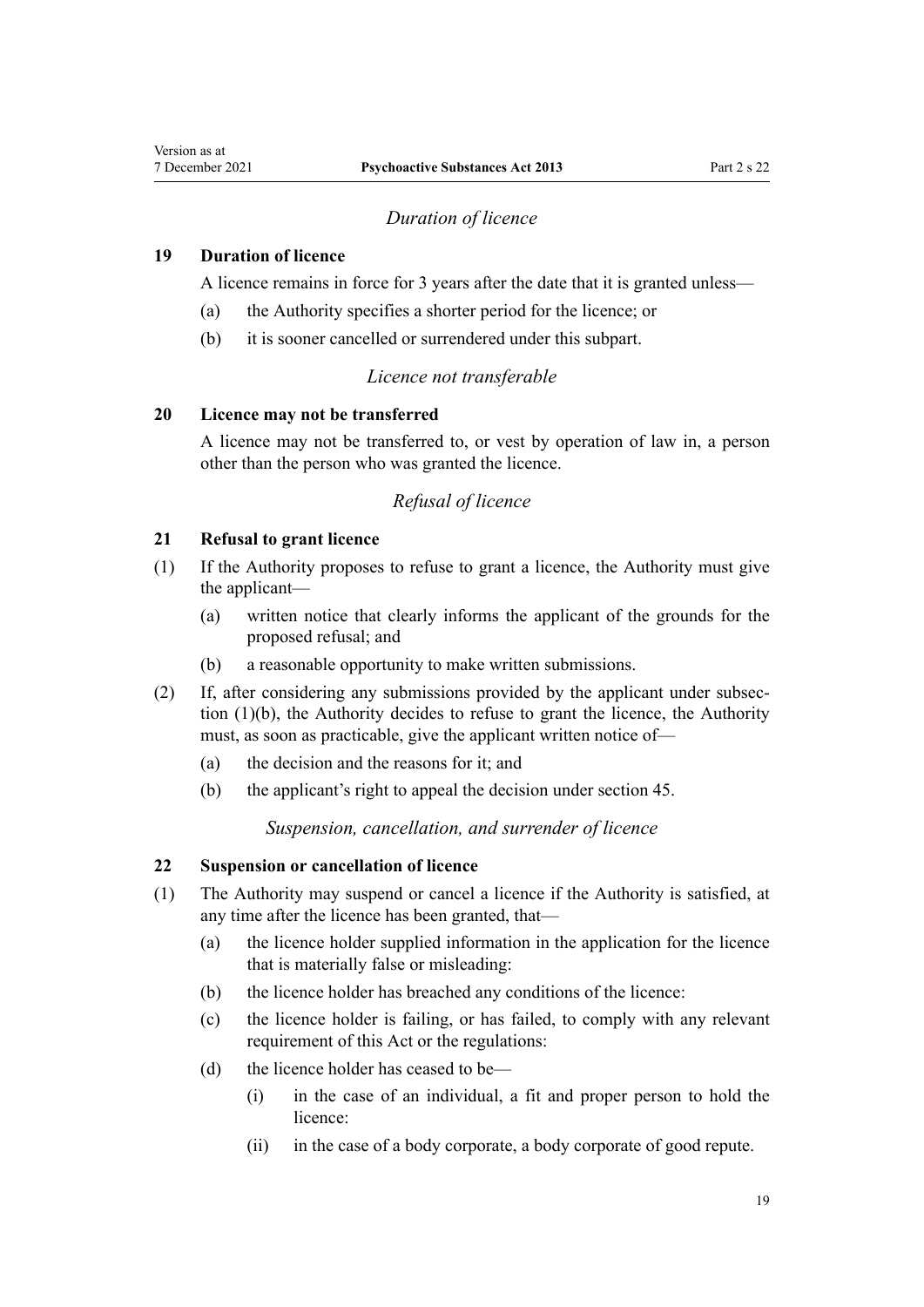- <span id="page-19-0"></span>(2) The Authority may suspend a licence under subsection (1), for a period of time that is reasonable in the circumstances, to enable the Authority to consider whether to cancel the licence.
- (3) The Authority may cancel a licence under subsection (1) only after—
	- (a) giving the licence holder a reasonable opportunity to be heard; and
	- (b) considering any evidence provided by the licence holder; and
	- (c) considering submissions made to it by the licence holder.
- (4) If a licence holder asks the Authority for the reasons for the suspension or can‐ cellation of the licence, the Authority must, as soon as practicable, provide written reasons.

Compare: 1981 No 118 [s 51\(6\), \(7\)](http://legislation.govt.nz/pdflink.aspx?id=DLM55499)

#### **23 Surrender of licence**

- (1) If a licence holder ceases to undertake the activity to which a licence relates, the licence holder must, within 30 days of ceasing to undertake the activity, surrender the licence to the Authority.
- (2) A licence holder may surrender a licence at any other time.
- (3) On receiving a licence under subsection (1) or (2), the Authority must cancel the licence.

#### *Offences relating to licences*

# **24 Offence relating to application for licence**

- (1) A person commits an offence in respect of an application for a licence if the person provides information that the person knows, or ought to have known, is false or misleading in any material respect.
- (2) A person who commits an offence against subsection (1) is liable on conviction to a term of imprisonment not exceeding 3 months or a fine not exceeding \$500,000, or both.

#### **25 Offence relating to importation of psychoactive substance without licence**

- (1) A person must not, without reasonable excuse, import a psychoactive substance without a licence to import.
- (2) A person who contravenes subsection (1) commits an offence and is liable on conviction,—
	- (a) in the case of an individual, to a term of imprisonment not exceeding 2 years:
	- (b) in the case of a body corporate, to a fine not exceeding \$500,000.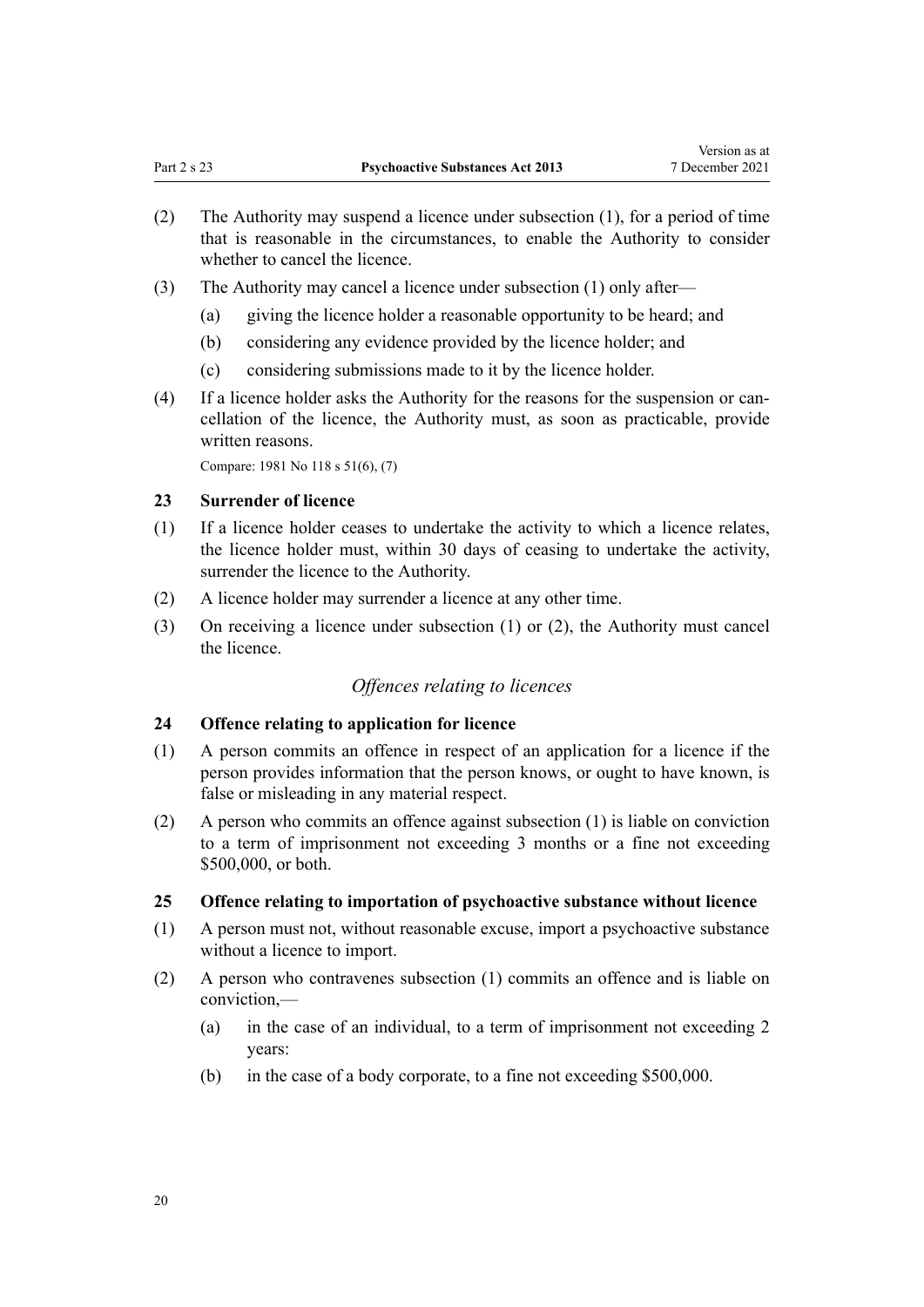# <span id="page-20-0"></span>**26 Offence relating to manufacture of psychoactive substance without licence**

- (1) A person must not, without reasonable excuse, manufacture a psychoactive substance without a licence to manufacture.
- (2) A person who contravenes subsection (1) commits an offence and is liable on conviction,—
	- (a) in the case of an individual, to a term of imprisonment not exceeding 2 years:
	- (b) in the case of a body corporate, to a fine not exceeding \$500,000.

# **27 Offence relating to sale of approved product without licence**

- (1) A person must not, without reasonable excuse, sell an approved product by retail or by wholesale without an appropriate licence that authorises the sale.
- (2) A person who commits an offence against subsection (1) is liable on conviction to a term of imprisonment not exceeding 3 months or a fine not exceeding \$40,000.

## **28 Offence relating to breach of licence condition**

- (1) A person who holds a licence must not breach any conditions of the licence.
- (2) A person who contravenes subsection (1) commits an offence and is liable on conviction to a term of imprisonment not exceeding 3 months or a fine not exceeding \$500,000, or both.

*Further provisions relating to manufacture of psychoactive substances*

## **29 Code of manufacturing practice**

- (1) The Authority must issue a code of manufacturing practice relating to the manufacture of psychoactive substances.
- (2) The code must come into force no later than 6 months after the commencement of this Act.
- (3) In developing the code and any amendments to it, the Authority must—
	- (a) be guided by the principles of this Act:
	- (b) consult persons or organisations that the Authority considers to be repre‐ sentative of the interests of persons likely to be affected by the code or the proposed amendments to it.
- (4) The Authority must ensure that the code, and any amendment to the code, spe‐ cifies the date on which it takes effect.
- (5) The code is secondary legislation (*see* [Part 3](http://legislation.govt.nz/pdflink.aspx?id=DLM7298343) of the Legislation Act 2019 for publication requirements).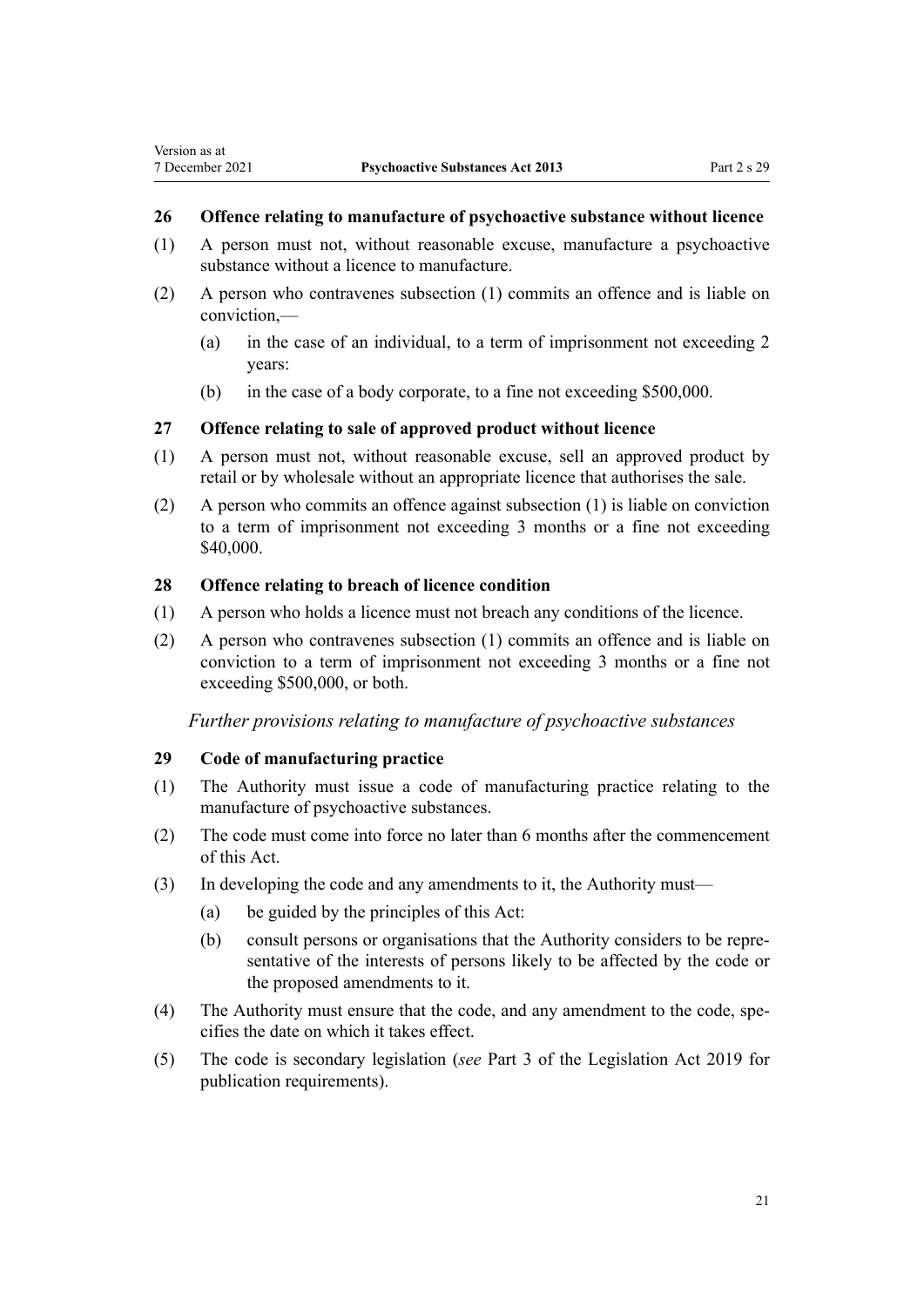<span id="page-21-0"></span>

| Legislation Act 2019 requirements for secondary legislation made under this section |  |  |  |
|-------------------------------------------------------------------------------------|--|--|--|
|-------------------------------------------------------------------------------------|--|--|--|

| <b>Publication</b>                | The maker must:                                                                                                                                                            | LA19 ss 73, 74(1)(a), |
|-----------------------------------|----------------------------------------------------------------------------------------------------------------------------------------------------------------------------|-----------------------|
|                                   | • publish it on a website maintained by or on behalf of the<br>maker                                                                                                       | Sch 1 cl 14           |
|                                   | • make it available for purchase in hard copy for a<br>reasonable cost                                                                                                     |                       |
| <b>Presentation</b>               | It is not required to be presented to the House of<br>Representatives because a transitional exemption applies cl 32(1)(a)<br>under Schedule 1 of the Legislation Act 2019 | LA19 s 114, Sch 1     |
| <b>Disallowance</b>               | It may be disallowed by the House of Representatives                                                                                                                       | LA19 ss 115, 116      |
| This note is not part of the Act. |                                                                                                                                                                            |                       |

Section 29(4): replaced, on 28 October 2021, by [section 3](http://legislation.govt.nz/pdflink.aspx?id=LMS268932) of the Secondary Legislation Act 2021 (2021 No 7).

Section 29(5): inserted, on 28 October 2021, by [section 3](http://legislation.govt.nz/pdflink.aspx?id=LMS268932) of the Secondary Legislation Act 2021 (2021 No 7).

#### **30 Audit of manufacturing facilities**

- (1) This section applies to a manufacturing facility in which a psychoactive sub‐ stance is being manufactured under a licence to manufacture.
- (2) For the purpose of assessing whether the manufacturing facility complies with the code and, if applicable, any conditions of the licence to manufacture, the Authority may do 1 or both of the following:
	- (a) conduct an audit of the manufacturing facility at any time:
	- (b) to the extent that the Authority considers applicable, recognise an audit of the manufacturing facility conducted by another person under another enactment or for any other purpose.
- (3) The Authority may conduct an audit under subsection (2)(a) in any manner that the Authority considers is appropriate and consistent with the principles of this Act.

#### **31 Authorised person may enter manufacturing facility**

- (1) The Authority may authorise a person (an **authorised person**) to enter a manu‐ facturing facility during the normal business hours of the facility and to exercise any power set out in this section for the purpose of—
	- (a) assessing an application for a licence to manufacture; or
	- (b) assessing whether the manufacturing facility is complying with the code of manufacturing practice or any conditions of a licence to manufacture.
- (2) For the purpose of subsection  $(1)(a)$  or  $(b)$ , an authorised person may—
	- (a) open containers and packages and inspect the contents:
	- (b) request, gather, or secure evidence, take samples of any psychoactive substances, and test or analyse or arrange for the testing or analysis of such samples: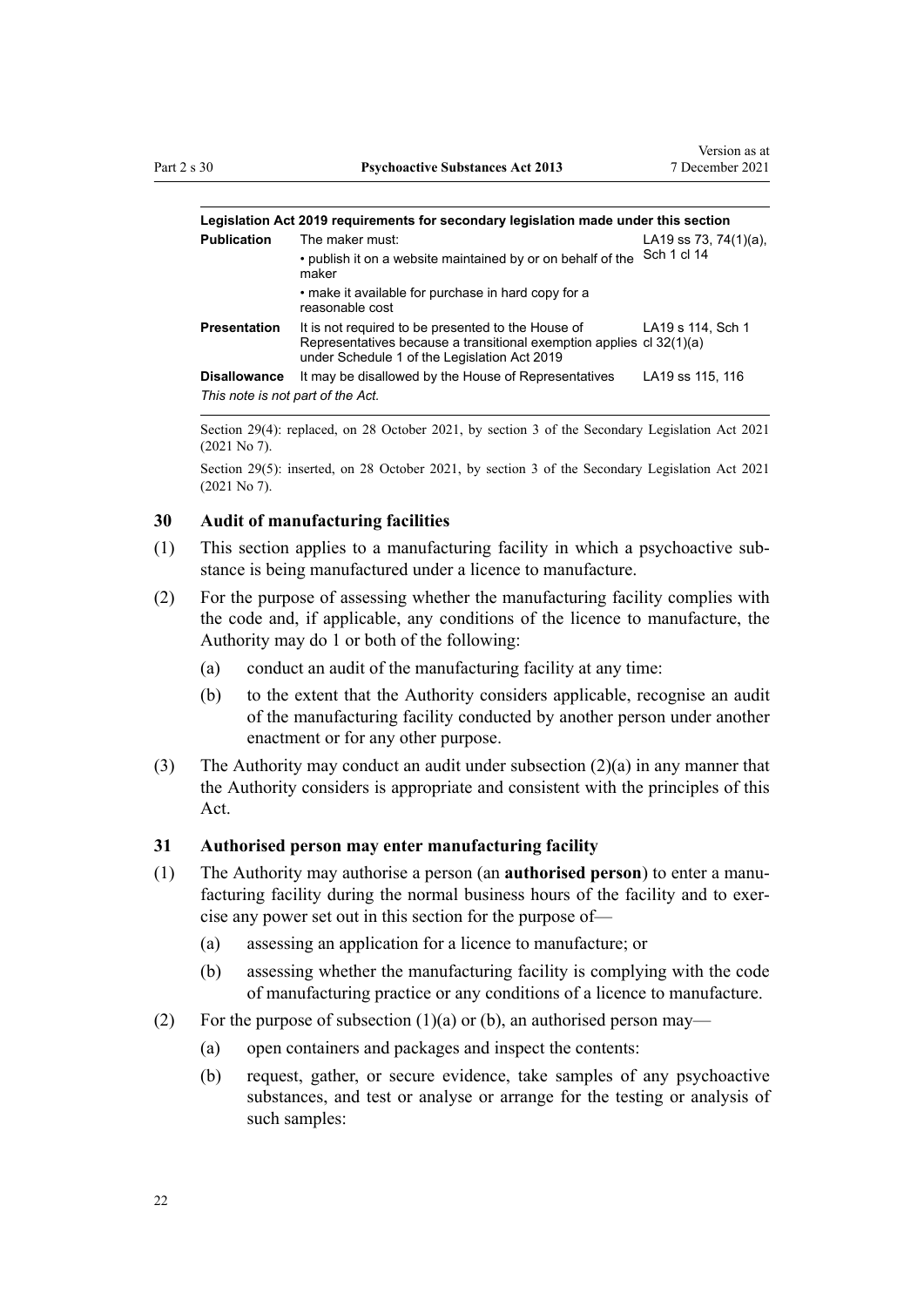- <span id="page-22-0"></span>(c) inspect, inquire about, or copy any documents or other records (includ‐ ing documents or other records in an electronic form) relating to the obligations imposed under this Act or the regulations:
- (d) remove any documents or other records (including documents or other records in an electronic form) from the manufacturing facility for the purpose of taking copies of the documents or records.
- (3) An authorised person must provide—
	- (a) evidence of his or her authorisation to the person in charge of the manufacturing facility at the time when the authorised person first enters the facility, and at any later time at the request of the person in charge; and
	- (b) to the person in charge of the manufacturing facility a list of any items that have been removed from the facility.
- (4) The Authority must ensure that—
	- (a) any items (except a sample) that have been removed from the facility under this section are retained only for as long as is necessary to achieve the purpose for which they were removed; and
	- (b) any property (except a sample) that has been removed is maintained, cared for, and secured during the period of its removal.
- (5) An authorisation under subsection  $(1)$  must be in writing and specify—
	- (a) a reference to this section; and
	- (b) the full name of the authorised person; and
	- (c) a statement of the powers conferred on the authorised person under this section; and
	- (d) the authorised person's reasons for entering the manufacturing facility.
- (6) For the purposes of subsection (1), **enter a manufacturing facility** includes to go on, into, under, or over the manufacturing facility.

# **32 Authority may issue compliance notice**

The Authority may issue a compliance notice to any person whose manufacturing facility has been audited under [section 30](#page-21-0) that requires the person to do, or to refrain from doing, within a specified time, a particular thing that affects the person's compliance with the code of manufacturing practice or any condition of the person's licence to manufacture.

# Subpart 2—Approved products

# *Applications for approval*

# **33 Application for approval**

(1) A person who is a New Zealand resident may apply to the Authority for appro‐ val of a psychoactive product as an approved product.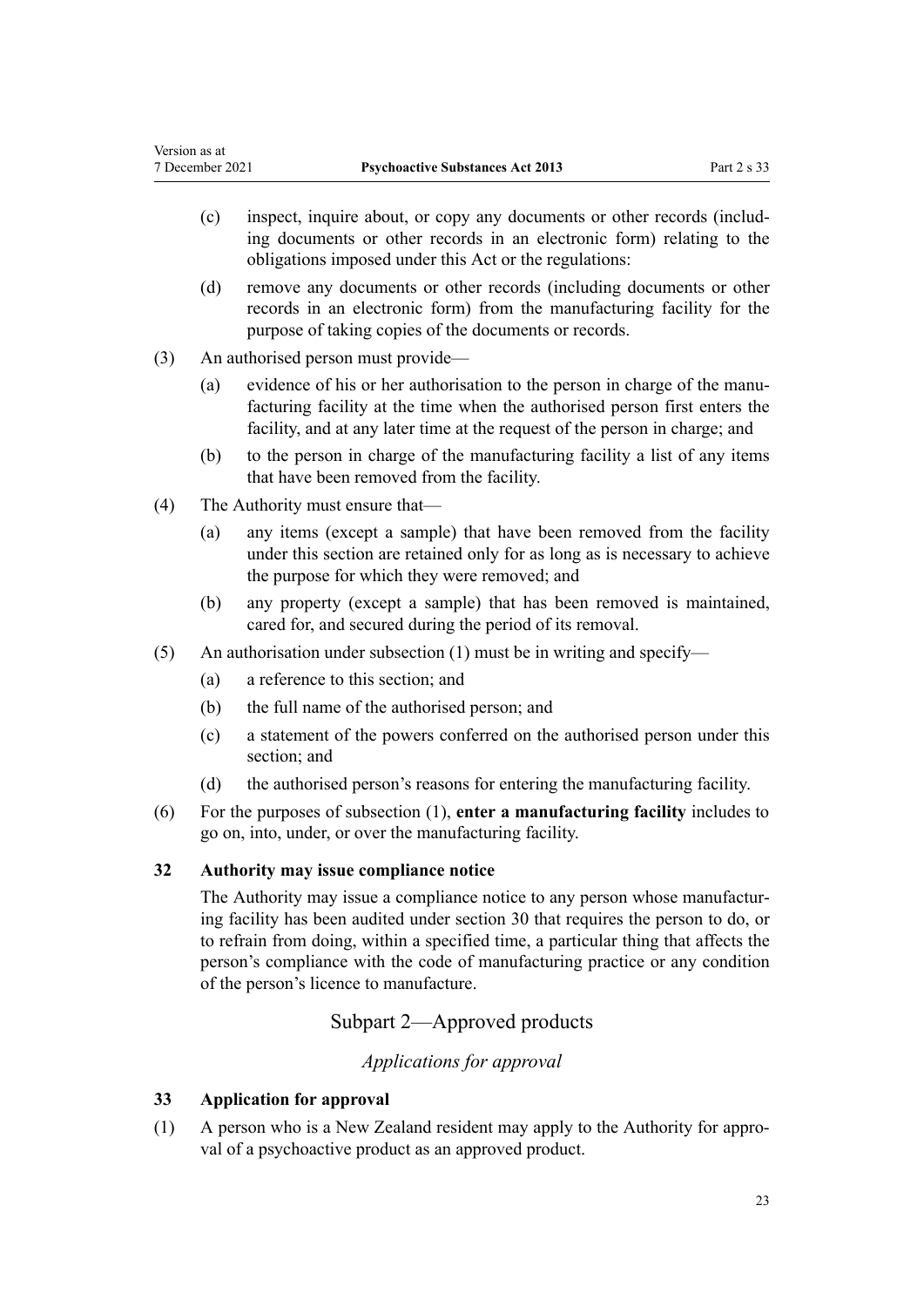#### <span id="page-23-0"></span>(2) The application must—

- (a) be made to the Authority in a form or manner approved by the Author‐ ity; and
- (b) be accompanied by—
	- (i) any particulars, information, documents, samples, or other mater‐ ial required by the Authority and prescribed in the regulations; and
	- (ii) the prescribed fee (if any).
- (3) The application must not be accompanied by, or contain, any particulars, infor‐ mation, documents, or other material relating to any trial that the advisory committee must not have regard to under [section 12](#page-15-0).

#### **34 Authority may refuse to process application for approval**

- (1) The Authority may refuse to process an application for approval of a product if the application does not comply with [section 33](#page-22-0).
- (2) If the Authority refuses to process an application under subsection (1), the Authority must give the applicant written notice of the refusal and the reasons for it.

#### **35 Authority may request further information, etc**

- (1) The Authority may request an applicant to supply further particulars, informa‐ tion, documents, samples, or other material before deciding whether to approve a psychoactive product as an approved product.
- (2) An application for approval of a product lapses if the requested further particulars, information, documents, samples, or other material is not supplied within—
	- (a) 30 days of the date of the request; or
	- (b) any further time that the Authority may allow by written notice to the applicant.

# **36 Authority must protect confidential supporting information relating to application for approval**

- (1) This section applies if the Authority has received an application for approval of a psychoactive product under [section 33](#page-22-0) that includes confidential supporting information specified in, or given in relation to, the application.
- (2) The Authority—
	- (a) must, during the protected period, take reasonable steps to ensure that the confidential supporting information is kept confidential to the Authority; and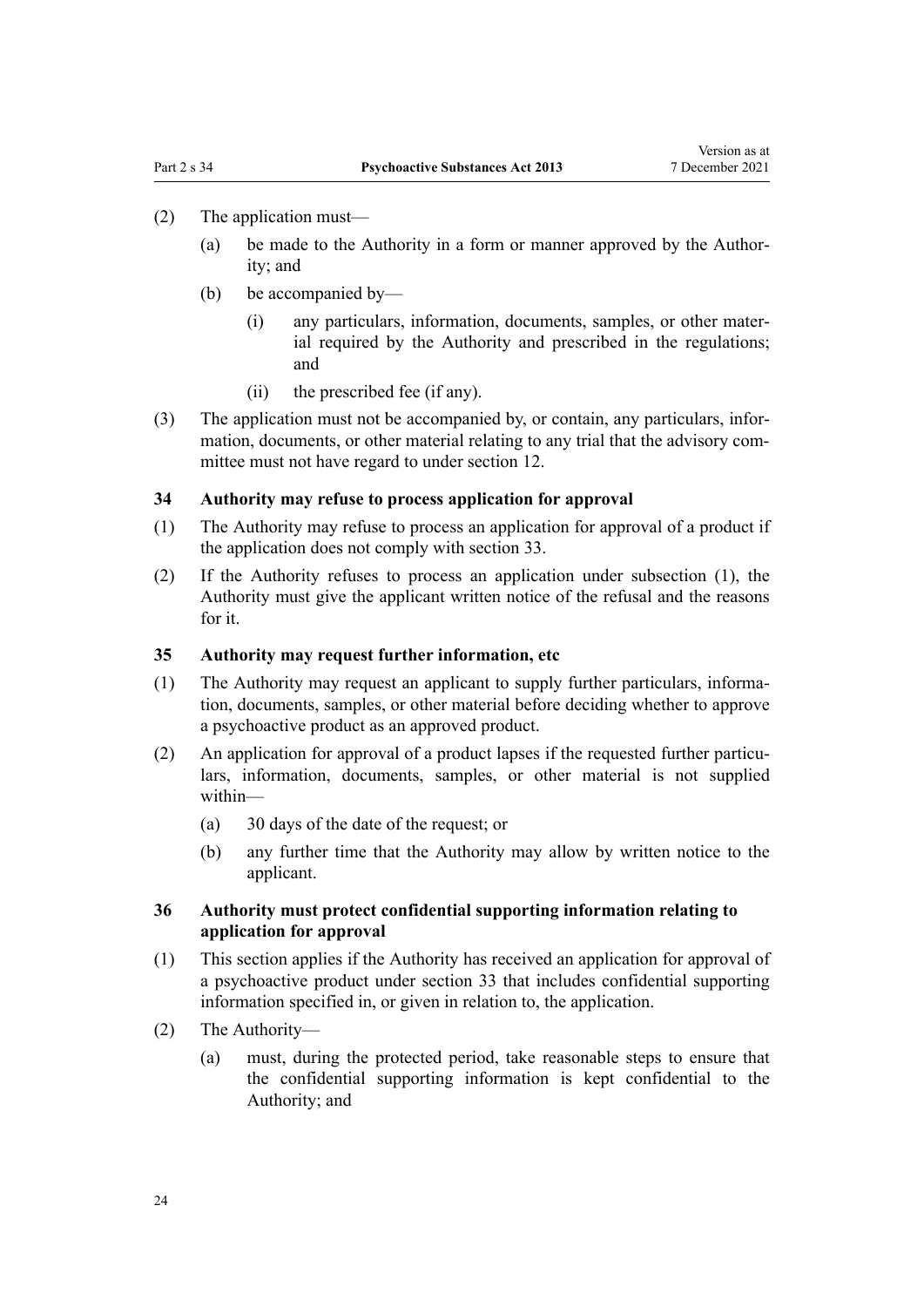- <span id="page-24-0"></span>(b) must not use that confidential supporting information for the purposes of deciding whether to grant any other application for approval of a psychoactive product.
- (3) Despite subsection (2), the Authority may, during the protected period, disclose the confidential supporting information referred to in subsection (1)—
	- (a) to 1 or more of the following:
		- (i) the World Health Organization:
		- (ii) the Food and Agriculture Organization:
		- (iii) any regulatory agency of a WTO country:
		- (iv) any person or organisation or class of persons or organisations approved by the regulations; and
	- (b) to 1 or more of the following persons or organisations if the Authority is satisfied that the person or organisation will take reasonable steps to ensure that the confidential supporting information is kept confidential:
		- (i) the advisory committee:
		- (ii) the Expert Advisory Committee on Drugs established under sec[tion 5AA](http://legislation.govt.nz/pdflink.aspx?id=DLM436213) of the Misuse of Drugs Act 1975:
		- (iii) any adviser for the purpose of obtaining advice about the psychoactive substance to which the confidential supporting information relates:
		- (iv) a government department or statutory body for the purposes of the government department or statutory body.

## (4) In this section,—

# **confidential supporting information** includes—

- (a) trade secrets; and
- (b) information that has commercial value that would be, or would be likely to be, diminished by disclosure

**protected period** means, in relation to confidential supporting information, a period beginning on the date on which the Authority receives that information and ending on the day that is 5 years after the date on which the Authority received the application for approval to which the information relates

**WTO country** means a country that is a party to the Agreement Establishing the World Trade Organization adopted at Marrakesh on 15 April 1994.

Compare: 1981 No 118 [ss 23A–23C](http://legislation.govt.nz/pdflink.aspx?id=DLM55065)

# *Granting of approval*

## **37 Grounds for approving product**

(1) The Authority must approve a psychoactive product as an approved product if the Authority is satisfied that—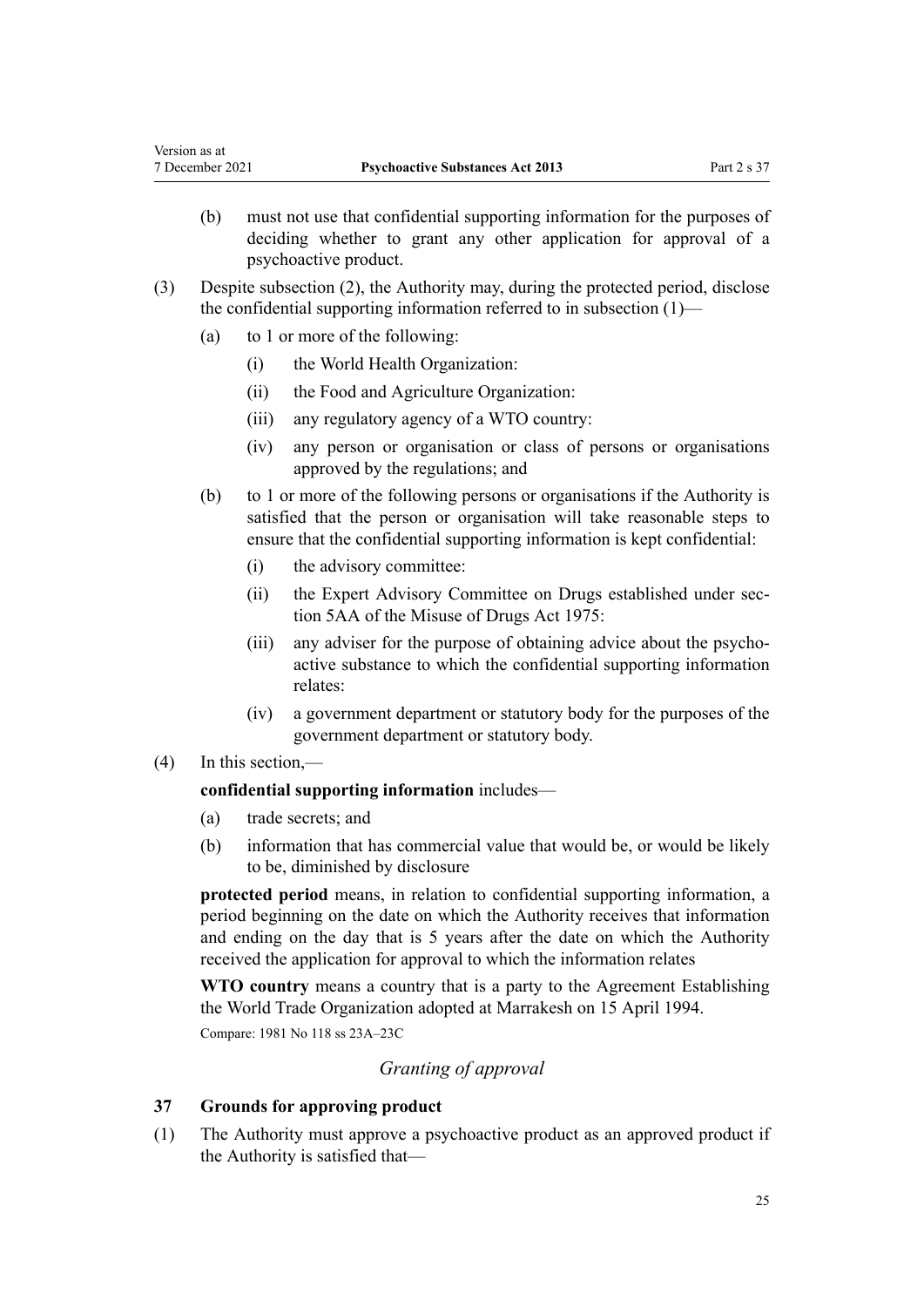- <span id="page-25-0"></span>(a) the application relating to the product—
	- (i) complies with the requirements of [section 33](#page-22-0); and
	- (ii) does not contain any materially false or misleading information; and
- (b) the degree of harm that the product poses to individuals using the product is no more than a low risk of harm.
- (2) To avoid doubt, if the Authority is unable to satisfy itself of the matter in sub‐ section  $(1)(b)$ , the Authority must refuse to approve a psychoactive product as an approved product.
- (3) In deciding whether or not to approve a psychoactive product as an approved product, the Authority must not have regard to any particulars, information, documents, or other material relating to any trial that the advisory committee must not have regard to under [section 12.](#page-15-0)

Section 37(2): inserted, on 8 May 2014, by [section 7](http://legislation.govt.nz/pdflink.aspx?id=DLM6099319) of the Psychoactive Substances Amendment Act 2014 (2014 No 24).

Section 37(3): inserted, on 8 May 2014, by [section 7](http://legislation.govt.nz/pdflink.aspx?id=DLM6099319) of the Psychoactive Substances Amendment Act 2014 (2014 No 24).

# *Conditions of approval*

#### **38 Conditions of approval**

- (1) The Authority may, when approving a psychoactive product, impose conditions on the approval as the Authority thinks fit.
- (2) If the applicant asks the Authority for the reasons for imposing conditions under subsection (1), the Authority must, as soon as practicable, provide written reasons.

#### *Refusal and revocation of approval*

#### **39 Refusal to grant approval**

- (1) If the Authority proposes to refuse to approve a psychoactive product as an approved product, the Authority must give the applicant—
	- (a) written notice that clearly informs the applicant of the grounds for the proposed refusal; and
	- (b) a reasonable opportunity to make written submissions.
- (2) If, after considering any submissions provided by the applicant under subsec‐ tion  $(1)(b)$ , the Authority decides to refuse to approve the product, the Authority must, as soon as practicable, give the applicant written notice of—
	- (a) the decision and the reasons for it; and
	- (b) the applicant's right to appeal against the decision under [section 45.](#page-27-0)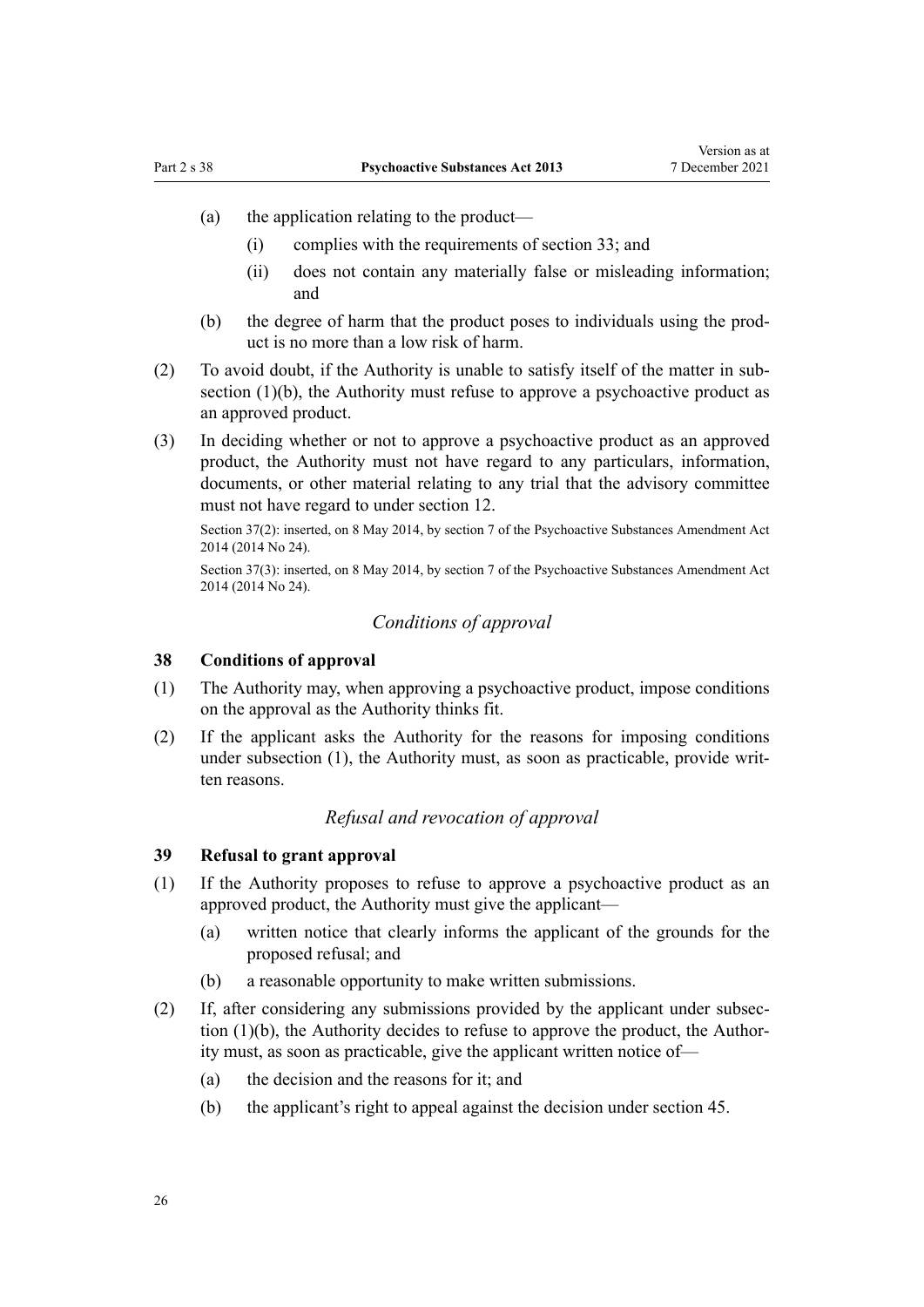#### **40 Revocation of approval**

<span id="page-26-0"></span>Version as at

- (1) The Authority may, at any time, by notice in the *Gazette*, revoke an approval of a psychoactive product granted under [section 37](#page-24-0) if the Authority considers on reasonable grounds that the product poses more than a low risk of harm to individuals using the product.
- (2) If the Authority revokes an approval, the Authority—
	- (a) must notify the person who applied for approval of the product:
	- (b) may issue a recall order for the product under [section 88.](#page-48-0)

Compare: 1981 No 118 [s 35](http://legislation.govt.nz/pdflink.aspx?id=DLM55443)

# *Offences relating to approvals*

# **41 Offence relating to application for approval**

- (1) A person commits an offence in respect of an application for approval of a psychoactive product if the person—
	- (a) provides information that the person knows, or ought to know, is materi‐ ally false or misleading; or
	- (b) fails, without reasonable excuse, to provide any relevant information relating to—
		- (i) the ingredients of the product; or
		- (ii) the effect of the product on individuals who use the product.
- (2) A person who commits an offence against subsection (1) is liable on conviction to a term of imprisonment not exceeding 3 months or a fine not exceeding \$500,000, or both.

## **42 Offence relating to breach of conditions of approval**

- (1) A person commits an offence if, without reasonable excuse, the person imports, manufactures, or sells an approved product in breach of any conditions of the approval imposed by the Authority under [section 38](#page-25-0).
- (2) A person who commits an offence against subsection (1) is liable on conviction to a term of imprisonment not exceeding 3 months or a fine not exceeding \$500,000, or both.

# *Register of products*

#### **43 Register of products**

- (1) The Authority must keep and maintain a register of—
	- (a) approved products; and
	- (b) psychoactive products that the Authority has refused to approve.
- (2) The purpose of the register is—
	- (a) to enable a member of the public—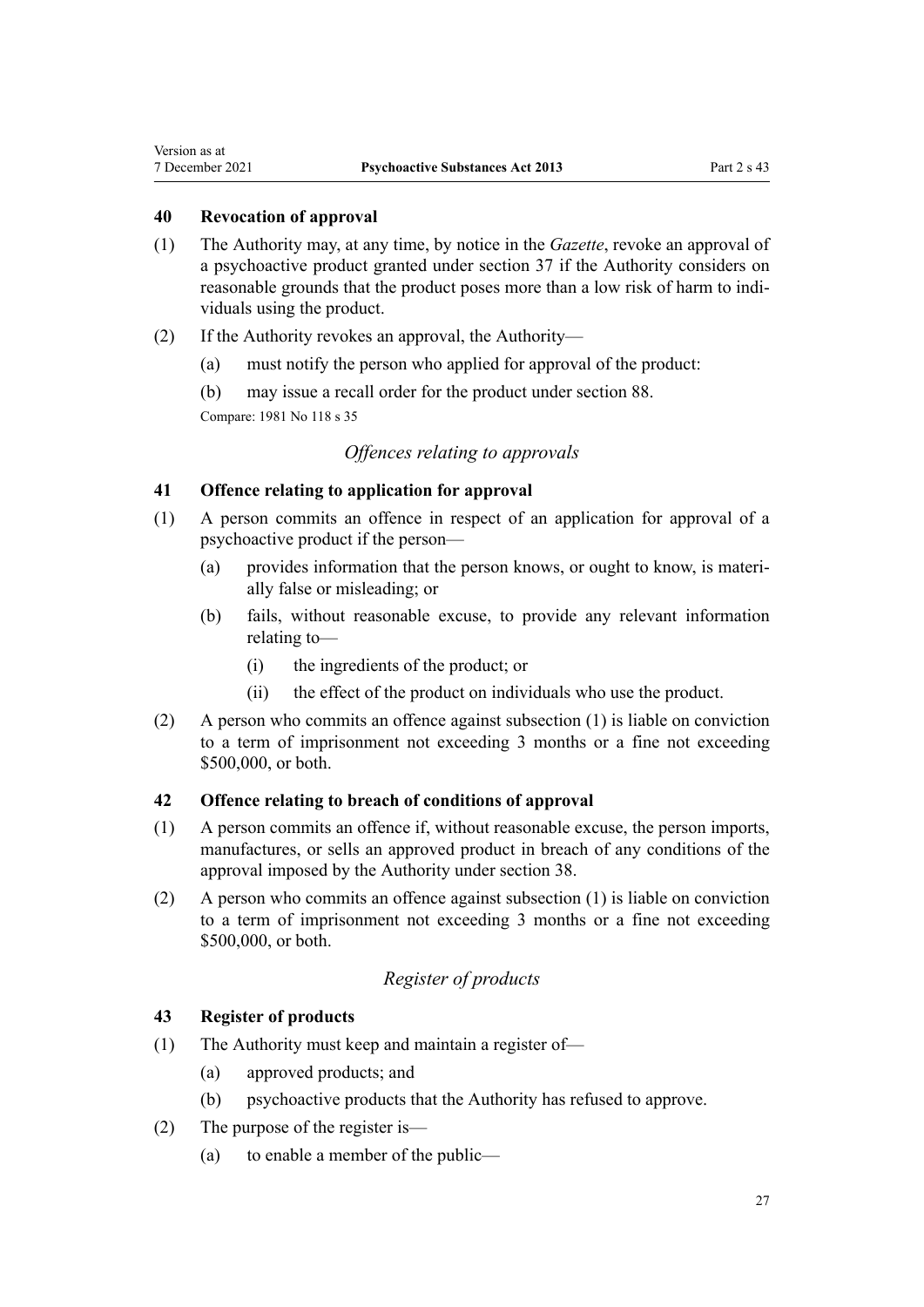- <span id="page-27-0"></span>(i) to obtain information about approved products; and
- (ii) to confirm whether a psychoactive product is an approved prod‐ uct:
- (b) to assist any person in the performance of the person's functions or duties, or in the exercise of the person's powers, under this Act or any other enactment.
- (3) The Authority must publish the register on an Internet site maintained by, or on behalf of, the Authority.
- (4) This section is subject to [section 36.](#page-23-0)

Subpart 3—Appeals against decisions of Authority

# **44 Psychoactive Substances Appeals Committee**

- (1) This section establishes the Psychoactive Substances Appeals Committee.
- (2) The function of the appeals committee is to determine appeals against decisions of the Authority made by or under this Act.
- (3) The appeals committee must consist of 3 members, each appointed by the Min‐ ister on any terms and conditions that the Minister thinks fit.
- (4) One member of the appeals committee must be a lawyer (as defined in [section](http://legislation.govt.nz/pdflink.aspx?id=DLM364948) [6](http://legislation.govt.nz/pdflink.aspx?id=DLM364948) of the Lawyers and Conveyancers Act 2006) of not less than 7 years' legal experience.
- (5) The appeals committee may, subject to any provision of this Act or the regula‐ tions, regulate its own procedure.
- (6) In performing its functions or exercising its powers under this Act, the appeals committee must—
	- (a) act independently; and
	- (b) comply with the principles of natural justice.

# **45 Appeals against Authority's decisions**

- (1) A person who has applied for a licence under [section 13](#page-15-0) or been granted a licence under [section 16](#page-16-0) may appeal to the appeals committee against any decision of the Authority—
	- (a) to refuse to grant the person a licence:
	- (b) to impose a condition on the person's licence:
	- (c) to suspend or cancel the person's licence.
- (2) A person who has applied for approval of a psychoactive product under [section](#page-22-0) [33](#page-22-0) may appeal to the appeals committee against any decision of the Author‐ ity—
	- (a) to refuse to approve the psychoactive product:
	- (b) to impose a condition on the approval of the psychoactive product: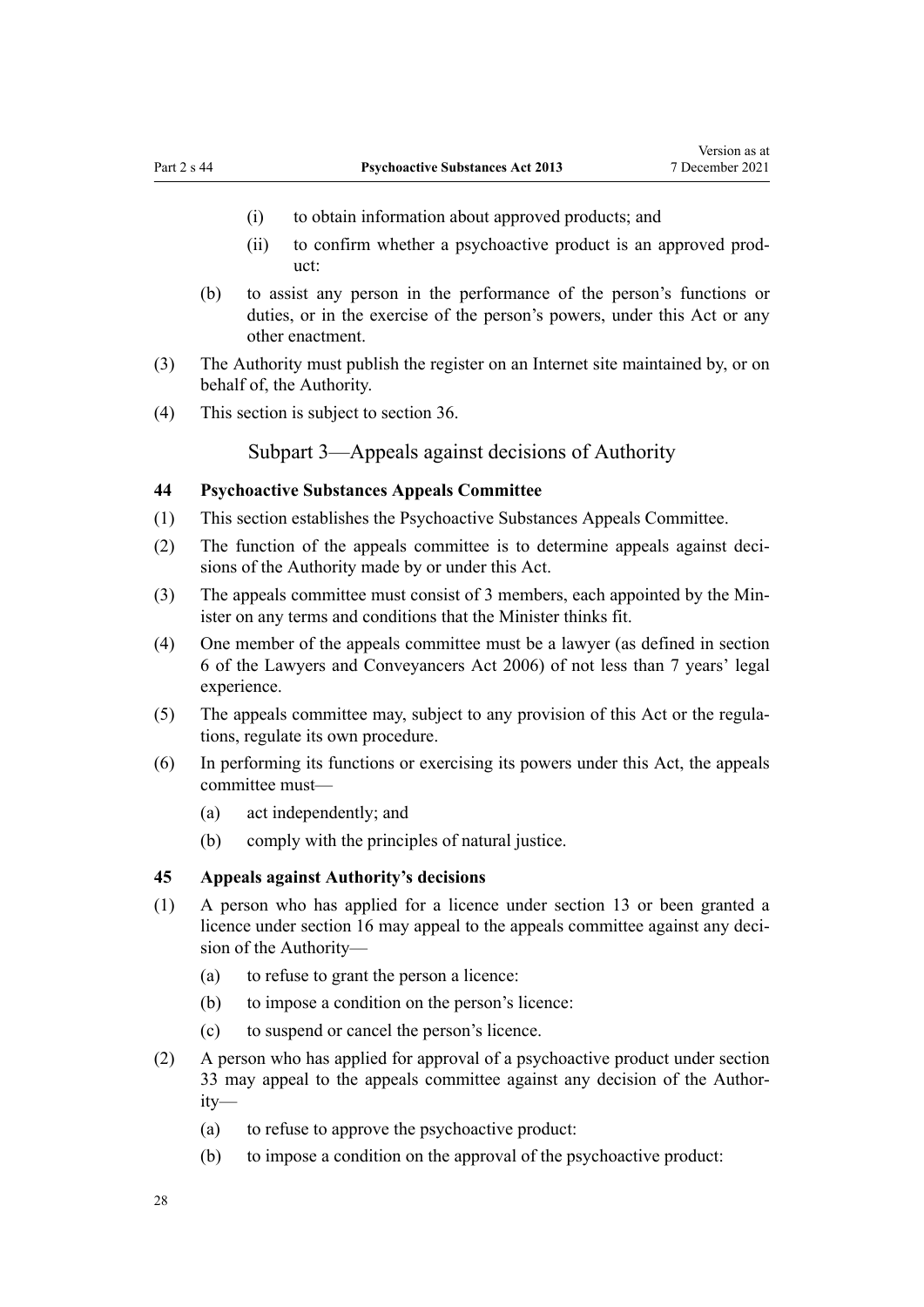<span id="page-28-0"></span>Version as at

- (c) to revoke the approval of the psychoactive product:
- (d) to issue a recall order for the approved product.
- (3) The appeal under subsection (1) or (2) must be made within 60 days after the decision appealed against is given, or within any further period that the appeals committee may allow.
- (4) A decision of the Authority against which an appeal is lodged continues in force unless the appeals committee orders otherwise.
- (5) An appeal under subsection (1) or (2) is by way of rehearing.
- (6) On hearing the appeal, the appeals committee may—
	- (a) confirm, reverse, or modify the decision appealed against:
	- (b) make any other decision that the Authority could have made.
- (7) The appeals committee must not review any decision, or any part of a decision, not appealed against.

#### **46 Appeals committee may refer appeals back for reconsideration**

- (1) The appeals committee may, instead of determining any appeal under [section](#page-27-0) [45,](#page-27-0) direct the Authority to reconsider, either generally or in respect of any specific matter, the whole or any part of the matter to which the appeal relates.
- (2) In giving any direction under subsection (1), the appeals committee must—
	- (a) advise the Authority of its reasons for so doing; and
	- (b) give to the Authority any other directions it thinks just as to the whole or any part of the matter that is referred back for reconsideration.
- (3) In reconsidering any matter referred back to it under subsection (1), the Authority must have regard to the appeals committee's directions and the appeals committee's reasons for giving the directions.

# *Further appeals*

# **47 Appeal to High Court on question of law**

An appeal against a determination or direction of the appeals committee on a question of law only may be made to the High Court in accordance with the rules of court.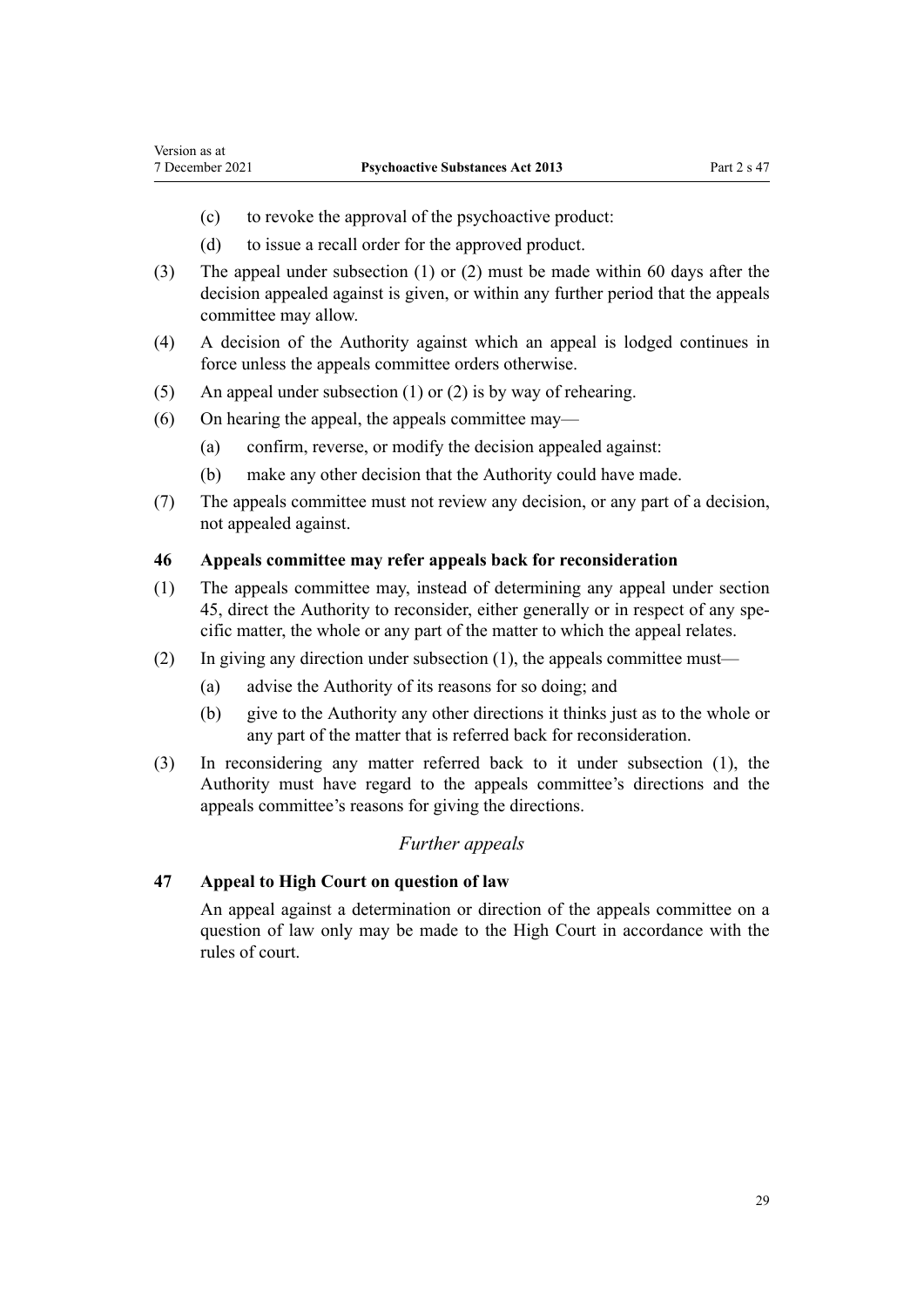# **Part 3**

# <span id="page-29-0"></span>**Control of approved products and other matters**

Subpart 1—Control of approved products

# *Age restrictions*

# **48 Restriction on persons under 18 years buying or possessing psychoactive substances (including approved products)**

- (1) A person under the age of 18 years commits an offence if the person buys or possesses any psychoactive substance, including an approved product.
- (2) Subsection (1) does not apply to a person who buys a psychoactive substance or an approved product at the request of a constable or an enforcement officer acting in the course of his or her duties.
- (3) A person who commits an offence against subsection (1) is liable on conviction to a fine not exceeding \$500.

# **49 Restriction on selling approved products to persons under 18 years**

- (1) A person must not sell an approved product to a person who is under the age of 18 years.
- (2) A person who contravenes subsection (1) commits an offence and is liable on conviction,—
	- (a) in the case of an individual, to a fine not exceeding  $$5,000$ :
	- (b) in the case of a body corporate, to a fine not exceeding \$10,000.
- (3) It is a defence to a charge under subsection (2) if the defendant proves that he or she had reasonable grounds to believe that the person to whom the approved product was sold was aged 18 years or over.
- (4) Without limiting subsection (3), reasonable grounds exist for the purposes of that subsection if the defendant proves that, before or at the time of the sale of the approved product,—
	- (a) there was produced to the defendant a document purporting to be an approved evidence of age document, and the defendant believed on reasonable grounds that the document—
		- (i) was in fact an approved evidence of age document; and
		- (ii) related to the person to whom the approved product was sold; and
		- (iii) indicated that the person to whom the approved product was sold was aged 18 years or over:
	- (b) the defendant verified the person's age using an approved evidence of age system in the approved manner.
- (5) It is not a defence to a charge under subsection  $(2)$  that—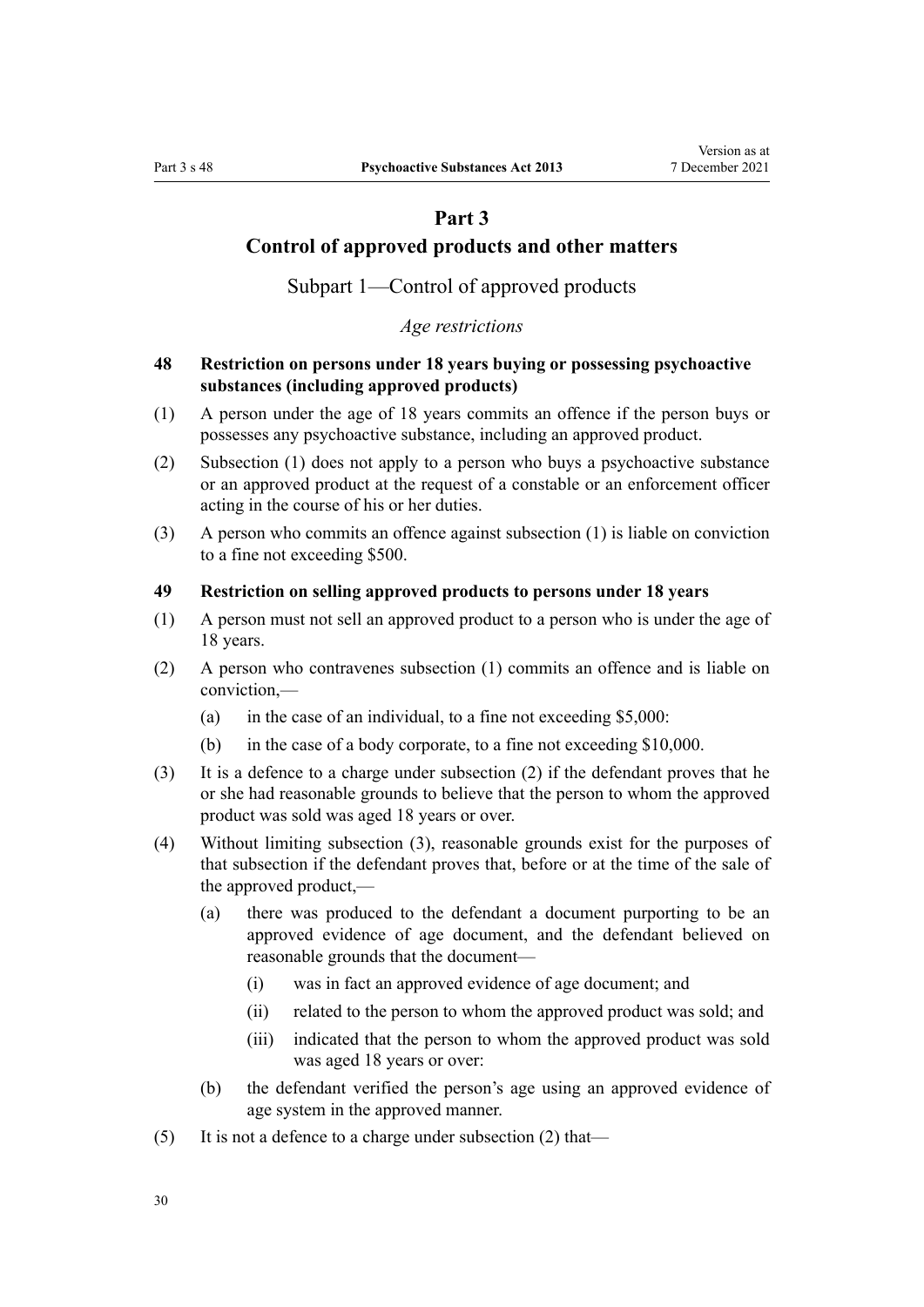- <span id="page-30-0"></span>(a) the person to whom the approved product was sold was buying it for, on behalf of, or as agent for a person aged 18 years or over; or
- (b) the defendant believed on reasonable grounds that the person to whom the approved product was sold was buying it for, on behalf of, or as agent for a person aged 18 years or over.

Compare: 2005 No 81 [ss 36,](http://legislation.govt.nz/pdflink.aspx?id=DLM356811) [37](http://legislation.govt.nz/pdflink.aspx?id=DLM356812)

# **50 Restriction on supplying approved products to persons under 18 years in public place**

- (1) A person must not supply an approved product to a person—
	- (a) who is under the age of 18 years; or
	- (b) with the intention that it be supplied (directly or indirectly) to a person who is under the age of 18 years.
- (2) A person who contravenes subsection (1) commits an offence and is liable on conviction to a fine not exceeding \$2,000.
- (3) It is a defence to a charge under subsection (2) if the defendant proves that he or she had reasonable grounds to believe that the person to whom the approved product was supplied was aged 18 years or over.
- (4) Without limiting subsection (3), reasonable grounds exist for the purposes of that subsection if the defendant proves that, before or at the time of the supply of the approved product, there was produced to the defendant a document pur‐ porting to be an approved evidence of age document, and the defendant believed on reasonable grounds that the document—
	- (a) was in fact an approved evidence of age document; and
	- (b) related to the person to whom the approved product was supplied; and
	- (c) indicated that the person to whom the approved product was supplied was aged 18 years or over.
- (5) It is not a defence to a charge under subsection  $(2)$  that—
	- (a) the person to whom the approved product was supplied was acquiring the product for, on behalf of, or as agent for a person aged 18 years or over; or
	- (b) the defendant believed on reasonable grounds that the person to whom the approved product was supplied was acquiring the product for, on behalf of, or as agent for a person aged 18 years or over.
- (6) Subsections (1) and (2) do not apply to a person who is acting in the perform‐ ance or exercise of a function, duty, or power under this Act or any other enactment.
- (7) Subsection (2) applies irrespective of any liability that may attach to a person who has supplied the approved product concerned to any other person. Compare: 1990 No 108 [s 30AA\(1\), \(5\)](http://legislation.govt.nz/pdflink.aspx?id=DLM224318); 2005 No 81 [ss 39](http://legislation.govt.nz/pdflink.aspx?id=DLM356814), [40](http://legislation.govt.nz/pdflink.aspx?id=DLM356815)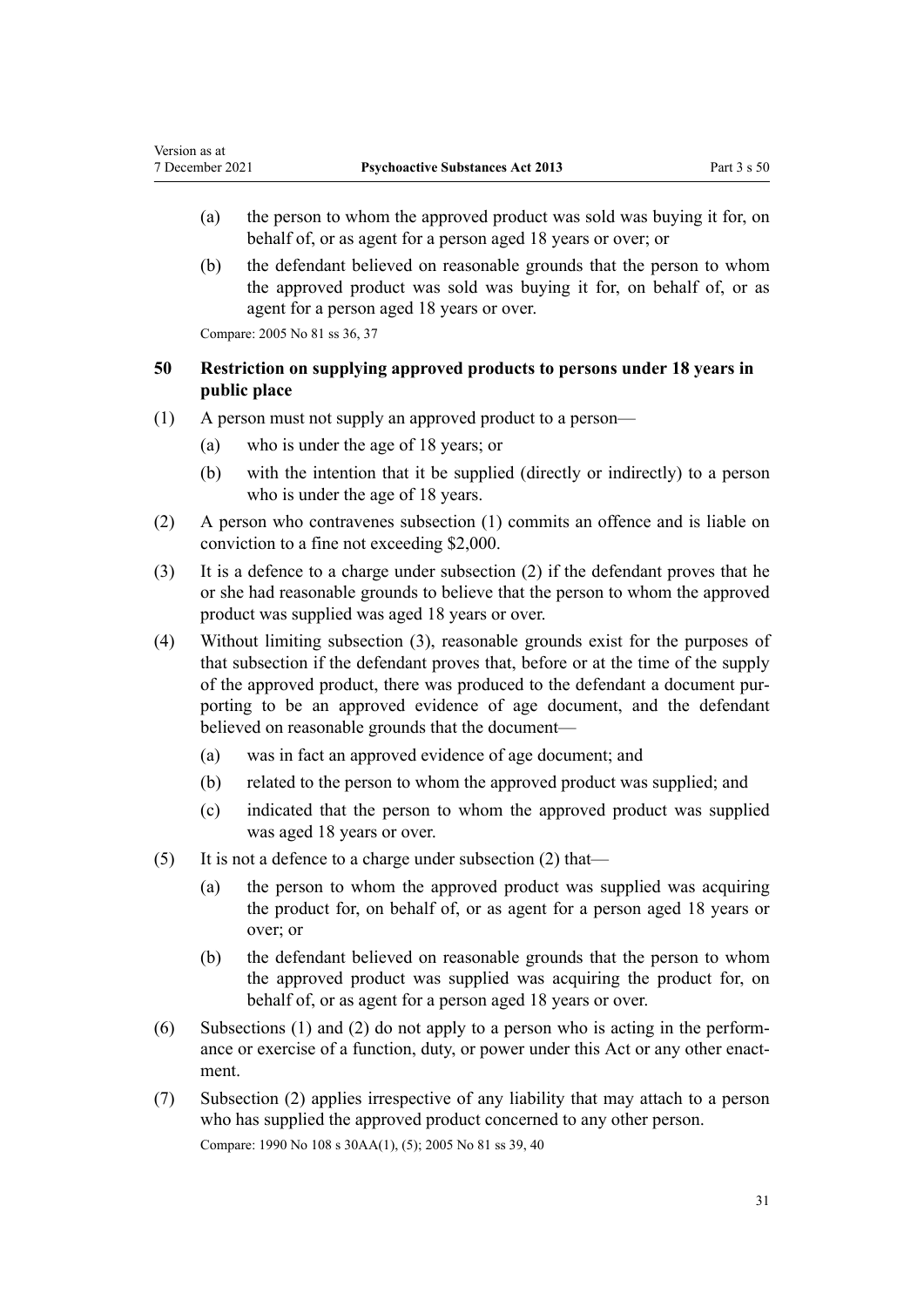# <span id="page-31-0"></span>**51 Restriction on employing persons under 18 years to sell approved products**

- (1) A person must not employ a person under the age of 18 years to sell (including by Internet sale) an approved product on behalf of the person.
- (2) A person who contravenes subsection (1) commits an offence and is liable on conviction to a fine not exceeding \$2,000.

*Other restrictions, prohibitions, and requirements relating to approved products*

#### **52 Prohibitions and restrictions on place of sale of approved products**

- (1) A person must not sell an approved product from any of the following:
	- (a) a shop commonly thought of as a dairy:
	- (b) a shop commonly thought of as a convenience store:
	- (c) a grocery store or a supermarket:
	- (d) any premises where the principal business carried on is—
		- (i) the sale of automotive fuels; or
		- (ii) the repair and servicing of motor vehicles and the sale of automotive fuels:
	- (e) any premises where alcohol is sold or supplied under a licence issued under the [Sale and Supply of Alcohol Act 2012:](http://legislation.govt.nz/pdflink.aspx?id=DLM3339302)
	- (f) any premises that are not a fixed permanent structure (for example, a tent or marquee):
	- (g) any vehicle or other conveyance (for example, a mobile street cart):
	- (h) any other place or premises specified or described in the regulations.
- (2) A person who contravenes subsection (1) commits an offence and is liable on conviction,—
	- (a) in the case of an individual, to a fine not exceeding \$10,000:
	- (b) in the case of a body corporate, to a fine not exceeding \$50,000.

Compare: 2005 No 81 [s 41](http://legislation.govt.nz/pdflink.aspx?id=DLM356816)

# **53 Restrictions and requirements relating to Internet sales of approved products**

- (1) This section applies to an offer of an approved product by Internet sale to which a prescribed restriction or prescribed requirement applies.
- (2) A person must not offer an approved product by Internet sale in a way that does not comply with the prescribed restriction or prescribed requirement.
- (3) A person who contravenes subsection (2) commits an offence and is liable on conviction,—
	- (a) in the case of an individual, to a fine not exceeding \$5,000; and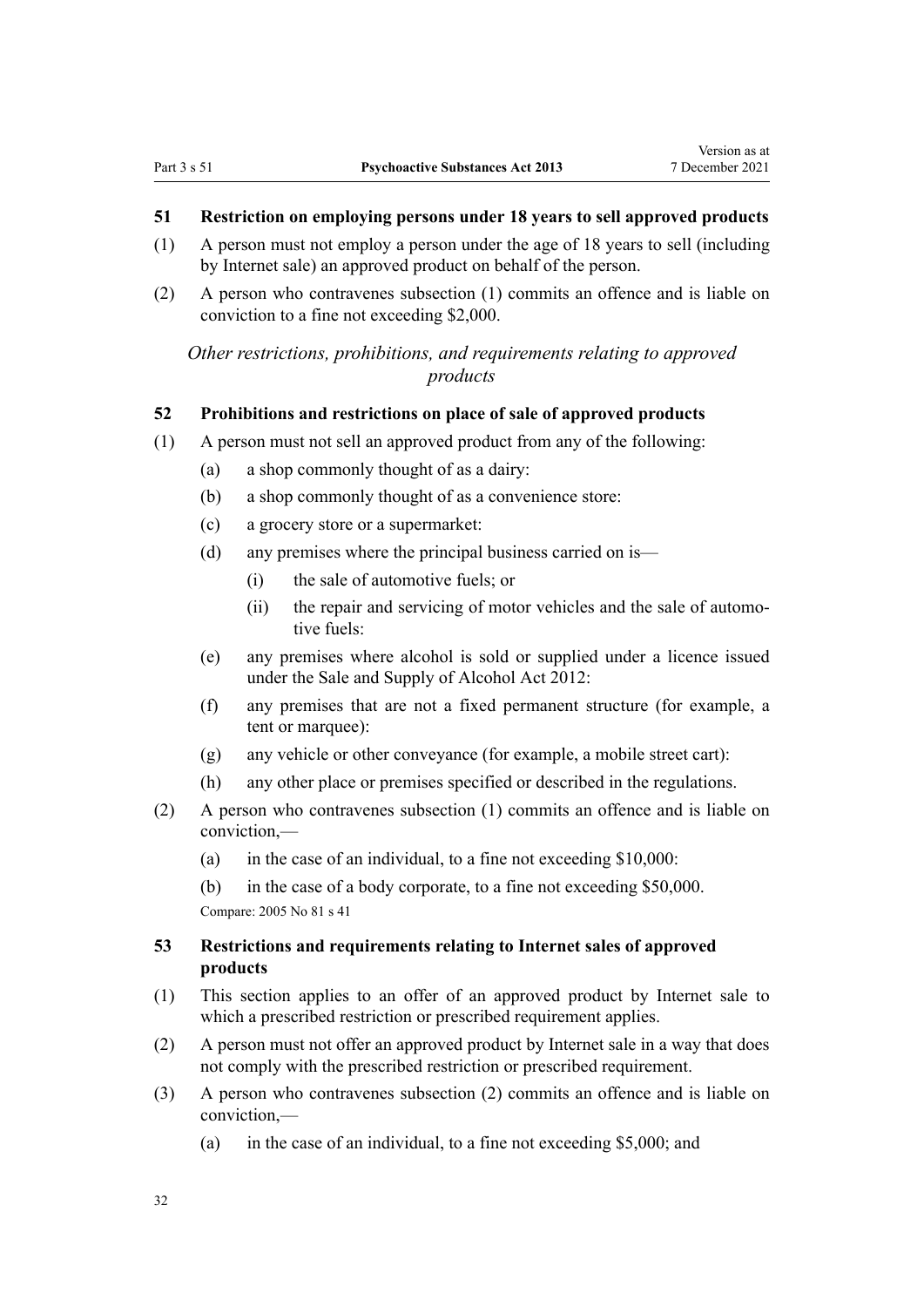<span id="page-32-0"></span>(b) in the case of a body corporate, to a fine not exceeding \$10,000.

# **54 Prohibition on free-of-charge distribution and rewards of approved products**

- (1) A manufacturer, importer, wholesaler, or retailer of an approved product must not—
	- (a) distribute an approved product free of charge; or
	- (b) supply an approved product to a person free of charge for the purpose of subsequent distribution; or
	- (c) in the case of a retailer, supply an approved product to a person free of charge for the purpose of that retailer's business.
- (2) A manufacturer, importer, wholesaler, or retailer of an approved product must not—
	- (a) offer any gift or cash rebate, or the right to participate in any contest, lot‐ tery, or game, to the purchaser of an approved product in consideration for the purchase of that approved product or to any person in consider‐ ation for the provision of evidence of a purchase of that kind; or
	- (b) offer, to any retailer, a gift or cash rebate, or the right to participate in any contest, lottery, or game, as an inducement or reward in relation to—
		- (i) the purchase or sale of an approved product by that retailer; or
		- (ii) the advertising of an approved product inside that retailer's place of business; or
		- (iii) the display of an approved product in a particular part of that retailer's place of business.
- (3) Subsection (2) does not apply to a payment or reward to any person who pur‐ chases or attempts to purchase an approved product—
	- (a) with the consent of the Authority, the Commissioner of Police, or some other person authorised for the purpose by the Authority or the Commis‐ sioner; and
	- (b) for the purpose of monitoring compliance with the provisions of this Act.
- (4) A person who contravenes subsection (1) or (2) commits an offence and is liable on conviction,—
	- (a) in the case of an individual, to a fine not exceeding  $$5,000$ :
	- (b) in the case of a body corporate, to a fine not exceeding \$10,000. Compare: 2005 No 81 [s 42](http://legislation.govt.nz/pdflink.aspx?id=DLM356817)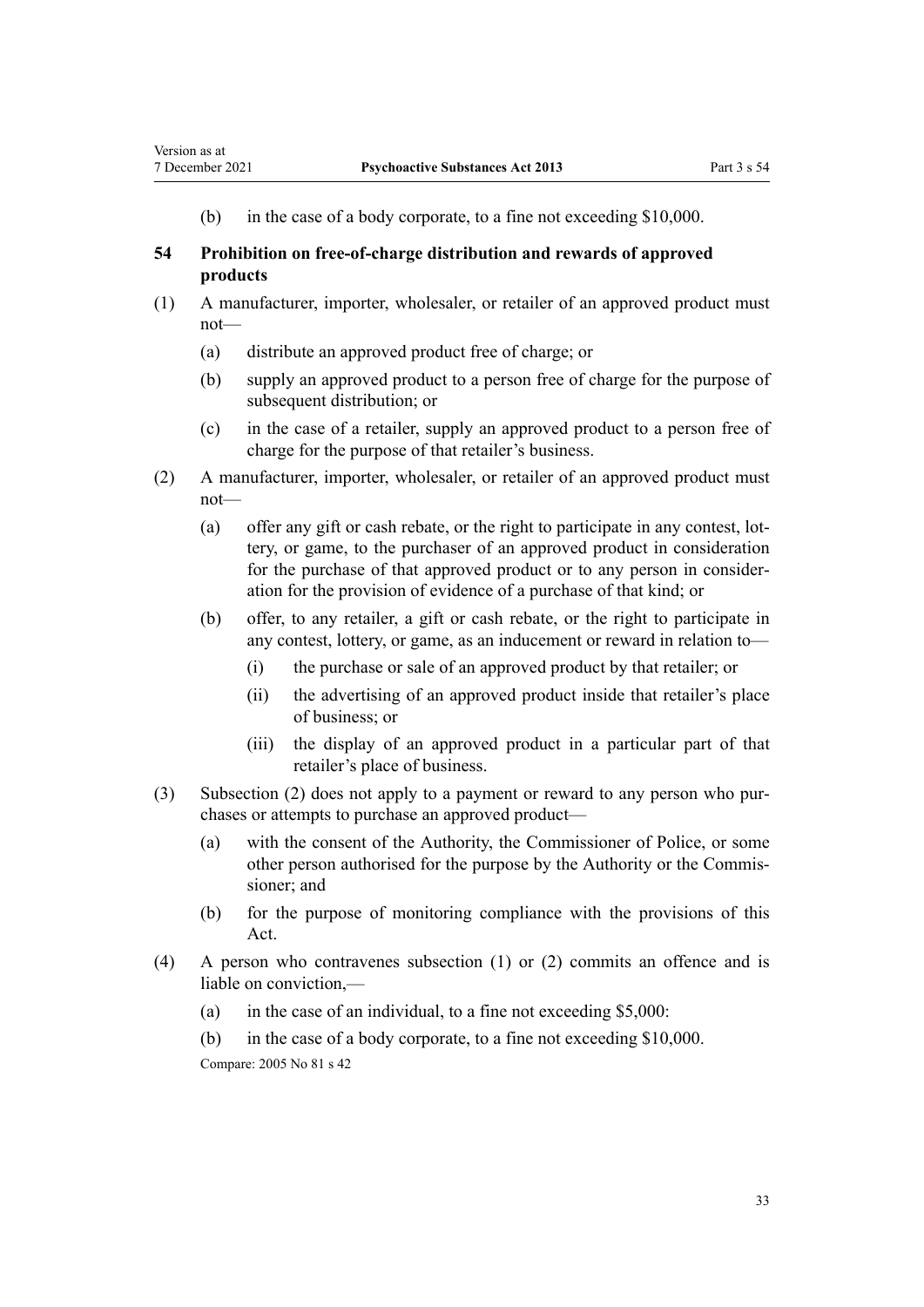# <span id="page-33-0"></span>**55 Prohibition on sponsoring activity involving use of trade mark, etc, of approved product**

- (1) A person must not sponsor an organised activity that is to take place, is taking place, or has taken place, in whole or in part, in New Zealand and that involves the use of, in the name of that activity, or on or through any thing other than an approved product, 1 or more of the following:
	- (a) an approved product trade mark:
	- (b) all or any part of a company name included in an approved product trade mark:
	- (c) 1 or more words, logos, colours, shapes, sounds, smells, or other elem‐ ents of an approved product trade mark that, as those 1 or more elements are used in the name, or on or through the thing, are likely to cause a person exposed to the name or thing to believe that the 1 or more elem‐ ents are used in, on, or through it only or mainly for the purpose of advertising the product.
- (2) A person sponsors an activity for the purposes of subsection (1) if the person does 1 or more of the following:
	- (a) organises or promotes, before the activity is to take place, or during the time that it takes place, some or all of the activity:
	- (b) makes, before the activity is to take place, or during or after the time that it takes place, any financial or non-financial contribution towards some or all of the activity:
	- (c) makes, before the activity is to take place, or during or after the time that it takes place, any financial or non-financial contribution to any other person in respect of the organisation or promotion, by that other person, of, or the participation, by that other person, in, some or all of the activity.
- (3) A person who contravenes subsection (1) commits an offence and is liable on conviction,—
	- (a) in the case of an importer, manufacturer, or wholesaler, to a fine not exceeding \$50,000:
	- (b) in the case of a retailer, to a fine not exceeding \$10,000.

Compare: 1990 No 108 [s 25](http://legislation.govt.nz/pdflink.aspx?id=DLM223999)

# **56 Prohibitions, restrictions, and requirements relating to advertising of approved products**

- (1) A person must not advertise an approved product—
	- (a) on television or on radio; or
	- (b) in any newspaper or other periodical publication printed and published in New Zealand; or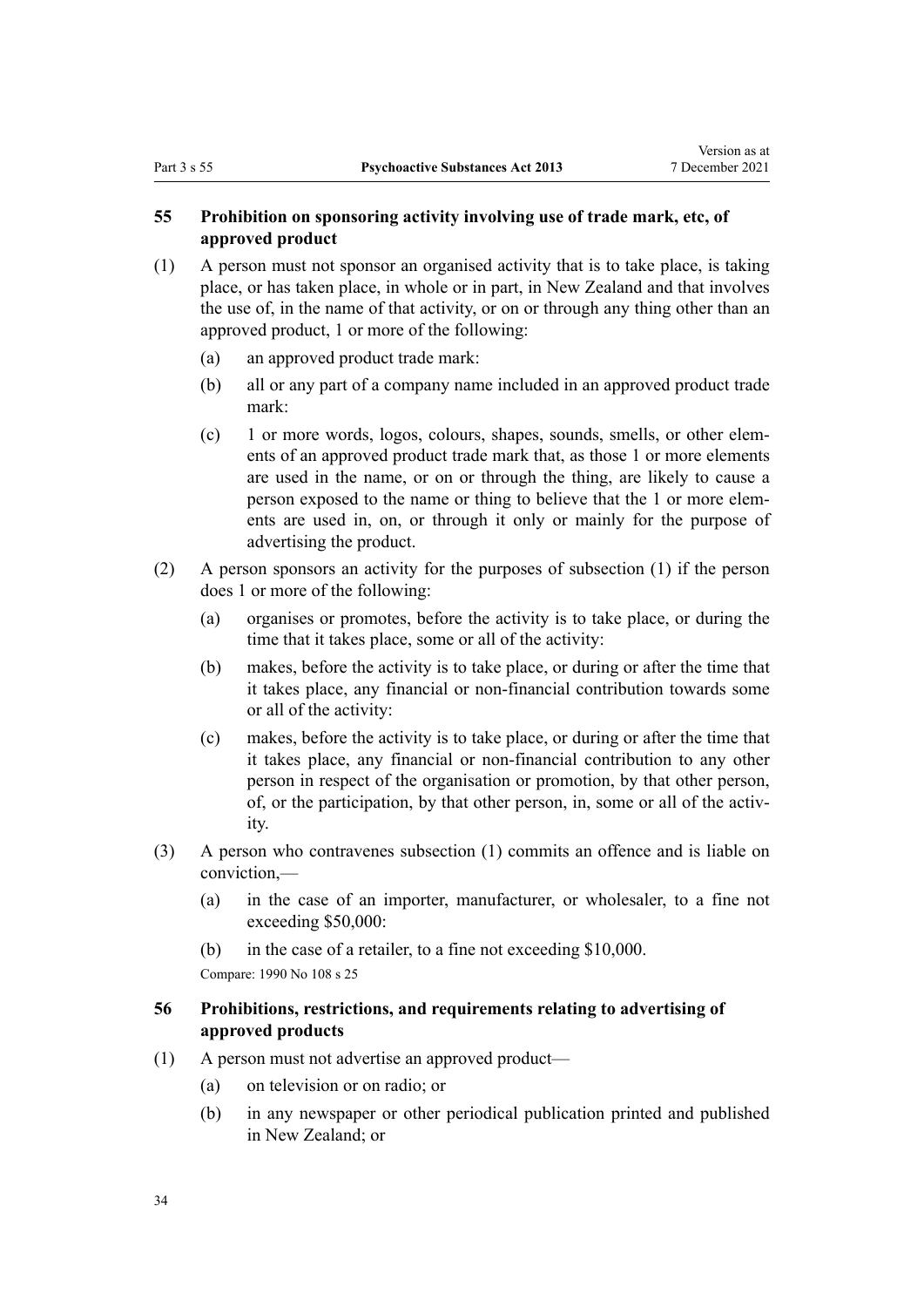- <span id="page-34-0"></span>(c) on an Internet site (except an Internet site maintained for the primary purpose of the Internet sale of approved products); or
- (d) on or in any other medium prescribed in the regulations.
- (2) A person must not advertise an approved product—
	- (a) in a manner, way, medium, or form that conveys that the product is safe:
	- (b) in a manner, way, medium, or form that contains themes that are, or are likely to be, particularly appealing to minors:
	- (c) where the advertising is accompanied by incentives that are designed to encourage persons to buy an approved product (for example, a promo‐ tional gift or the free-of-charge supply of an approved product).
- (3) Advertising for an approved product (except a product sold by Internet sale)—
	- (a) may appear only in premises where the approved product is sold; and
	- (b) must be confined to the inside of the premises; and
	- (c) must not be easily visible or audible from outside the premises; and
	- (d) must be limited to material that communicates objective information about the product, including (without limitation)—
		- (i) the active ingredients of the product and the appropriate quantity of each active ingredient:
		- (ii) the price of the product.
- (4) A person must not advertise an approved product in a way that does not com‐ ply with subsection (3).
- (5) A person who contravenes subsection  $(1)$ ,  $(2)$ , or  $(4)$  commits an offence and is liable on conviction,—
	- (a) in the case of an importer, manufacturer, or wholesaler, to a fine not exceeding \$50,000:
	- (b) in the case of a retailer, to a fine not exceeding \$10,000.

Compare: 2005 No 81 [s 43](http://legislation.govt.nz/pdflink.aspx?id=DLM356819)

# **57 Restriction on retailer's name using words, expressions, or trade marks, etc, associated with approved products**

- (1) This section applies to a retailer of an approved product.
- (2) The retailer of an approved product may display the retailer's name or trade name at the outside of the retail premises from which approved products are sold, but only if that name is not and does not include either or both of the following:
	- (a) any word or expression signifying that any approved product is available inside the premises for purchase:
	- (b) the trade mark of an approved product or the company name of an approved product manufacturer.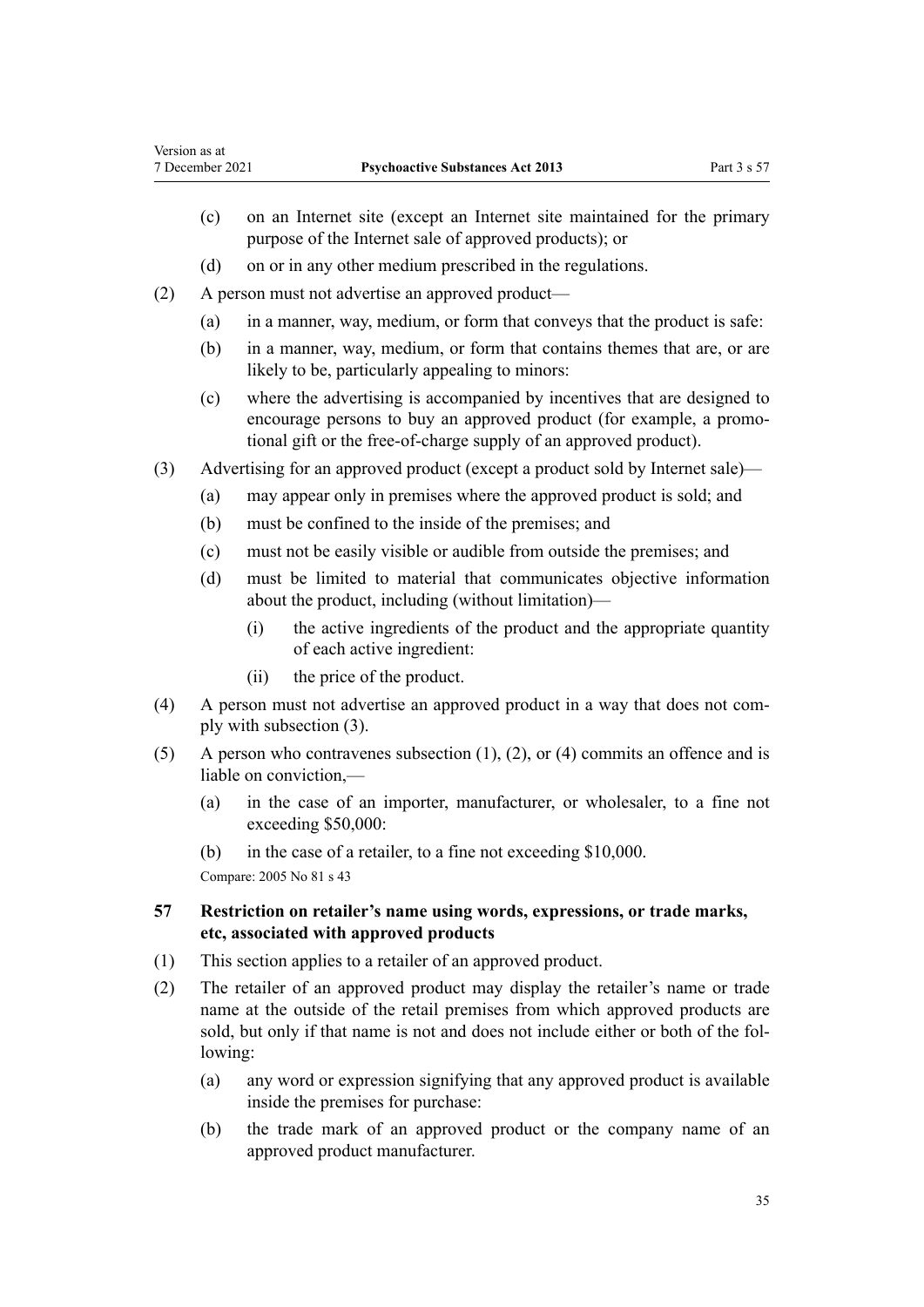<span id="page-35-0"></span>(3) A person who contravenes subsection (2) commits an offence and is liable on conviction to a fine not exceeding \$10,000.

# **58 Restrictions and requirements relating to labelling of approved products**

- (1) A label for an approved product must not be designed in a manner or way, or using a medium or form, so as to particularly appeal, or to be likely to particularly appeal, to minors.
- (2) A label for an approved product must include the following information in a prominent position on the label:
	- (a) a list of the active ingredients of the product and the appropriate quantity of each active ingredient; and
	- (b) the appropriate health warning relating to the product; and
	- (c) the contact details of the importer, manufacturer, wholesaler, or retailer of the product; and
	- (d) the telephone number of the National Poisons Centre information service or any other telephone service prescribed in the regulations; and
	- (e) any other information prescribed by the regulations.
- (3) A person must not sell an approved product with a label that does not comply with subsection (1) or (2).
- (4) A person who contravenes subsection  $(1)$ ,  $(2)$ , or  $(3)$  commits an offence and is liable on conviction,—
	- (a) in the case of an individual, to a fine not exceeding \$5,000:
	- (b) in the case of a body corporate, to a fine not exceeding \$10,000.

Compare: 2005 No 81 [s 44](http://legislation.govt.nz/pdflink.aspx?id=DLM356821)

# **59 Restrictions and requirements relating to packaging of approved products**

- (1) A person must not sell an approved product to which a prescribed restriction or prescribed requirement relating to packaging applies in a package that does not comply with that restriction or requirement.
- (2) A person who contravenes subsection (1) commits an offence and is liable on conviction,—
	- (a) in the case of an individual, to a fine not exceeding \$5,000:
	- (b) in the case of a body corporate, to a fine not exceeding \$10,000. Compare: 2005 No 81 [s 45](http://legislation.govt.nz/pdflink.aspx?id=DLM356823)

# **60 Requirement relating to health warnings**

- (1) A person must not sell an approved product without an appropriate health warning relating to the product on the label.
- (2) For the purposes of subsection (1), the health warning must contain the infor‐ mation prescribed in the regulations.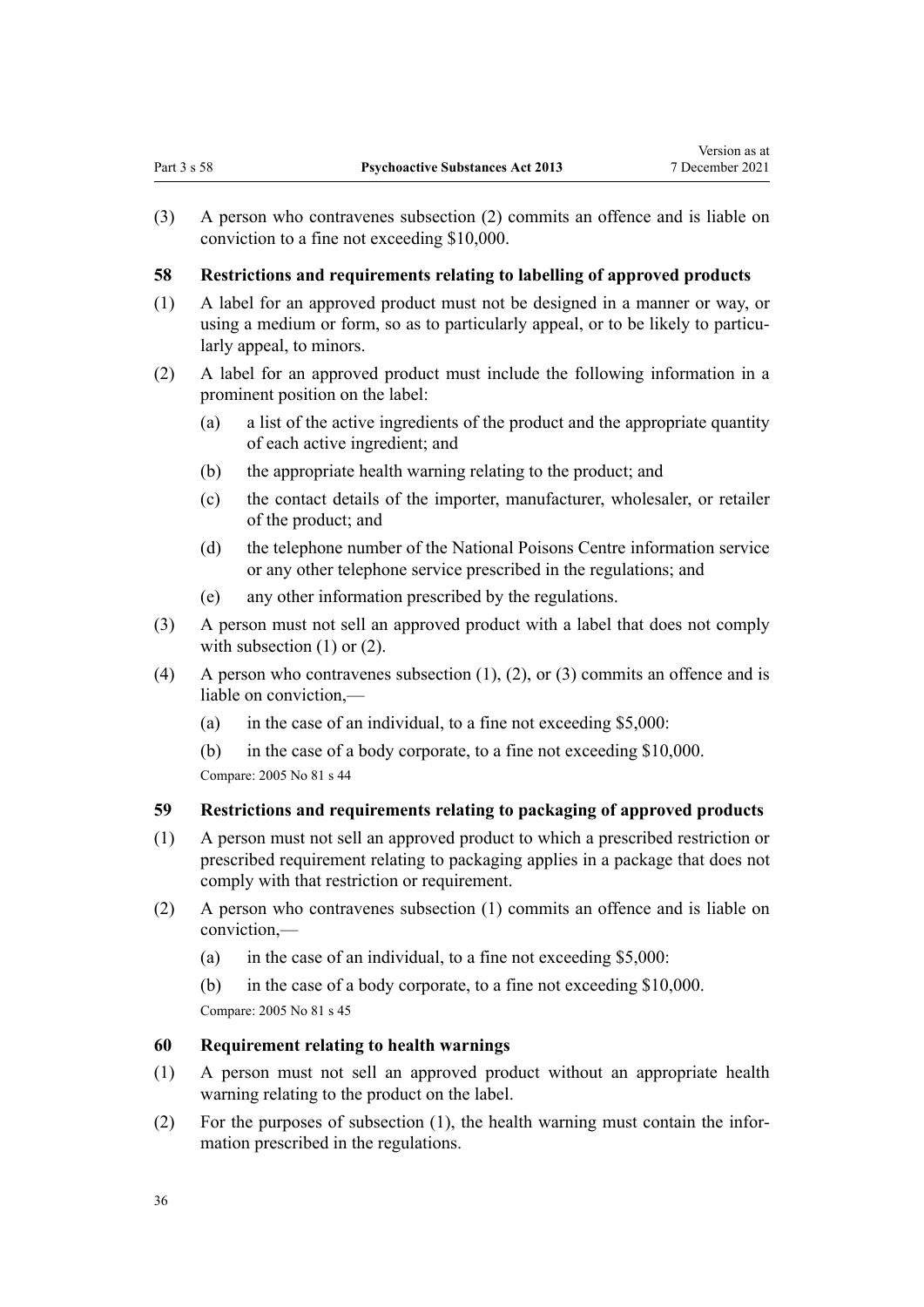- (3) A person who contravenes subsection (1) commits an offence and is liable on conviction,—
	- (a) in the case of an individual, to a fine not exceeding \$5,000:
	- (b) in the case of a body corporate, to a fine not exceeding \$10,000.

Compare: 2005 No 81 [s 46](http://legislation.govt.nz/pdflink.aspx?id=DLM356825)

## **61 Requirement to display signage**

- (1) A person must not sell an approved product to which a prescribed requirement relating to signage applies without displaying signage that complies with that requirement.
- (2) A person who contravenes subsection (1) commits an offence and is liable on conviction to a fine not exceeding \$2,000.

Compare: 2005 No 81 [s 47](http://legislation.govt.nz/pdflink.aspx?id=DLM356827)

# **62 Restrictions and requirements relating to storage and display of approved products**

- (1) A person who sells an approved product to which a prescribed restriction or prescribed requirement relating to storage or display applies must not store or display the product in a way that does not comply with that restriction or requirement.
- (2) A person who contravenes subsection (1) commits an offence and is liable on conviction,—
	- (a) in the case of an individual, to a fine not exceeding  $$5,000$ :
	- (b) in the case of a body corporate, to a fine not exceeding \$10,000.

Compare: 2005 No 81 [s 49](http://legislation.govt.nz/pdflink.aspx?id=DLM356831)

# **63 Restrictions and requirements relating to disposal of psychoactive substances**

- (1) An importer, manufacturer, or seller of a psychoactive substance to which a prescribed restriction or prescribed requirement relating to disposal applies must not dispose of the substance in a way that does not comply with that restriction or requirement.
- (2) A person who contravenes subsection (1) commits an offence and is liable on conviction,—
	- (a) in the case of an individual, to a fine not exceeding  $$5,000$ :
	- (b) in the case of a body corporate, to a fine not exceeding \$10,000.

# **64 Requirement to keep records relating to psychoactive substances and approved products**

(1) A person who holds a licence under this Act in respect of psychoactive sub‐ stances or approved products must—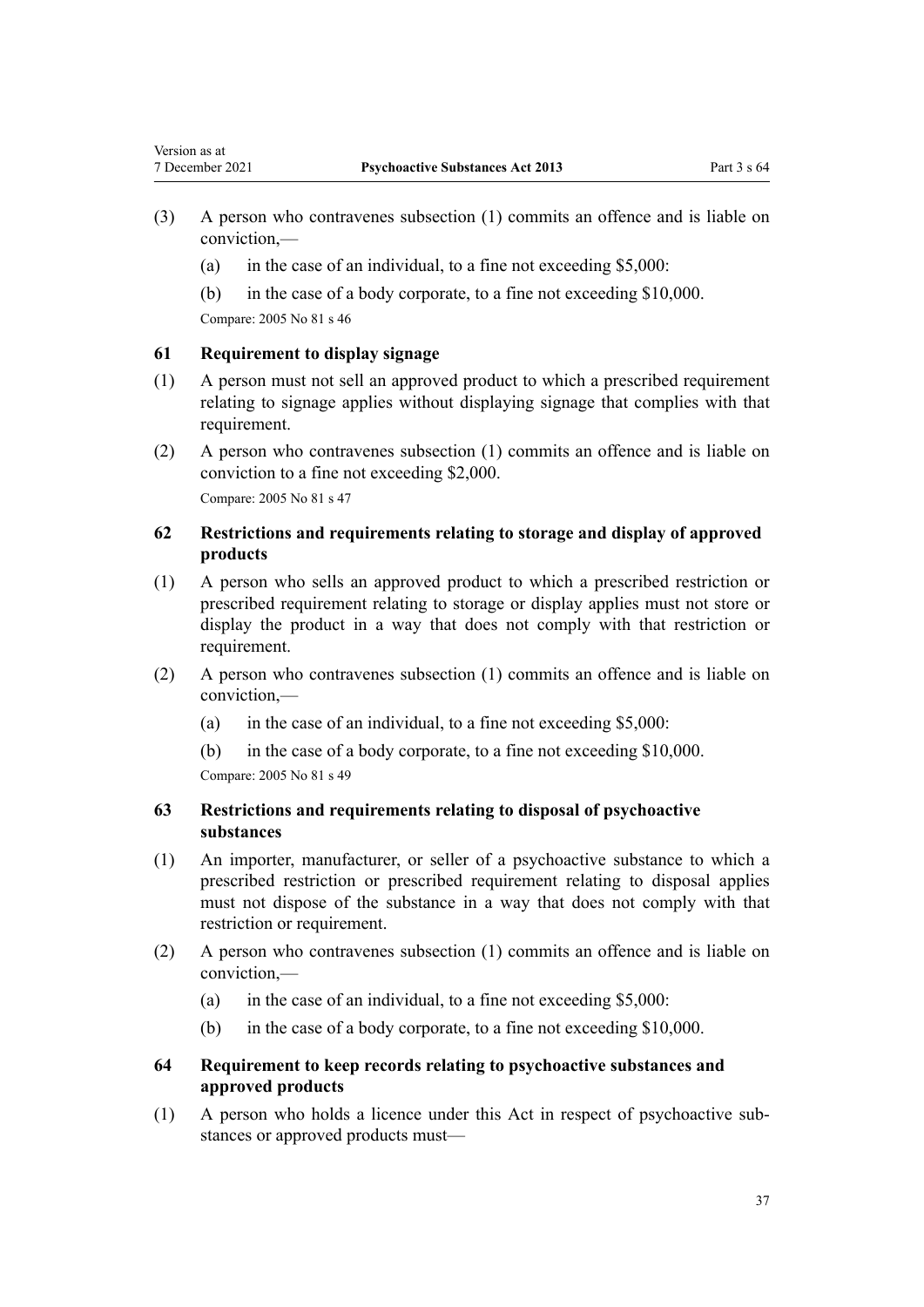- (a) keep, in a secure place at that person's place of business, any records required to be kept by that person by the regulations; and
- (b) retain those records for the period of time prescribed in the regulations.
- (2) A person who fails to comply with subsection (1) commits an offence and is liable on conviction,—
	- (a) in the case of an individual, to a fine not exceeding \$5,000:
	- (b) in the case of a body corporate, to a fine not exceeding \$10,000.

Compare: 2005 No 81 [s 53](http://legislation.govt.nz/pdflink.aspx?id=DLM356839)

*Prohibitions and restrictions on convicted persons selling approved products*

# **65 Prohibitions and restrictions on convicted persons selling approved products**

- (1) This section applies if a person has been convicted of any offence under this Act and, within 2 years of being sentenced for that offence, the person is convicted of another offence under this Act.
- (2) In imposing the sentence for the second or subsequent offence, the court may (in addition to any sentence it might impose and any other order in the nature of a penalty it might make) make an order—
	- (a) prohibiting either or both of the following:
		- (i) the sale of any approved products or approved products of a specified kind by or on behalf of the person (including by Internet sale):
		- (ii) the sale of any approved products or approved products of a specified kind at the place or on the premises at which the second or subsequent offence occurred:
	- (b) imposing any conditions or restrictions (or both) that the court thinks fit on either or both of the following:
		- (i) the sale of approved products by or on behalf of the person (including by Internet sale):
		- (ii) the sale of approved products at the place or on the premises at which the second or subsequent offence occurred.
- (3) The order must state—
	- (a) the date that it takes effect (which may be the date on which it is made or a later date); and
	- (b) the date that it expires (which must be a date at least 4 weeks and not more than 3 months after the date that it takes effect).
- (4) A person who contravenes an order made under subsection (2) commits an offence and is liable on conviction to a fine not exceeding \$50,000. Compare: 1990 No 108 [s 30AB](http://legislation.govt.nz/pdflink.aspx?id=DLM224320); 2005 No 81 [s 54](http://legislation.govt.nz/pdflink.aspx?id=DLM356841)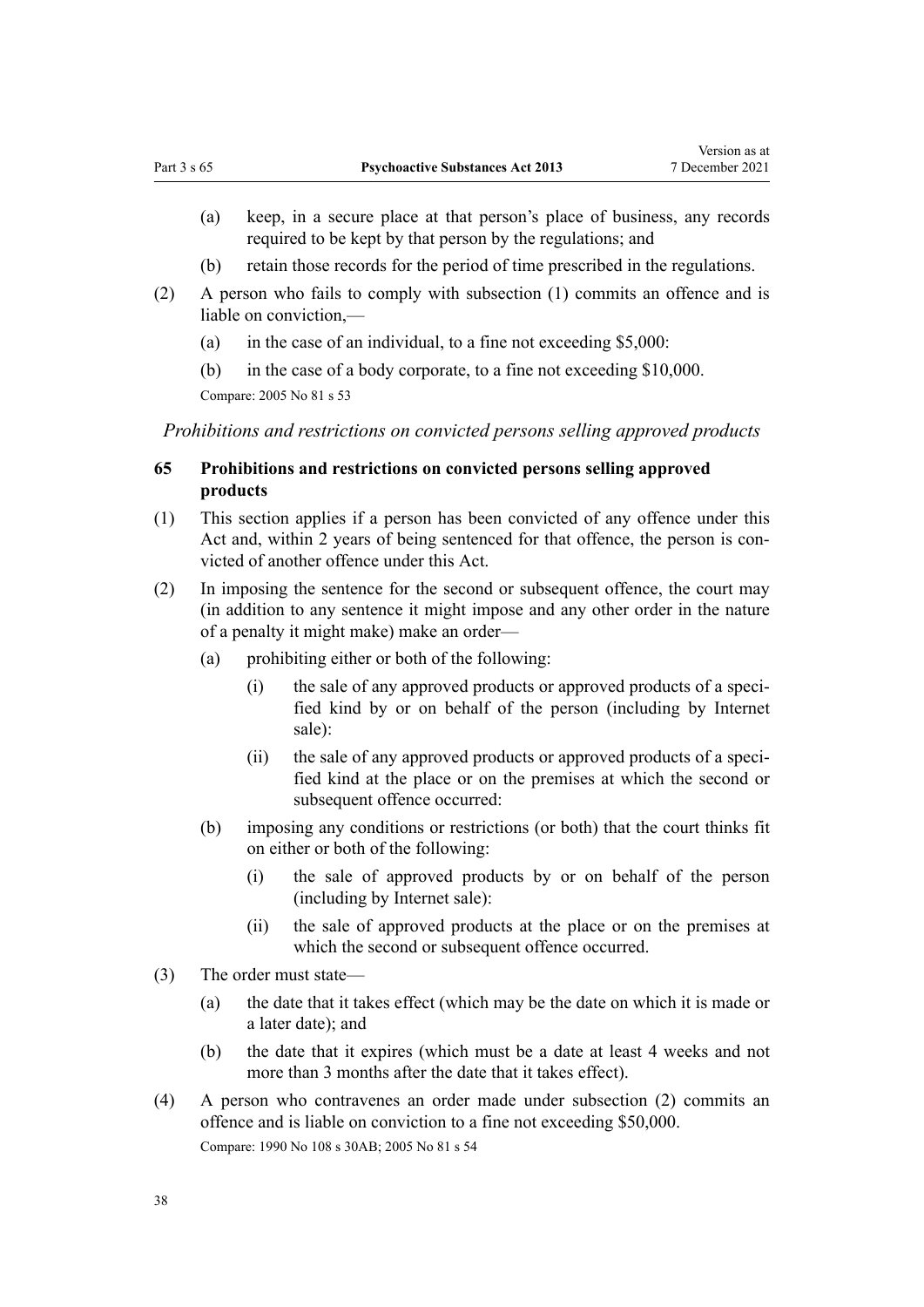# *Local approved products policies*

## **66 Territorial authority may have local approved products policy**

- (1) Any territorial authority may have a policy relating to the sale of approved products within its district.
- (2) A local approved products policy may—

Version as at

- (a) provide differently for different parts of its district; and
- (b) apply to only part (or 2 or more parts) of its district; and
- (c) apply differently to premises for which licences of different kinds are held or have been applied for.
- (3) No territorial authority is required to have a local approved products policy.

## **67 Territorial authorities may adopt joint local approved products policy**

- (1) Two or more territorial authorities may adopt a single local approved products policy for their districts.
- (2) If subsection (1) applies, the 2 or more territorial authorities are to be treated in respect of the local approved products policy as if they were a single territorial authority with a single district.

## **68 Content of local approved products policy**

A local approved products policy may include policies on 1 or more of the fol‐ lowing matters:

- (a) the location of premises from which approved products may be sold by reference to broad areas within the district:
- (b) the location from which approved products may be sold by reference to proximity to other premises from which approved products are sold within the district:
- (c) the location of premises from which approved products may be sold by reference to proximity to premises or facilities of a particular kind or kinds within the district (for example, kindergartens, early childhood centres, schools, places of worship, or other community facilities).

## **69 Adoption and review of local approved products policy**

- (1) A territorial authority that wishes to have a local approved products policy must adopt the policy in accordance with the special consultative procedure in [section 83](http://legislation.govt.nz/pdflink.aspx?id=DLM172328) of the Local Government Act 2002.
- (2) A local approved products policy may be amended or replaced only in accord‐ ance with the special consultative procedure, and this section applies to that amendment or replacement.
- (3) A territorial authority must, as soon as practicable after adopting or amending a local approved products policy, provide a copy of the policy to the Authority.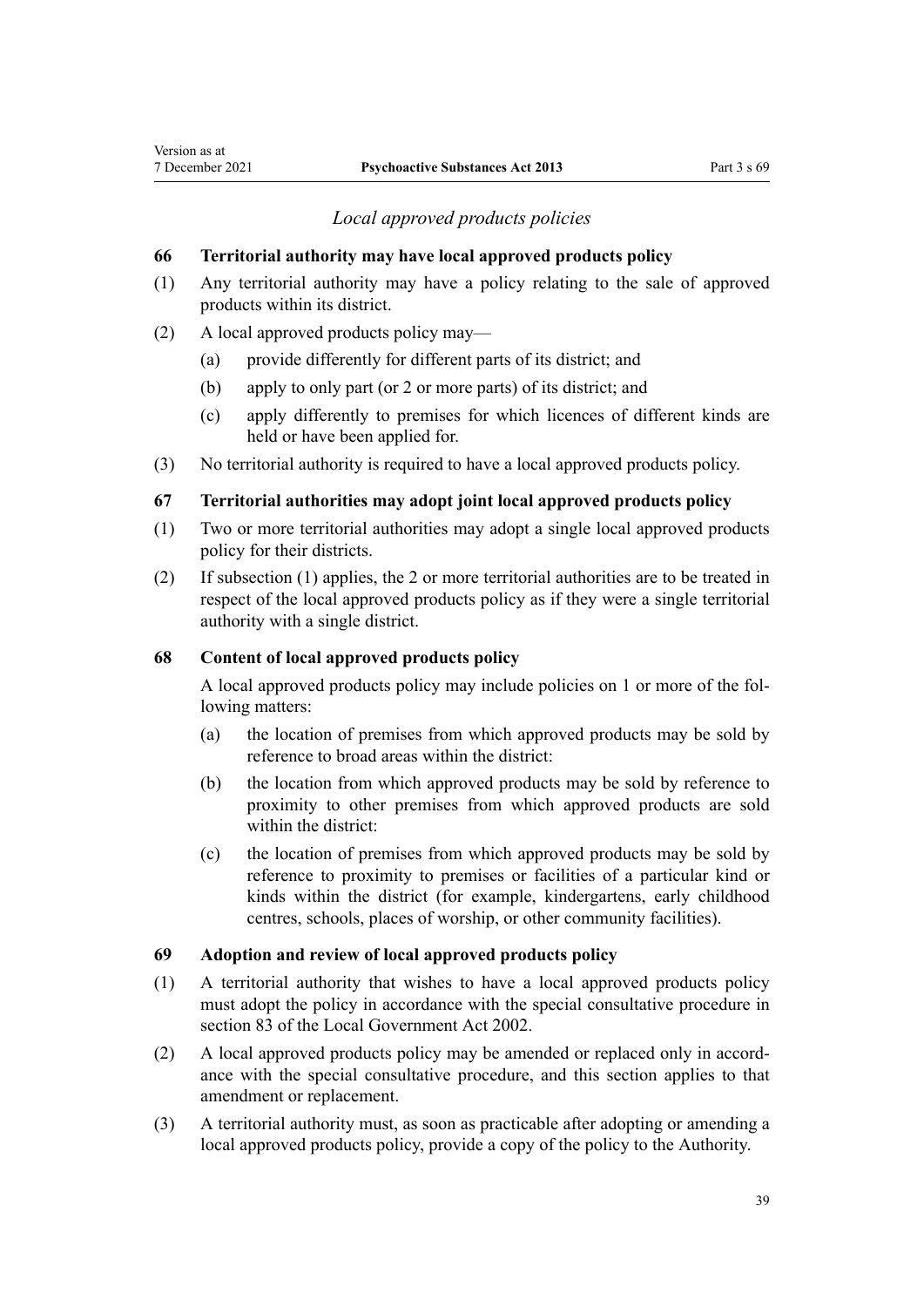Version as at

- <span id="page-39-0"></span>(4) A territorial authority must complete a review of a local approved products pol‐ icy within 5 years after the policy is adopted and then at intervals of not more than 5 years.
- (5) A local approved products policy does not cease to have effect because it is due for review or is being reviewed.

Subpart 2—Offences relating to psychoactive substances that are not approved products

## **70 Offences relating to psychoactive substance that is not approved product**

- (1) A person commits an offence if the person, without reasonable excuse,—
	- (a) sells or supplies a psychoactive substance that is not an approved prod‐ uct to any person; or
	- (b) offers to sell or supply a psychoactive substance that is not an approved product to any person; or
	- (c) possesses a psychoactive substance that is not an approved product with the intent to sell or supply the psychoactive substance to any person.
- (2) Subsection (1) does not apply to a person who holds a licence to sell psycho‐ active substances that are not approved products that applies to the psychoactive substance.
- (2A) Subsection (1) also does not apply to—
	- (a) a person who gives a psychoactive substance that is not an approved product to a drug and substance checking service provider for the purpose of checking or for disposal:
	- (b) a drug and substance checking service provider who returns a psychoactive substance that is not an approved product to the person who sub‐ mitted it for checking:
	- (c) a drug and substance checking service provider who supplies a psycho‐ active substance that is not an approved product to an approved labora‐ tory for testing.
- $(3)$  A person who commits an offence against subsection  $(1)$  is liable on conviction,—
	- (a) in the case of an individual, to a term of imprisonment not exceeding 2 years:
	- (b) in the case of a body corporate, to a fine not exceeding \$500,000.

Section 70(2A): inserted, on 7 December 2021 (immediately after being repealed by [section 22](http://legislation.govt.nz/pdflink.aspx?id=LMS430982) of the Drug and Substance Checking Legislation Act 2020 (2020 No 63)), by [section 16](http://legislation.govt.nz/pdflink.aspx?id=LMS577121) of the Drug and Substance Checking Legislation Act 2021 (2021 No 50).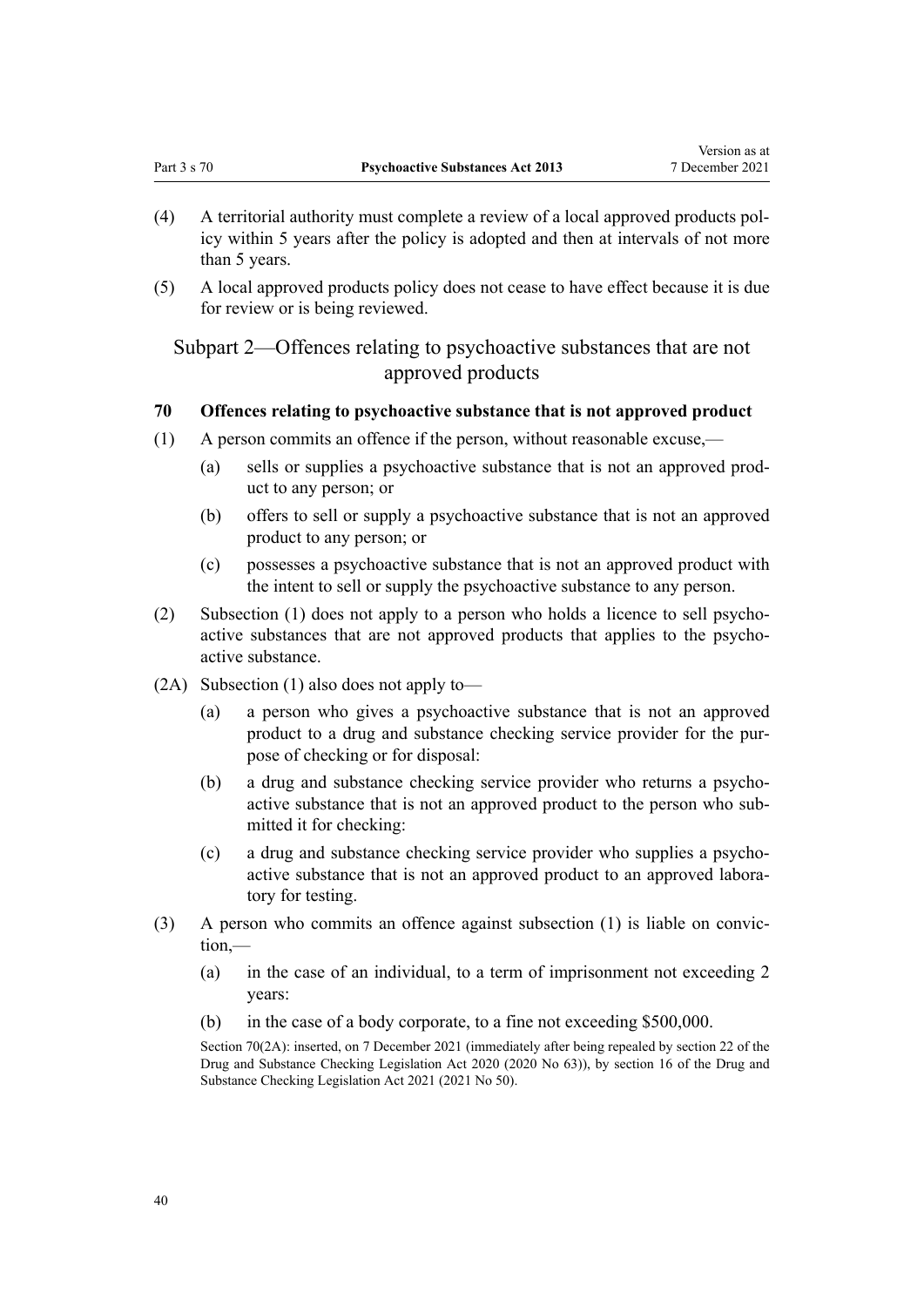# <span id="page-40-0"></span>**71 Offence relating to personal possession of psychoactive substance that is not approved product**

- (1) A person commits an offence if the person has a psychoactive substance that is not an approved product in his or her possession.
- (2) Subsection (1) does not apply to a person who holds a licence in respect of the psychoactive substance.
- (2A) Subsection (1) also does not apply to a drug and substance checking service provider if the service provider has possession of the psychoactive substance in the course of performing the service provider's functions.
- (2B) Subsection (2A) is subject to the conditions of the service provider's licence.
- (3) A person who commits an offence against subsection (1) is liable on conviction to a fine not exceeding \$500.

Section 71(2A): inserted, on 7 December 2021 (immediately after being repealed by [section 23](http://legislation.govt.nz/pdflink.aspx?id=LMS430983) of the Drug and Substance Checking Legislation Act 2020 (2020 No 63)), by [section 17](http://legislation.govt.nz/pdflink.aspx?id=LMS577122) of the Drug and Substance Checking Legislation Act 2021 (2021 No 50).

Section 71(2B): inserted, on 7 December 2021 (immediately after being repealed by [section 23](http://legislation.govt.nz/pdflink.aspx?id=LMS430983) of the Drug and Substance Checking Legislation Act 2020 (2020 No 63)), by [section 17](http://legislation.govt.nz/pdflink.aspx?id=LMS577122) of the Drug and Substance Checking Legislation Act 2021 (2021 No 50).

# *Infringement offences*

## **72 Interpretation**

In this subpart,—

**infringement fee**, in relation to an infringement offence, means an amount not exceeding \$500 prescribed for the purposes of this section in the regulations

**infringement offence** means an offence against—

- (a) [section 48](#page-29-0) (which relates to a person under the age of 18 years buying or possessing a psychoactive substance, including an approved product):
- (b) [section 50](#page-30-0) (which relates to supplying an approved product to a person under the age of 18 years in a public place):
- (c) section 71 (which relates to personal possession of a psychoactive sub‐ stance that is not an approved product).

# **73 Proceedings for infringement offence**

A person who is alleged to have committed an infringement offence may—

- (a) be proceeded against by the filing of a charging document under [section](http://legislation.govt.nz/pdflink.aspx?id=DLM3360057) [14](http://legislation.govt.nz/pdflink.aspx?id=DLM3360057) of the Criminal Procedure Act 2011; or
- (b) be served with an infringement notice as provided for in section 74.

## **74 Infringement notices**

(1) If a constable observes a person committing an infringement offence, or has reasonable grounds to believe that such an offence is being or has been com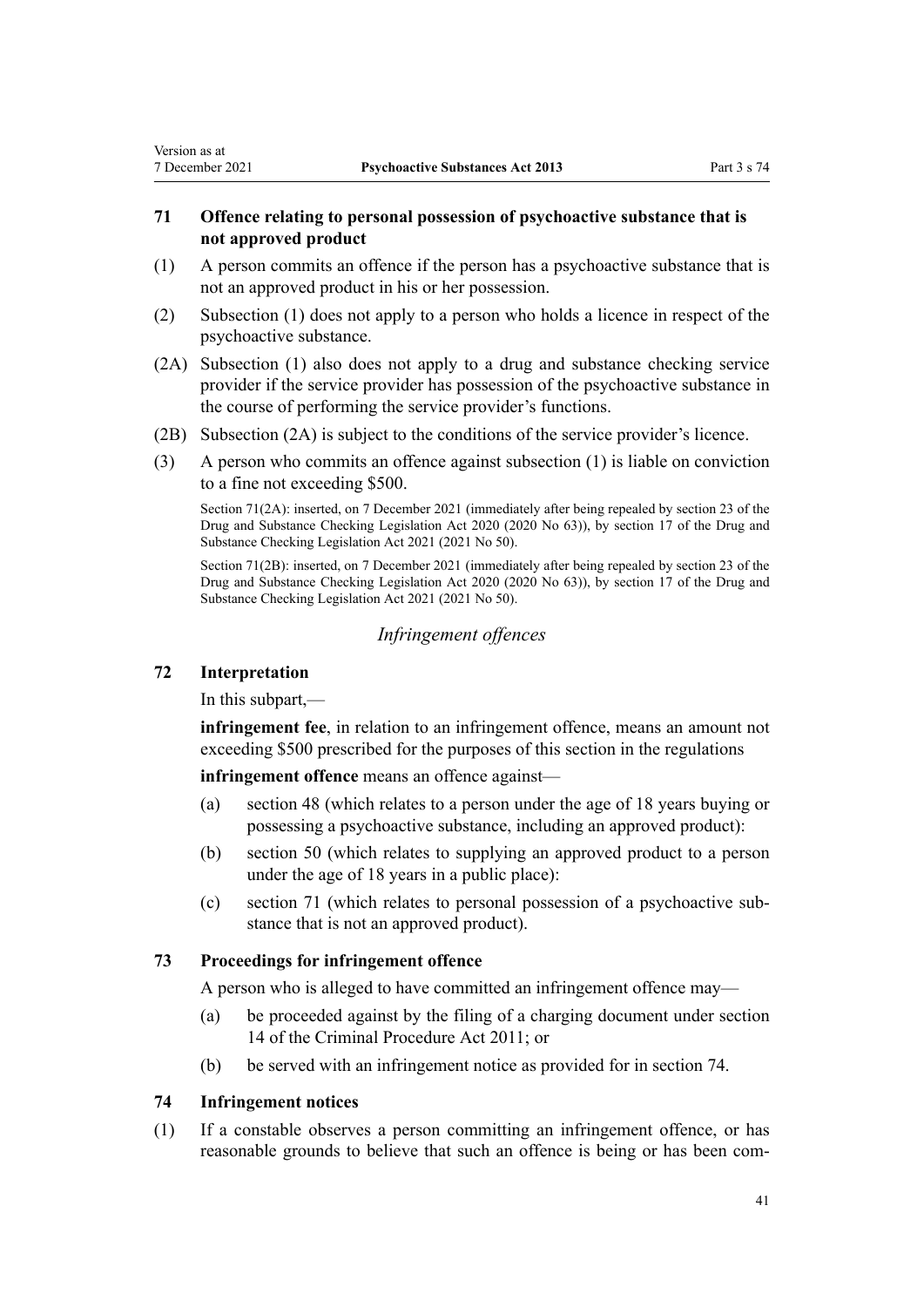mitted by the person, the constable may serve an infringement notice in respect of the offence on the person.

- (2) A constable (not necessarily the person who issued the notice) may deliver the infringement notice (or a copy of it) in person to the person alleged to have committed an infringement offence or send the notice by post addressed to that person's last known place of residence.
- (3) An infringement notice (or a copy of it) sent by post to a person under subsec‐ tion (2) is to be treated as having been served on that person when it was posted.
- (4) An infringement notice must be in the prescribed form and must contain the following particulars:
	- (a) such details of the alleged infringement offence as are sufficient fairly to inform a person of the time, place, and nature of the alleged offence; and
	- (b) the amount of the infringement fee; and
	- (c) the address of the place at which the infringement fee may be paid; and
	- (d) the time within which the infringement fee must be paid; and
	- (e) a summary of the provisions of section  $21(10)$  of the Summary Proceedings Act 1957; and
	- (f) a statement that the person served with the notice has a right to request a hearing; and
	- $(g)$  a statement of what will happen if the person served with the notice neither pays the infringement fee nor requests a hearing; and
	- (h) any other particulars that may be prescribed.
- (5) If an infringement notice has been issued under this section, the procedure under [section 21](http://legislation.govt.nz/pdflink.aspx?id=DLM311346) of the Summary Proceedings Act 1957 may be used in respect of the offence to which the infringement notice relates and, in that case, the provisions of that section apply with all necessary modifications.

## **75 Payment of infringement fees**

All infringement fees paid in respect of infringement offences must be paid into a Crown Bank Account.

# Subpart 3—Enforcement

# *Enforcement officers*

## **76 Enforcement officers**

- (1) The Authority may appoint enforcement officers to enforce this Act.
- (2) A person appointed as an enforcement officer may be—
	- (a) a person appointed by name; or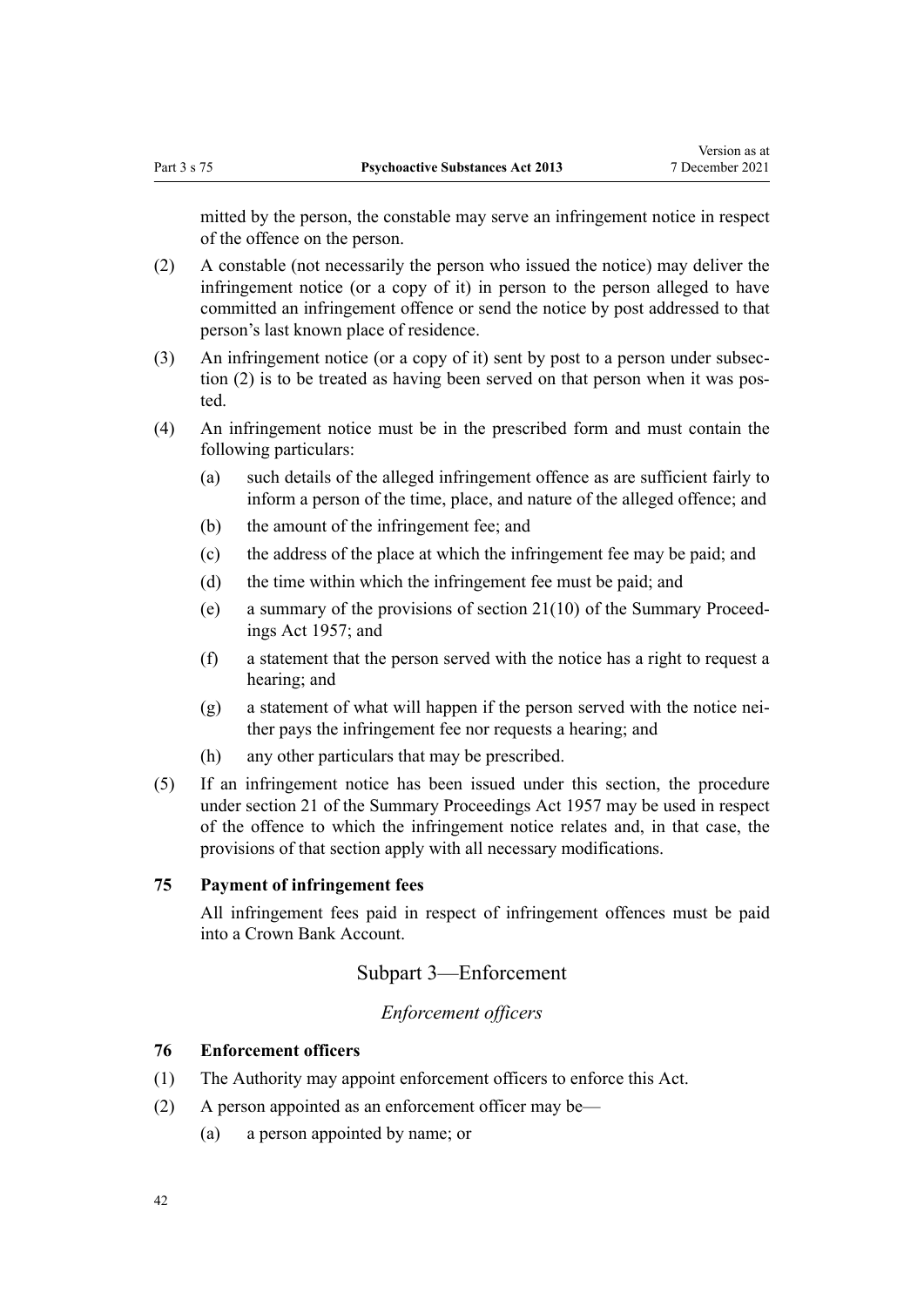- (b) the holder for the time being of a particular position.
- (3) A person appointed under subsection (1) is not by virtue of that appointment alone—
	- (a) an officer or employee of the public service; or
	- (b) a person to whom the [Public Service Act 2020](http://legislation.govt.nz/pdflink.aspx?id=LMS106157) or the [Government](http://legislation.govt.nz/pdflink.aspx?id=DLM446000) [Superannuation Fund Act 1956](http://legislation.govt.nz/pdflink.aspx?id=DLM446000) applies.
- (4) The Authority must not appoint a person under subsection (1) unless the Authority is satisfied that the person is suitably qualified and trained and is a fit and proper person for appointment as an enforcement officer.
- (5) The Authority may do 1 or more of the following:

Version as at

- (a) appoint persons to enforce only some of the provisions of this Act:
- (b) appoint persons to exercise only some of the powers conferred on enforcement officers by this Act:
- (c) appoint persons subject to limitations or restrictions on their exercise of enforcement powers.
- (6) An enforcement officer must have an instrument of appointment identifying the holder as an enforcement officer appointed under this section.
- (7) An enforcement officer's instrument of appointment must state—
	- (a) that the officer is appointed to enforce—
		- (i) all the provisions of this Act; or
		- (ii) only specified provisions of this Act; or
		- (iii) all the provisions of this Act except certain specified provisions; and
	- (b) that the officer is appointed to exercise—
		- (i) all enforcement powers; or
		- (ii) only specified enforcement powers; or
		- (iii) all enforcement powers except certain specified powers; and
	- (c) all limitations and restrictions (if any) that are imposed on the person's exercise of enforcement powers under subsection (5)(c).

Compare: 1990 No 108 [s 14;](http://legislation.govt.nz/pdflink.aspx?id=DLM223954) 2005 No 81 [s 55](http://legislation.govt.nz/pdflink.aspx?id=DLM356843)

Section 76(3)(a): amended, on 7 August 2020, by [section 135](http://legislation.govt.nz/pdflink.aspx?id=LMS176959) of the Public Service Act 2020 (2020 No 40).

Section 76(3)(b): amended, on 7 August 2020, by [section 135](http://legislation.govt.nz/pdflink.aspx?id=LMS176959) of the Public Service Act 2020 (2020 No 40).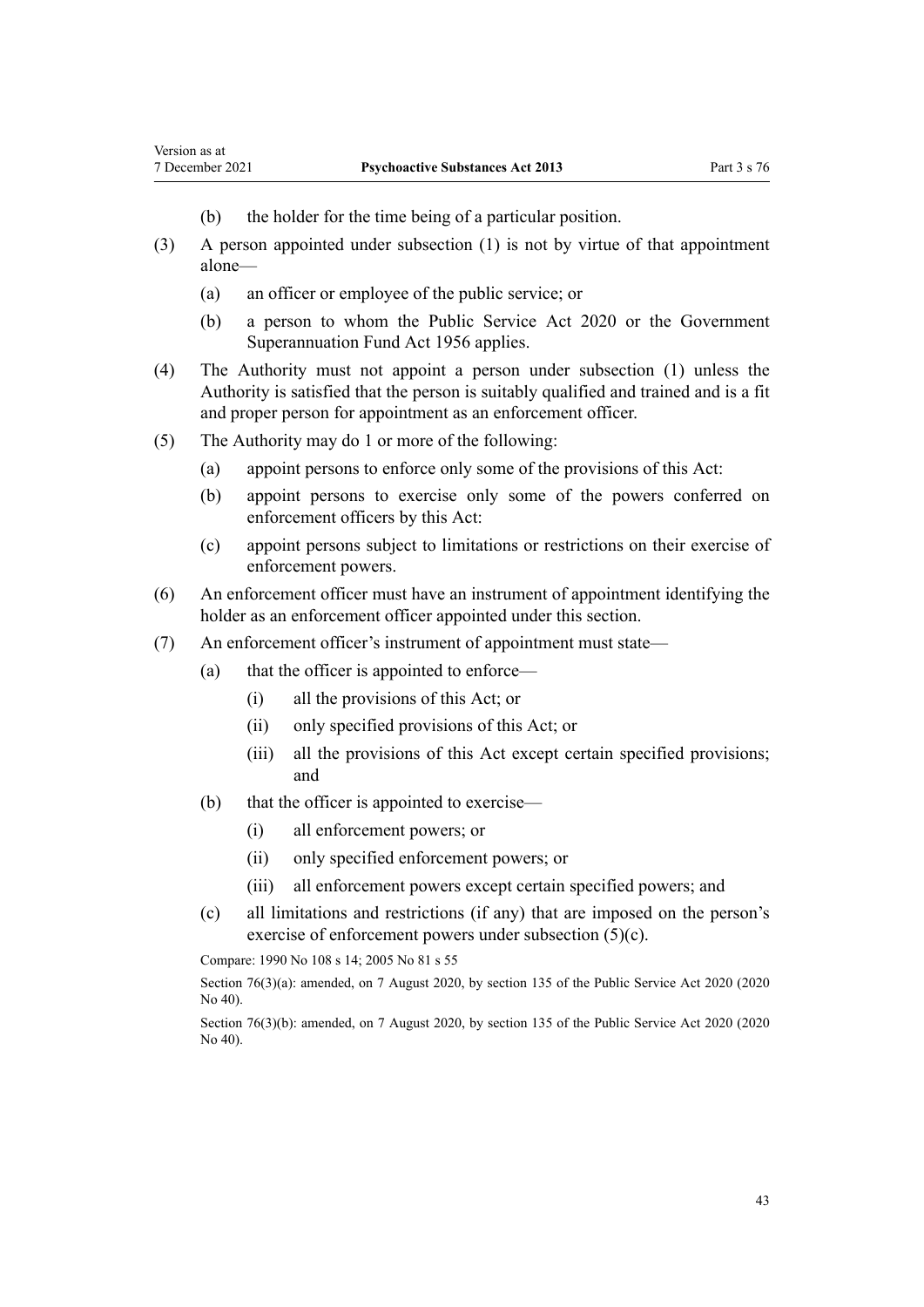## *Enforcement powers*

#### <span id="page-43-0"></span>**77 Warrantless power to enter and search**

- (1) A constable may enter and search a place (except private premises), vehicle, or other thing without a warrant if the constable has reasonable grounds—
	- (a) to believe that it is not practicable to obtain a warrant; and
	- (b) to believe that there is a psychoactive substance in or on the place, vehicle, or other thing; and
	- (c) to suspect that in or on the place, vehicle, or other thing an offence against any of [sections 25,](#page-19-0) [26,](#page-20-0) and [70](#page-39-0) has been, is being, or is about to be committed in respect of that substance; and
	- (d) to believe that, if the entry and search is not carried out immediately, evidential material relating to the suspected offence will be destroyed, concealed, altered, or damaged.
- (2) The provisions of [Part 4](http://legislation.govt.nz/pdflink.aspx?id=DLM2136770) (except [subpart 3](http://legislation.govt.nz/pdflink.aspx?id=DLM2136781)) of the Search and Surveillance Act 2012 apply.

Compare: 2012 No 24 [s 20](http://legislation.govt.nz/pdflink.aspx?id=DLM2136655)

## **78 Power to enter and search retail premises**

- (1) An enforcement officer or a constable may at any reasonable time enter and inspect any retail premises (or any part of the premises) to ascertain whether the licence holder is complying with the provisions of this Act and the condi‐ tions of the licence.
- (2) For the purposes of subsection (1), an enforcement officer or a constable may—
	- (a) require the production of any licence or records that are required by this Act to be kept and examine and make copies of them; and
	- (b) require the licence holder or any person appearing to be in charge of the retail premises (or any part of the premises) to provide any information or assistance reasonably required by the enforcement officer or the constable relating to any matter within the duties of the licence holder or the person in charge.
- (3) A person must not, without reasonable excuse,—
	- (a) refuse or fail to admit to any retail premises any enforcement officer or constable who demands entry under subsection (1); or
	- (b) delay unreasonably in admitting to any retail premises any enforcement officer or constable who demands entry under subsection (1).
- (4) The licence holder or any other person appearing to be in charge of the retail premises (or any part of the premises) must not, without reasonable excuse, refuse or fail—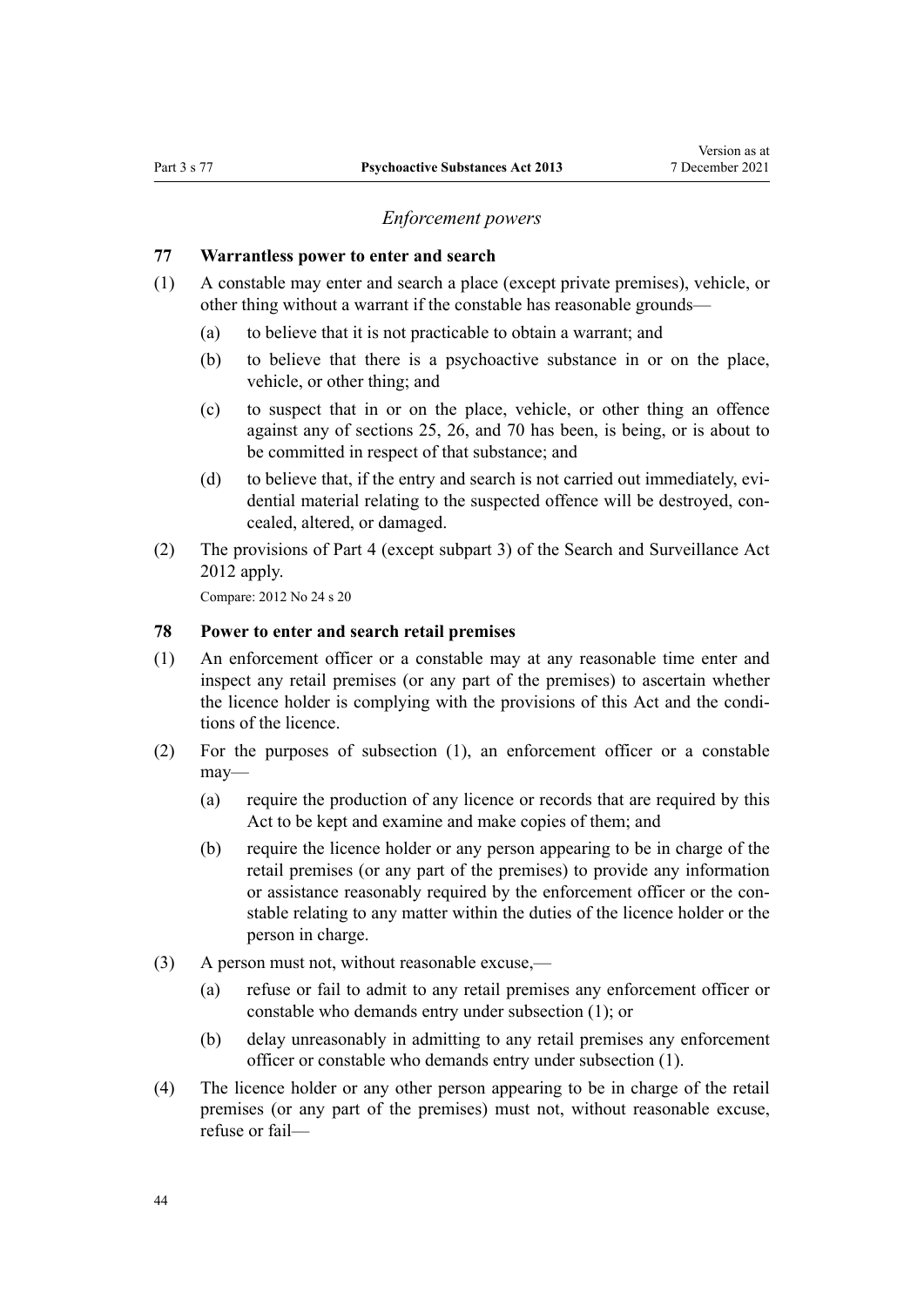- (a) to produce the licence or any records when required to do so under subsection  $(2)(a)$ ; or
- (b) to provide any assistance or information when required to do so under subsection (2)(b).
- (5) A person who contravenes subsection (3) or (4) commits an offence and is liable on conviction to a fine not exceeding \$2,000. Compare: 2012 No 120 [s 267](http://legislation.govt.nz/pdflink.aspx?id=DLM3339783)

**79 Warranted power to enter and search**

<span id="page-44-0"></span>Version as at

- (1) An issuing officer (within the meaning of section  $3(1)$  of the Search and Surveillance Act 2012) may issue a search warrant in relation to a place, vehicle, or other thing if, on application made by an enforcement officer or a constable in the manner provided in [subpart 3](http://legislation.govt.nz/pdflink.aspx?id=DLM2136781) of Part 4 of that Act, he or she is satisfied that there are reasonable grounds—
	- (a) to suspect that an offence has been, is being, or is about to be committed against this Act; and
	- (b) to believe that the search will find evidential material in respect of the offence in or on the place, vehicle, or other thing.
- (2) The provisions of [Part 4](http://legislation.govt.nz/pdflink.aspx?id=DLM2136770) of the Search and Surveillance Act 2012 apply.
- (3) Despite subsection (2), [sections 118](http://legislation.govt.nz/pdflink.aspx?id=DLM2136813) and [119](http://legislation.govt.nz/pdflink.aspx?id=DLM2136815) of the Search and Surveillance Act 2012 apply only in respect of a warrant issued to a named constable or to every constable.

## **80 Power to demand information where offence against section 49 suspected**

- (1) Subsection (2) applies to an enforcement officer or a constable who, at any time, has reasonable grounds to suspect that within the previous 14 days an approved product was sold to a person under the age of 18 years at a place in contravention of [section 49.](#page-29-0)
- (2) The enforcement officer or constable may,—
	- (a) if he or she has reasonable grounds to believe that the person who sold the approved product is at the place, require that person to give the enforcement officer or constable his or her name and address and date of birth; or
	- (b) if the person who is believed to have sold the approved product is not present at the place, require any other person appearing to be in charge of the place (or any part of the place) to give the officer or constable the name and address and date of birth of the person who the enforcement officer or constable has reasonable grounds to believe sold the product.
- (3) An enforcement officer or a constable who suspects that a person referred to in subsection  $(2)(a)$  is under the age of 17 years must not require that person to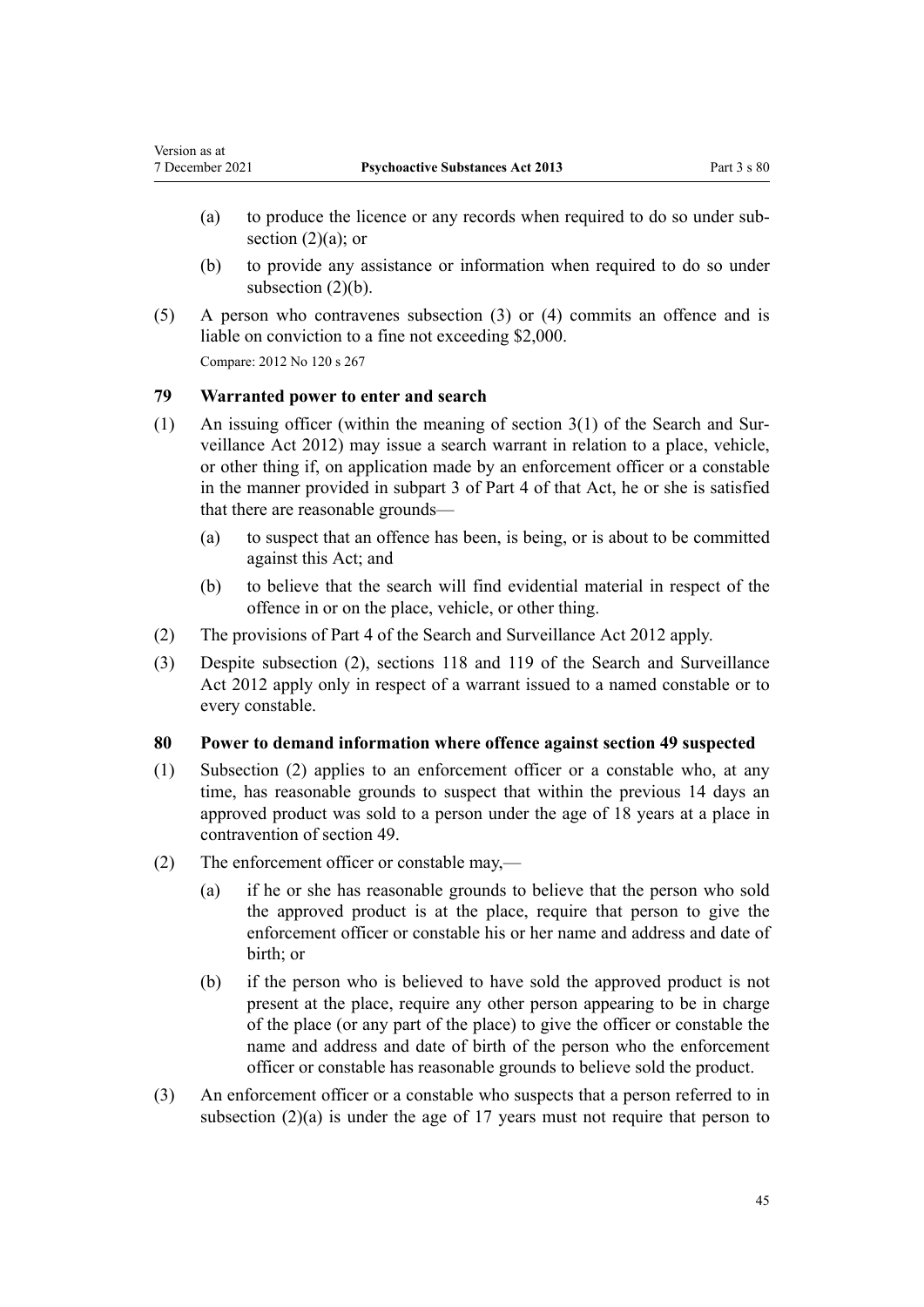<span id="page-45-0"></span>give the officer or constable his or her name and address and date of birth unless—

- (a) there is no other person who appears to be in charge of the place; or
- (b) there is another person who appears to be in charge of the place, but the enforcement officer or constable suspects that that other person is also under the age of 17 years.
- (4) If an enforcement officer or a constable suspects that a person referred to in subsection  $(2)(b)$  is under the age of 17 years, the enforcement officer or constable must not require that person to give the name and address and date of birth of any other person if the other person is in the place concerned and appears to be of or over the age of 17 years.
- (5) The powers conferred by this section must be used only for, and only to the extent necessary for, finding out the name and address of (or, if the address is not within the knowledge of the person asked, the name and any other identify‐ ing information within that person's knowledge and relating to) a person the enforcement officer or constable believes to have sold an approved product to a person under the age of 18 years.

Compare: 2005 No 81 [s 58](http://legislation.govt.nz/pdflink.aspx?id=DLM356847)

# **81 Power to demand information where offence against section 48, 50, or 71 suspected**

- (1) A constable who has reasonable cause to suspect that a person has committed, is committing, or is attempting to commit an offence against [section 48](#page-29-0), [50](#page-30-0), or [71](#page-40-0) may require the person to provide particulars of his or her full name and address and date of birth.
- (2) A constable who believes on reasonable grounds that any particulars provided under subsection (1) are false may require the person concerned to provide satisfactory evidence of the particulars.

## **82 Forfeiture**

- (1) A constable may seize and remove a psychoactive substance or an approved product if the constable has reasonable grounds to believe that an offence against this Act has been, is being, or is about to be committed in respect of the psychoactive substance or approved product.
- (2) If a person is found guilty of an offence against this Act in respect of a psycho‐ active substance or an approved product seized under subsection (1), the psychoactive substance or approved product is forfeit to the Crown.
- (3) A psychoactive substance or an approved product is forfeit to the Crown if—
	- (a) it is seized by the Police from a person under the age of 18 years who is issued with an infringement notice in respect of an offence against sec[tion 48](#page-29-0), [50,](#page-30-0) or [71](#page-40-0); and
	- (b) the infringement fee is later paid.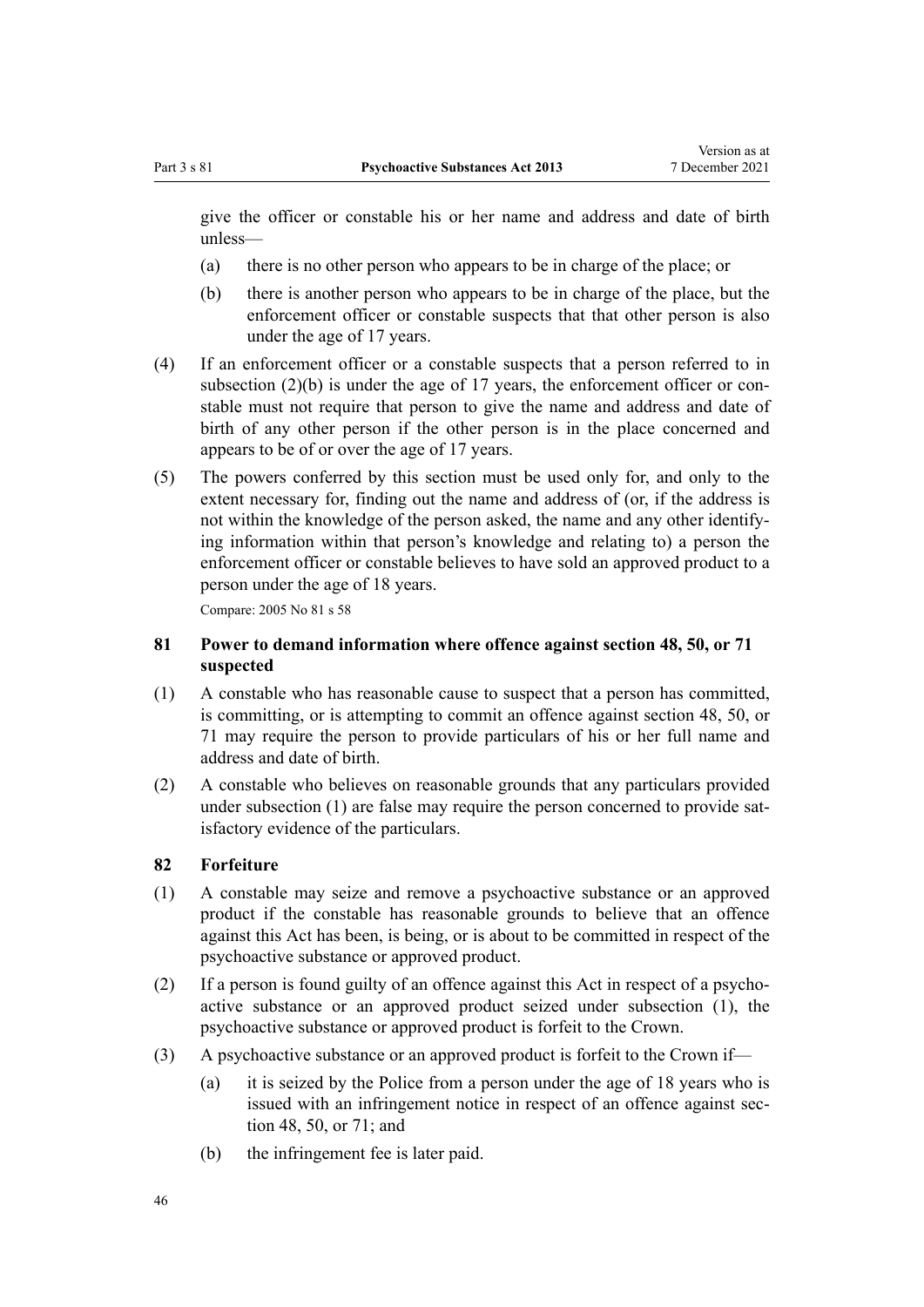- (4) If a person is acquitted of an offence against this Act, the psychoactive sub‐ stance or approved product seized under this section in relation to the offence—
	- (a) may be collected from the relevant Police station within 28 days of the acquittal by or on behalf of the person or, if the person is under the age of 18 years, by the person's parent or guardian; and
	- (b) if not collected within that time, may be disposed of in any manner that the Commissioner of Police directs.
- (5) If subsection (2), (3), or (4) does not apply, [subpart 6](http://legislation.govt.nz/pdflink.aspx?id=DLM2136860) of Part 4 of the Search and Surveillance Act 2012 applies in respect of a psychoactive substance or an approved product that is seized under subsection (1).

# *Offences relating to enforcement*

# **83 Obstructing enforcement officer or constable**

- (1) A person commits an offence if the person—
	- (a) wilfully obstructs an enforcement officer or a constable performing any function or duty or exercising any powers under this Act; or
	- (b) when required under [section 80](#page-44-0) or [81](#page-45-0) to give information, intentionally fails to comply with that requirement or provides any information that the person knows, or ought to know, is false or misleading in any mater‐ ial respect.
- (2) A person who commits an offence against subsection (1) is liable on conviction to a term of imprisonment not exceeding 3 months or a fine not exceeding \$500.

Compare: 2005 No 81 [s 60](http://legislation.govt.nz/pdflink.aspx?id=DLM356850)

*International controlled delivery of psychoactive substances*

# **84 International controlled delivery of psychoactive substances**

- (1) An enforcement officer, a constable, a Customs officer, or an officer of a rele‐ vant law enforcement agency with which there is an agreement of the kind referred to in subsection (3)(a) who is involved in an international controlled delivery—
	- (a) does not commit an offence under this Act by reason of taking part in the international controlled delivery; and
	- (b) unless he or she is acting in bad faith, is not subject to any criminal or civil liability as a result of taking part in the international controlled delivery.
- (2) Subsection (1) does not affect the liability of any person charged with an offence under this Act.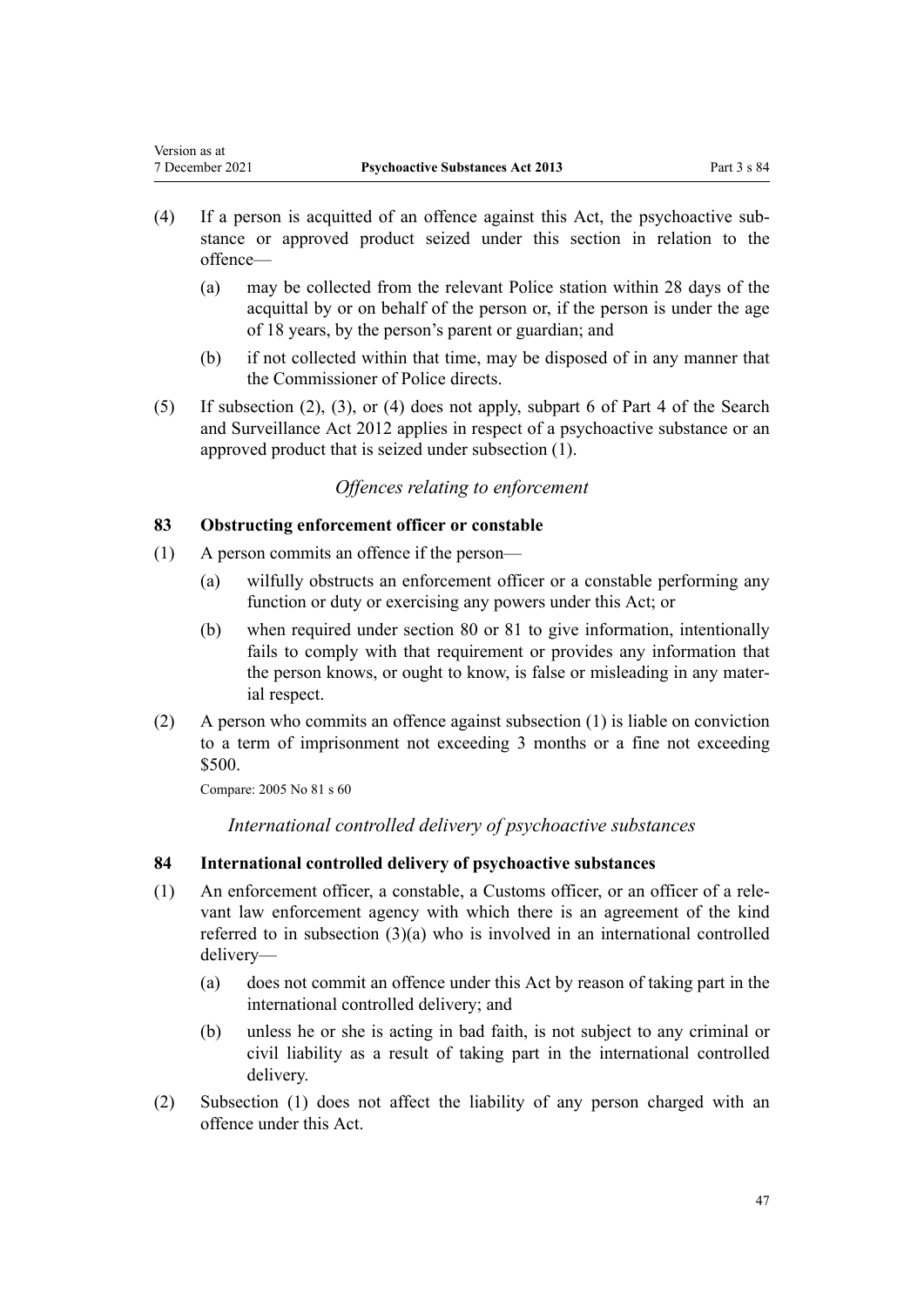- (3) In this section, **international controlled delivery** means allowing a psycho‐ active substance to pass through or into the territory of 1 or more countries—
	- (a) with the agreement of the relevant law enforcement agencies of the countries that the substance is to pass through or into; and
	- (b) with a view to identifying persons involved in—
		- (i) the commission of an offence under this Act; or
		- (ii) an act that would, if done or committed in New Zealand, be an offence under this Act.

Compare: 1978 No 65 [s 12D](http://legislation.govt.nz/pdflink.aspx?id=DLM23459)

# *Liability of principals and directors*

# **85 Liability of principals and directors**

- (1) If a person (the **agent**) commits an offence against this Act while acting as an agent (including a contractor) or employee of another person (the **principal**), the principal commits the same offence if it is proved—
	- (a) that the act that constituted the offence took place with his or her author‐ ity, permission, or consent; or
	- (b) that he or she knew, or could reasonably be expected to have known, that the offence was to be or was being committed and failed to take all reasonable steps to prevent or stop it.
- (2) If a body corporate commits an offence against this Act, every director and every person concerned in the management of the body corporate commits the same offence if it is proved—
	- (a) that the act that constituted the offence took place with his or her authority, permission, or consent; or
	- (b) that he or she knew, or could reasonably be expected to have known, that the offence was to be or was being committed and failed to take all reasonable steps to prevent or stop it.

Compare: 2012 No 118 [s 40](http://legislation.govt.nz/pdflink.aspx?id=DLM1559921)

# Subpart 4—Other powers of Authority

#### **86 Authority may declare recognised authorities**

- (1) The Authority may, by notice in the *Gazette*, declare a person or body to be a recognised authority—
	- (a) for a specified purpose under this Act or a provision of this Act; and
	- (b) for a specified period or not.
- (2) Before declaring a person or body to be a recognised authority for a specified purpose under this Act or a provision of this Act, the Authority must be satisfied that the person or body (whether in New Zealand or overseas)—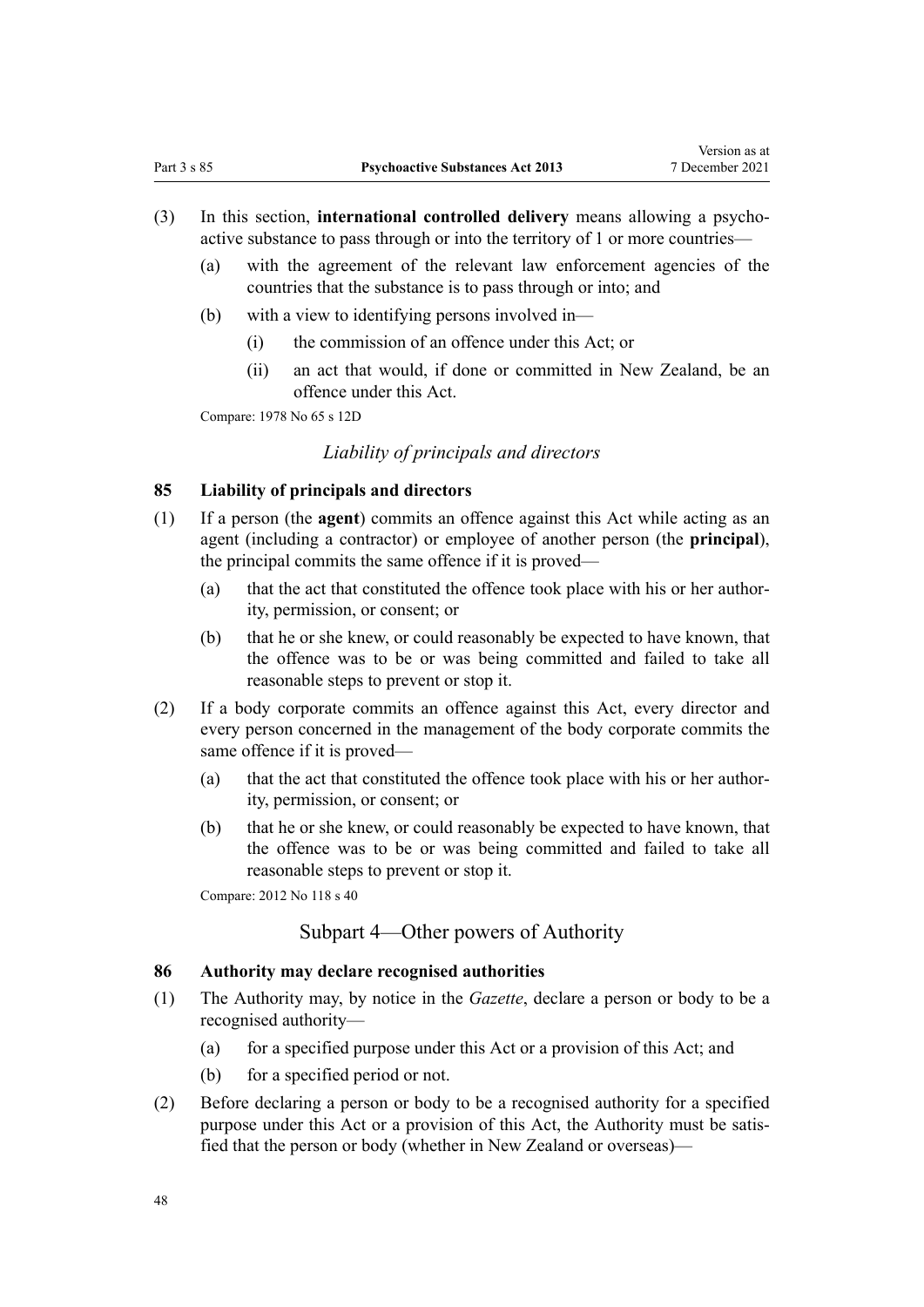- (a) makes decisions, or is engaged in an area of work, in respect of psychoactive substances; and
- (b) is required, in making those decisions or engaging in that area of work, to assess conformity or compliance with criteria that are equivalent to or more robust than those under this Act.

## **87 Approved laboratories**

- (1) The Authority may, by notice in the *Gazette*, approve a laboratory for the pur‐ poses of this Act.
- (2) An approval under subsection (1) may be granted on the terms and conditions (if any) that the Authority thinks fit and that are specified in the notice approv‐ ing the laboratory.

Compare: 1975 No 116 [s 5A](http://legislation.govt.nz/pdflink.aspx?id=DLM436218)

## **88 Recall orders**

<span id="page-48-0"></span>Version as at

- (1) The Authority may issue a recall order to the importer, manufacturer, whole‐ saler, or retailer of an approved product.
- (2) On receipt of a recall order, the importer, manufacturer, wholesaler, or retailer of the approved product must—
	- (a) advise the Authority of the details of the manner in which that person intends to comply with the order; and
	- (b) advise the Authority in writing when the recall order has been complied with.
- (3) An importer, manufacturer, wholesaler, or retailer who fails to comply, in any respect, with a recall order issued under subsection (1) or any requirement under subsection (2) commits an offence and is liable on conviction.—
	- (a) in the case of a retailer, to a fine not exceeding  $$100,000$ :
	- (b) in the case of an importer, manufacturer, or wholesaler, to a fine not exceeding \$500,000.
- (4) In this section, **recall order** means an order directing the recall of an approved product or requiring the destruction of an approved product because the Authority has reasonable grounds to believe that the approved product poses more than a low risk of harm to individuals using the product.

Compare: 2005 No 81 [s 52](http://legislation.govt.nz/pdflink.aspx?id=DLM356836)

## **89 Export certificates**

- (1) A person may apply to the Authority for an export certificate in relation to an approved product.
- (2) An application for an export certificate must—
	- (a) be made to the Authority in a form or manner approved by the Authority; and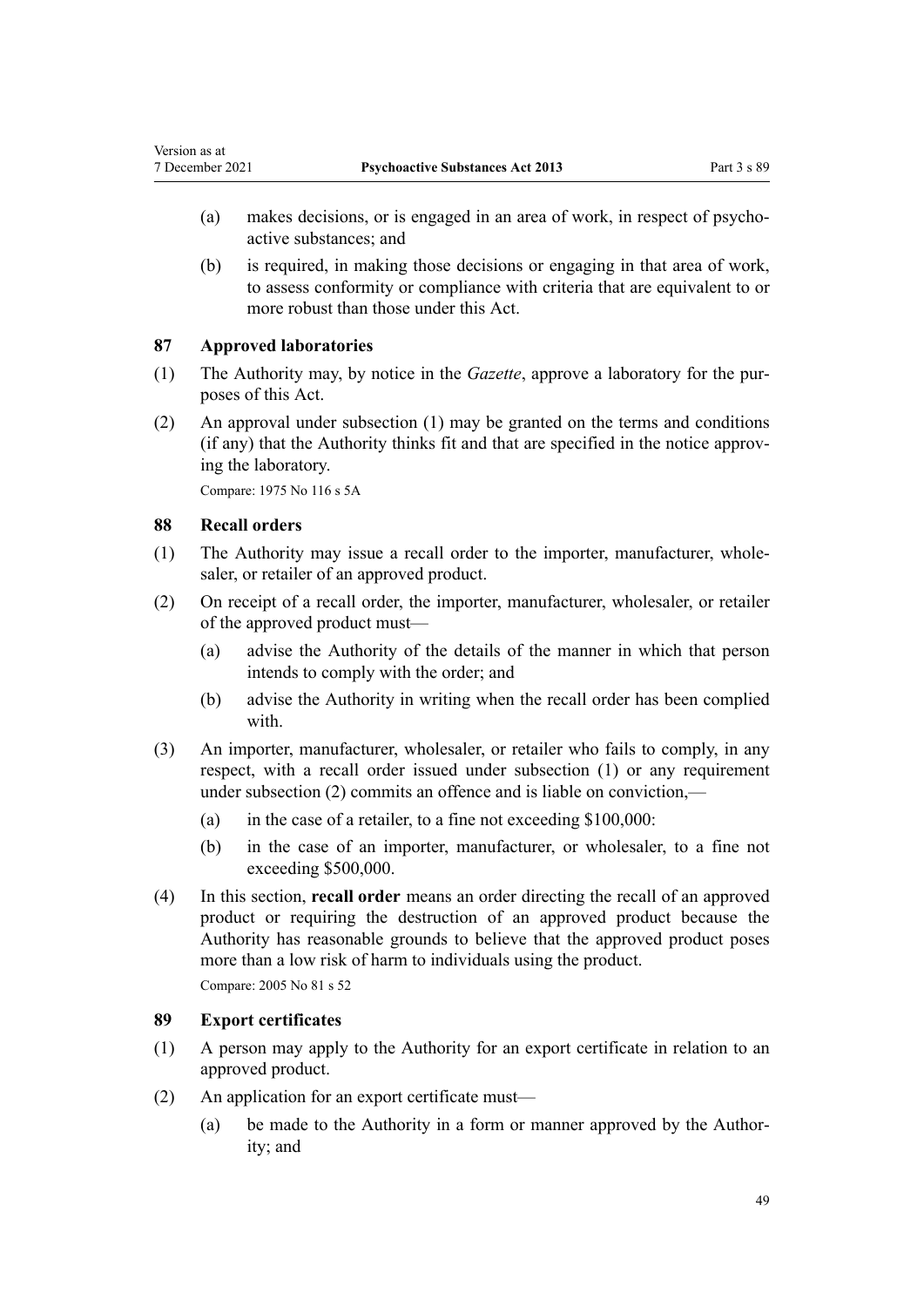- (b) be accompanied by the prescribed fee (if any).
- (3) An export certificate is a written statement that the Authority is satisfied that the approved product poses no more than a low risk of harm to individuals using the approved product.
- (4) The Authority may determine the form and content of the export certificate.
- (5) The Authority may withdraw the export certificate at any time if the approval of the product is revoked under [section 40](#page-26-0) or the Authority is satisfied that—
	- (a) approval of the product was incorrectly or inappropriately granted; or
	- (b) events or circumstances occurring since the approval was granted mean that the approval—
		- (i) no longer applies; or
		- (ii) is misleading.
- (6) An export certificate is not a guarantee that the approved product—
	- (a) meets any requirements that might apply to such products outside New Zealand:
	- (b) poses no more than a low risk of harm to individuals using the approved product.

# Subpart 5—Cost recovery

#### **90 Costs to be recovered**

The Minister must take all reasonable steps to ensure that the direct and indirect costs of administering this Act that are not provided for by money appropriated by Parliament for the purpose are recovered under this subpart, whether by way of fees, levies, or otherwise.

## **91 Principles of cost recovery**

- (1) In determining the most appropriate method of cost recovery under section 90, the Minister must, as far as is reasonably practicable, have regard to the follow‐ ing principles:
	- (a) equity, in that funding for a particular function, power, or service (or a particular class of function, power, or service) should generally, and to the extent practicable, be sourced from the users or beneficiaries of the relevant functions, powers, or services at a level commensurate with their use of or benefit from the function, power, or service:
	- (b) efficiency, in that the allocation of costs should generally be allocated and recovered in order to ensure that maximum benefits are delivered at minimum cost:
	- (c) justifiability, in that costs should generally be recovered to meet only the actual and reasonable costs (including indirect costs) of the provision of or exercise of the relevant function, power, or service: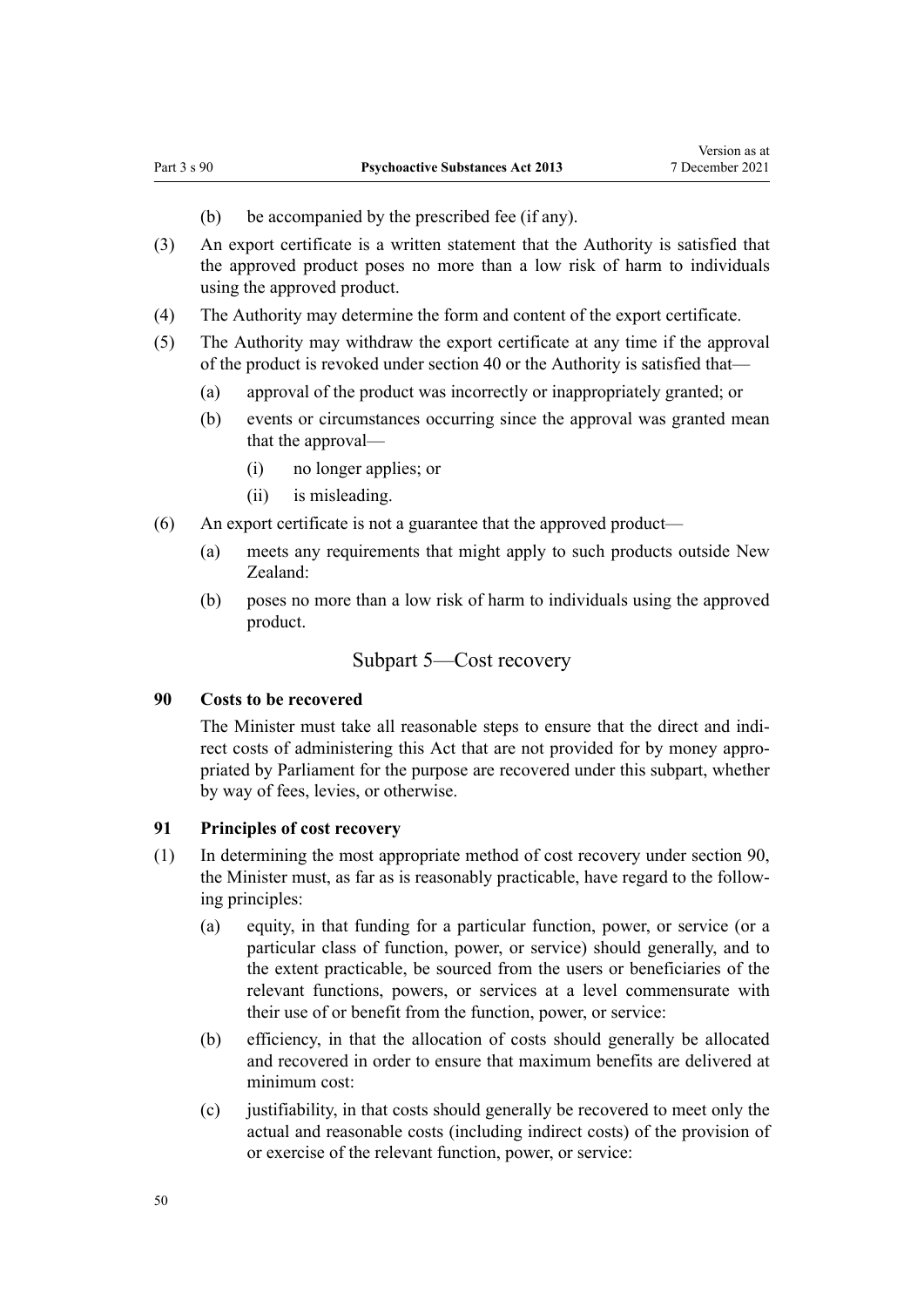- (d) transparency, in that costs should generally be identified, and allocated as closely as practicable to, tangible service provision in the recovery period in which the service is provided:
- (e) ease of administration, in that the costs of collection should generally be kept as low as possible.
- (2) Costs should not be recovered under this subpart unless—
	- (a) there has been appropriate consultation with persons or organisations that the Authority considers representative of the interests of persons likely to be substantially affected by the exercise of the power; and
	- (b) the persons involved have been given sufficient time and information to make an informed contribution.
- (3) Subsection (2) does not require consultation in relation to specific fees or charges, or the specific levels of fees or charges, as long as the fees or charges are set reasonably within the scope of any general consultation.
- (4) A failure to comply with subsection  $(2)$  does not affect the validity of any regulations made for the purposes of this subpart.
- (5) This section does not require the strict apportionment of the costs that are to be recovered for a particular function or service based on usage.
- (6) Without limiting the way in which fees and charges may be set under this sub‐ part, a fee or charge may be set at a level or in a way that—
	- (a) is determined by calculations that involve an averaging of costs or potential costs:
	- (b) takes into account costs or potential costs of services (that are not directly to be provided to the person who pays the fee or charge but which are an indirect or potential cost) arising from the delivery of the service to a class of persons or all persons who use the service.

# **92 Methods of cost recovery**

<span id="page-50-0"></span>Version as at

The methods by which costs may be recovered under this subpart are as follows:

- (a) fixed fees or charges:
- (b) fees or charges based on a scale or formula or at a rate determined on a time-unit basis:
- (c) fees or charges based on the actual and reasonable costs expended in, or associated with, the performance of a service or function:
- (d) fees or charges based on estimated costs and paid before the provision of the service, followed by reconciliation and an appropriate further pay‐ ment or refund after the provision of the service or function:
- (e) refundable or non-refundable deposits paid before the provision of the service or function: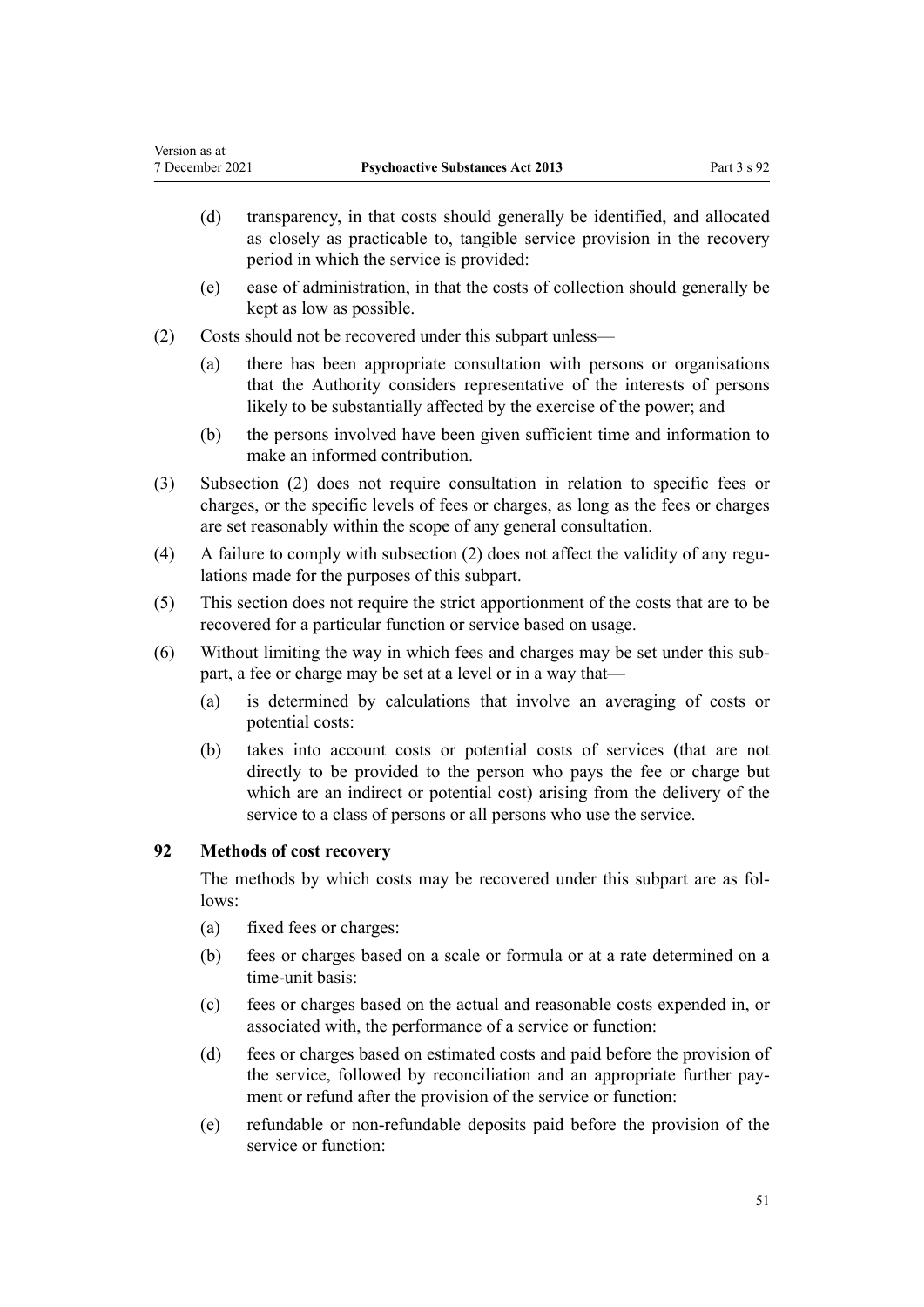- (f) fees or charges imposed on all users of services, classes of users of ser‐ vices, all beneficiaries of services, or classes of beneficiaries of services:
- (g) levies:
- (h) any combination of the above.

## **93 Cost recovery to relate generally to financial year**

- (1) Except as provided in subsection (2), any regulations under this subpart that set a fee, charge, or levy that applies in any financial year—
	- (a) must have been made before the start of that financial year; but
	- (b) except as the regulations may otherwise provide, apply in that year and all subsequent years until revoked or replaced.
- (2) Subsection (1) does not prevent the alteration or setting during any financial year of a fee, charge, or levy payable in that year if—
	- (a) the fee, charge, or levy is reduced, removed, or restated without substan‐ tive alteration; or
	- (b) in the case of an increase of a fee, charge, or levy or a new fee, charge, or levy,—
		- (i) appropriate consultation has been carried out with persons or rep‐ resentatives of persons substantially affected by the alteration or setting; and
		- (ii) the Minister is satisfied that those persons, or their representa‐ tives, agree or substantially agree with the alteration or setting.
- (3) Subsection (1) does not prevent the amendment of any regulation setting a fee, charge, or levy if any substantive alteration effected by the amendment is for the purpose of correcting an error.
- (4) Recovery may be made in any financial year of any shortfall in cost recovery for any of the preceding 4 financial years, and allowance may be made for any over-recovery of costs in those years (including any estimated shortfall or overrecovery for the immediately preceding financial year).

## **94 Three-yearly review of cost recovery**

- (1) The Minister must review the levels and methods of cost recovery in relation to any class of psychoactive substance or approved products, persons, or other matter at least once in every 3-year period occurring since the original setting of, or latest change to, the cost recovery of those things.
- (2) The Minister must ensure that appropriate consultation takes place in relation to any such review.
- (3) A review may make provision for recovery in any relevant financial year of any shortfall in cost recovery for any of the preceding 4 financial years, or make allowance for any over-recovery of costs in those years (including any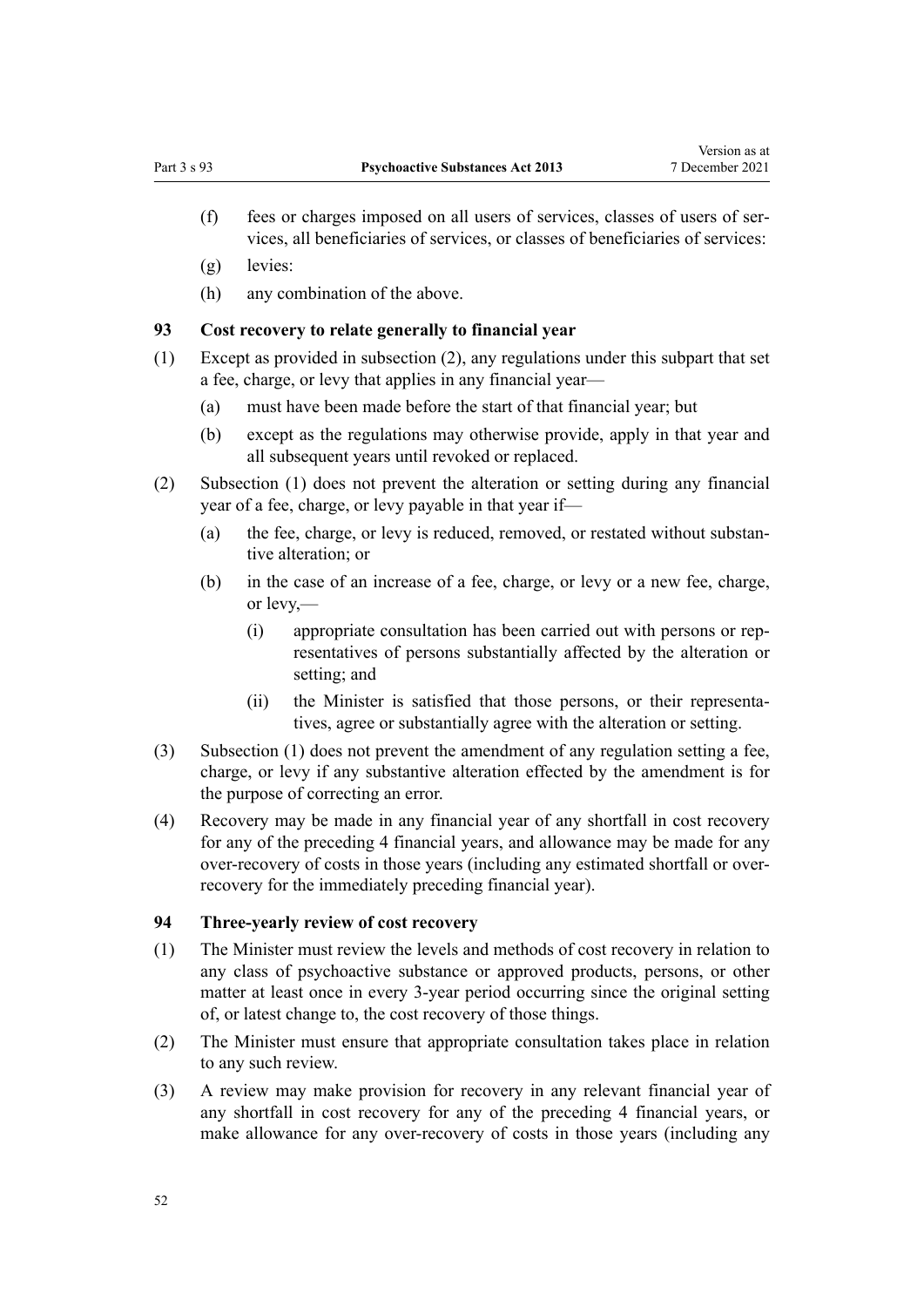<span id="page-52-0"></span>estimated shortfall or over-recovery for the immediately preceding financial year).

- (4) Subsection (1) does not—
	- (a) require all areas of cost recovery to be reviewed at the same time:
	- (b) impose any time limit on the making of regulations to implement the results of a review.

#### **95 Regulations prescribing fees and charges**

- (1) The Governor-General may, by Order in Council made on the recommendation of the Minister, make regulations providing for the payment of fees or charges.
- (2) The regulations may—
	- (a) prescribe fees or charges of a kind or kinds described in [section 92\(a\) to](#page-50-0) [\(f\):](#page-50-0)
	- (b) specify the persons liable for the payment of the fees or charges:
	- (c) exempt any person or classes of persons from paying the fees or charges:
	- (d) provide for waivers or refunds of the whole or any part of fees or charges.
- (3) If an exemption is provided under subsection (2)(c), the reasons for it must be set out in the explanatory note of the regulations.
- (4) Regulations under this section are secondary legislation (*see* [Part 3](http://legislation.govt.nz/pdflink.aspx?id=DLM7298343) of the Legislation Act 2019 for publication requirements).

| Legislation Act 2019 requirements for secondary legislation made under this section |                                                                                                  |                                    |  |
|-------------------------------------------------------------------------------------|--------------------------------------------------------------------------------------------------|------------------------------------|--|
| <b>Publication</b>                                                                  | PCO must publish it on the legislation website and notify LA19 s $69(1)(c)$<br>it in the Gazette |                                    |  |
| <b>Presentation</b>                                                                 | The Minister must present it to the House of<br>Representatives                                  | LA19 s 114, Sch 1<br>cl $32(1)(a)$ |  |
| <b>Disallowance</b>                                                                 | It may be disallowed by the House of Representatives                                             | LA19 ss 115, 116                   |  |
| This note is not part of the Act.                                                   |                                                                                                  |                                    |  |

Section 95(4): inserted, on 28 October 2021, by [section 3](http://legislation.govt.nz/pdflink.aspx?id=LMS268932) of the Secondary Legislation Act 2021 (2021 No 7).

## **96 Regulations imposing levies**

- (1) The Governor-General may, by Order in Council made on the recommendation of the Minister, make regulations providing for the payment of a levy.
- (2) The regulations may—
	- (a) prescribe different levies for different classes of persons:
	- (b) specify the amount of the levy:
	- (c) provide for the method by which the levy will be calculated:
	- (d) specify the criteria and other requirements by and against which the levy will be set or reset: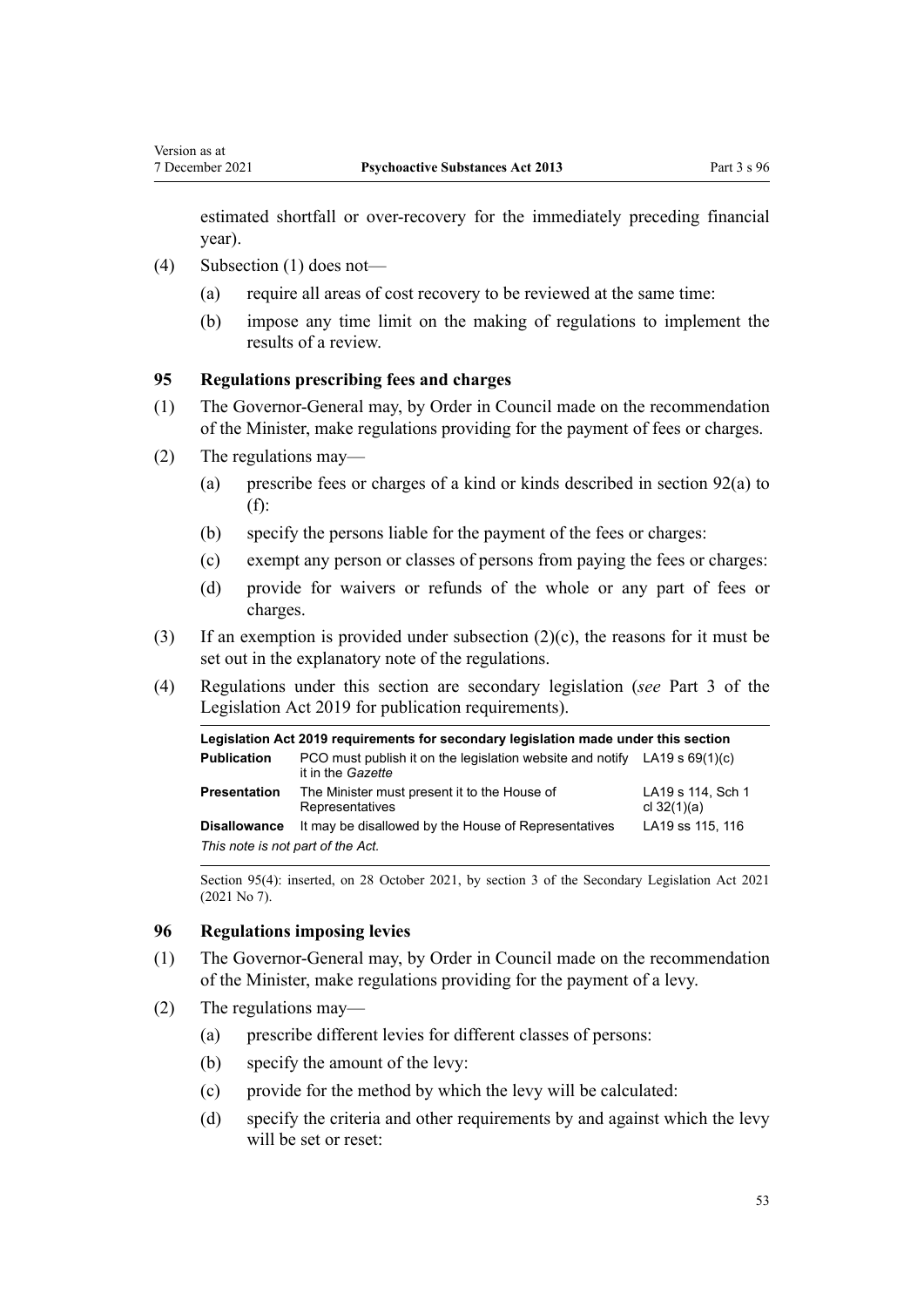- (e) provide for the payment and collection of the levy:
- (f) exempt any person or classes of persons from paying the levy:
- (g) provide for waivers or refunds of the whole or any part of the levy:
- (h) provide for any other matters necessary or desirable to set, calculate, administer, collect, and enforce the levy.
- (3) If an exemption is provided under subsection (2)(f), the reasons for it must be set out in the explanatory note of the regulations.
- (4) Regulations under this section are secondary legislation (*see* [Part 3](http://legislation.govt.nz/pdflink.aspx?id=DLM7298343) of the Legislation Act 2019 for publication requirements).

| Legislation Act 2019 requirements for secondary legislation made under this section |                                                                                                  |                                    |  |
|-------------------------------------------------------------------------------------|--------------------------------------------------------------------------------------------------|------------------------------------|--|
| <b>Publication</b>                                                                  | PCO must publish it on the legislation website and notify LA19 s $69(1)(c)$<br>it in the Gazette |                                    |  |
| <b>Presentation</b>                                                                 | The Minister must present it to the House of<br>Representatives                                  | LA19 s 114, Sch 1<br>cl $32(1)(a)$ |  |
| <b>Disallowance</b><br>This note is not part of the Act.                            | It may be disallowed by the House of Representatives                                             | LA19 ss 115, 116                   |  |

Section 96(4): inserted, on 28 October 2021, by [section 3](http://legislation.govt.nz/pdflink.aspx?id=LMS268932) of the Secondary Legislation Act 2021 (2021 No 7).

## **97 Failure to pay fee, charge, or levy**

- (1) This section applies if a fee, charge, or levy imposed by regulations made under [section 95](#page-52-0) or [96](#page-52-0) is wholly or partly unpaid 20 working days after a request for payment.
- (2) The Authority may recover the fee, charge, or levy from a person responsible for paying it as a debt due in a court of competent jurisdiction.

## Subpart 6—Other matters

*Duty to notify adverse reactions*

# **98 Duty of specified persons to notify Authority about adverse reactions**

- (1) A person specified in subsection (2) must, as soon as is reasonably practicable, notify the Authority if the person becomes aware of any adverse reaction aris‐ ing from the use of a psychoactive substance or an approved product by any individual (whether in New Zealand or overseas).
- (2) The persons are—
	- (a) a person who holds a licence in respect of the psychoactive substance:
	- (b) the person who applied for approval of the approved product under sec[tion 33](#page-22-0).
- (3) A notification under subsection (1) must include—
	- (a) the name of the psychoactive substance or approved product as far as it is known to the person; and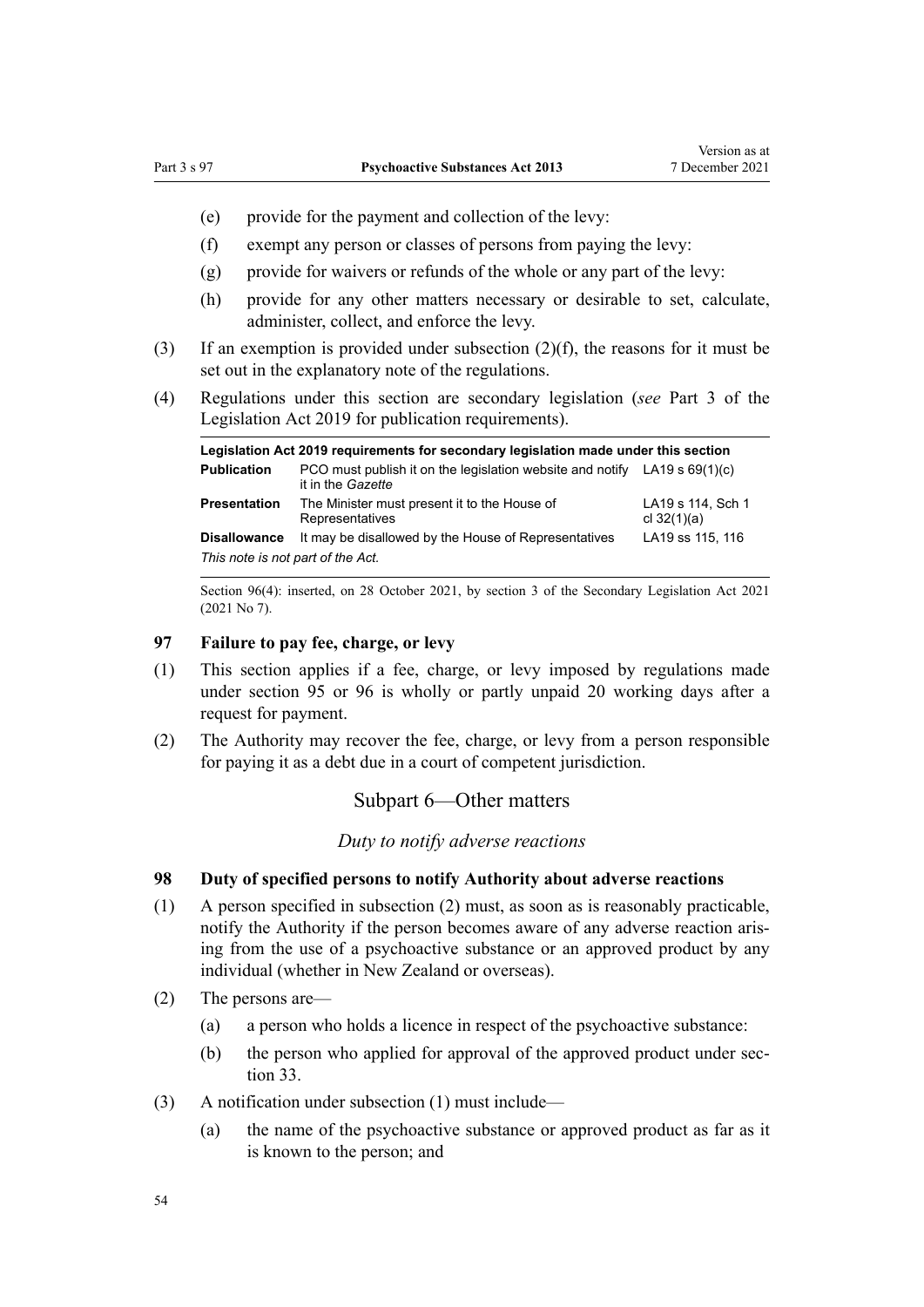- (b) the nature of the adverse reaction as far as it is known to the person; and
- (c) the circumstances in which the adverse reaction arose as far as they are known to the person.
- (4) A person who contravenes subsection (1) commits an offence and is liable on conviction to a term of imprisonment not exceeding 3 months or a fine not exceeding \$500,000, or both.

## *Regulations*

## **99 Regulations relating to psychoactive substances**

Version as at

- (1) The Governor-General may, by Order in Council made on the recommendation of the Minister, make regulations declaring, by name or description,—
	- (a) a substance, mixture, preparation, article, device, or thing to be or not to be a psychoactive substance for the purposes of this Act:
	- (b) any kinds or class of substances, mixtures, preparations, articles, devices, or things to be or not to be psychoactive substances for the purposes of this Act.
- (2) Before making a recommendation under subsection (1), the Minister must—
	- (a) be satisfied that the proposed regulations are reasonably necessary for achieving the purpose of this Act; and
	- (b) seek, and have regard to, the advice of the advisory committee in respect of the proposed regulations; and
	- (c) consult any person or organisation that the Minister considers to be rep‐ resentative of the interests of persons likely to be substantially affected by the proposed regulations.
- (3) Regulations under this section are secondary legislation (*see* [Part 3](http://legislation.govt.nz/pdflink.aspx?id=DLM7298343) of the Legislation Act 2019 for publication requirements).

| Legislation Act 2019 requirements for secondary legislation made under this section |                                                                                                  |                                    |  |
|-------------------------------------------------------------------------------------|--------------------------------------------------------------------------------------------------|------------------------------------|--|
| <b>Publication</b>                                                                  | PCO must publish it on the legislation website and notify LA19 s $69(1)(c)$<br>it in the Gazette |                                    |  |
| <b>Presentation</b>                                                                 | The Minister must present it to the House of<br>Representatives                                  | LA19 s 114, Sch 1<br>cl $32(1)(a)$ |  |
| <b>Disallowance</b>                                                                 | It may be disallowed by the House of Representatives                                             | LA19 ss 115, 116                   |  |
| This note is not part of the Act.                                                   |                                                                                                  |                                    |  |

Section 99(3): inserted, on 28 October 2021, by [section 3](http://legislation.govt.nz/pdflink.aspx?id=LMS268932) of the Secondary Legislation Act 2021 (2021 No 7).

#### **100 Regulations relating to infringement offences**

- (1) The Governor-General may, by Order in Council, make regulations for 1 or more of the following purposes:
	- (a) prescribing the infringement fees payable for infringement offences: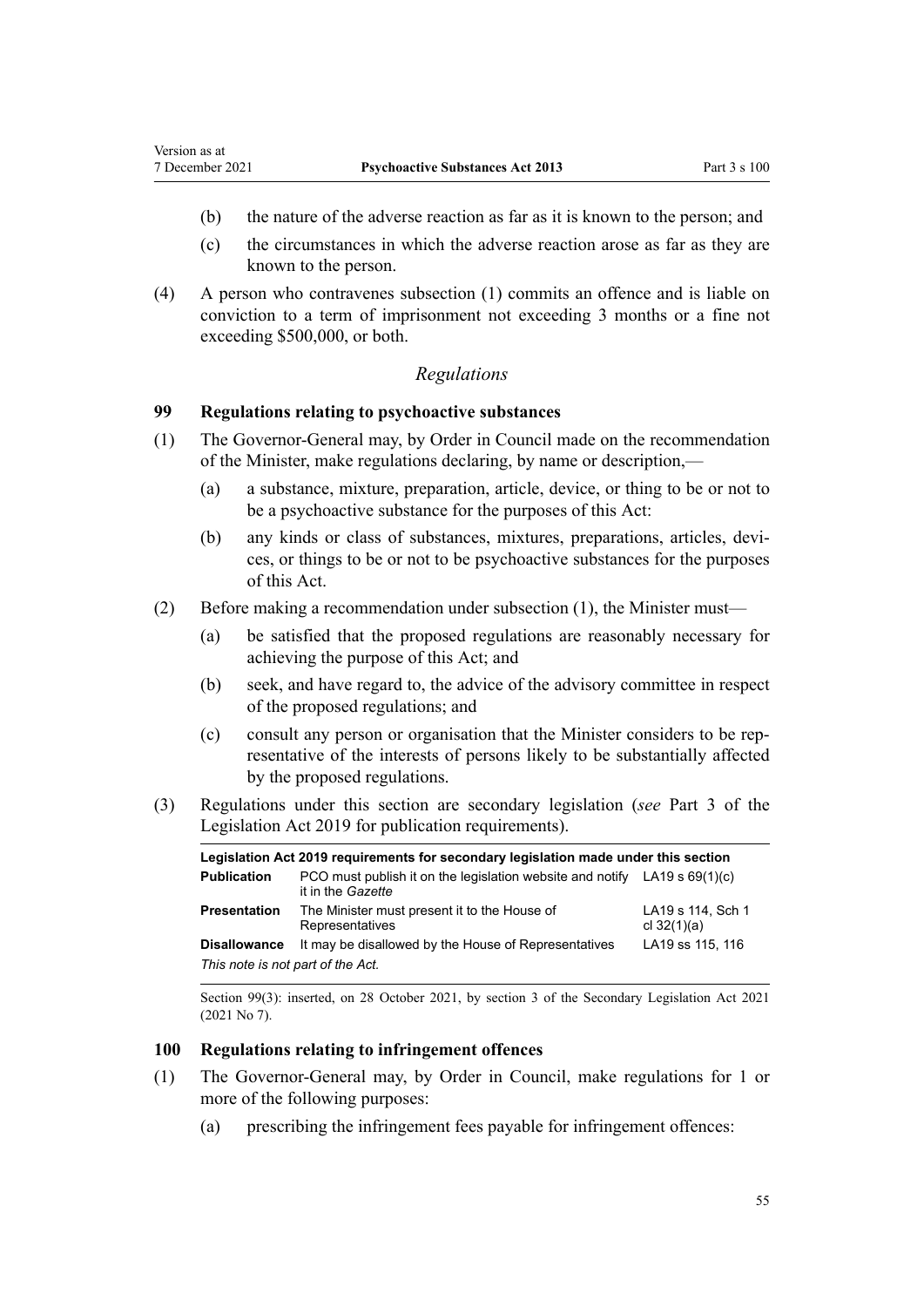- <span id="page-55-0"></span>(b) prescribing the form of infringement notices and reminder notices for infringement offences and any other particulars to be contained in an infringement notice and reminder notice.
- (2) Regulations under this section are secondary legislation (*see* [Part 3](http://legislation.govt.nz/pdflink.aspx?id=DLM7298343) of the Legislation Act 2019 for publication requirements).

| Legislation Act 2019 requirements for secondary legislation made under this section |                                                                                                  |                                    |  |
|-------------------------------------------------------------------------------------|--------------------------------------------------------------------------------------------------|------------------------------------|--|
| <b>Publication</b>                                                                  | PCO must publish it on the legislation website and notify LA19 s $69(1)(c)$<br>it in the Gazette |                                    |  |
| <b>Presentation</b>                                                                 | The Minister must present it to the House of<br>Representatives                                  | LA19 s 114, Sch 1<br>cl $32(1)(a)$ |  |
| <b>Disallowance</b>                                                                 | It may be disallowed by the House of Representatives                                             | LA19 ss 115, 116                   |  |
| This note is not part of the Act.                                                   |                                                                                                  |                                    |  |

Section 100(2): inserted, on 28 October 2021, by [section 3](http://legislation.govt.nz/pdflink.aspx?id=LMS268932) of the Secondary Legislation Act 2021 (2021 No 7).

### **101 Other regulations**

(1) The Governor-General may, by Order in Council made on the recommendation of the Minister, make regulations for 1 or more of the following purposes:

*Applications for licences and approvals*

- (a) prescribing, in relation to an application for a licence or approval of a psychoactive product,—
	- (i) any particulars, information, documents, samples, or other mater‐ ial that must accompany or be contained in the application:
	- (ii) any matter that the Authority must take into account when decid‐ ing the application:

*Place-of-sale restrictions or prohibitions*

(b) prescribing restrictions or prohibitions, or both, on the places or premises from which approved products may be sold:

*Internet sales restrictions or requirements*

- (c) prescribing restrictions and requirements relating to the location, man‐ ner, way, medium, or form in which approved products are offered by Internet sale, for example,—
	- (i) restricting the offer of approved products on Internet sites that contain material that is designed in a manner or way, or using a medium or form, so as to particularly appeal, or to be likely to particularly appeal, to minors:
	- (ii) requiring that certain information, such as the appropriate health warning relating to the product, be visible on the Internet site when people browse, enter, or otherwise access the site:
	- (iii) requiring prescribed measures to be taken to ensure that minors cannot enter, browse, or otherwise access the Internet site: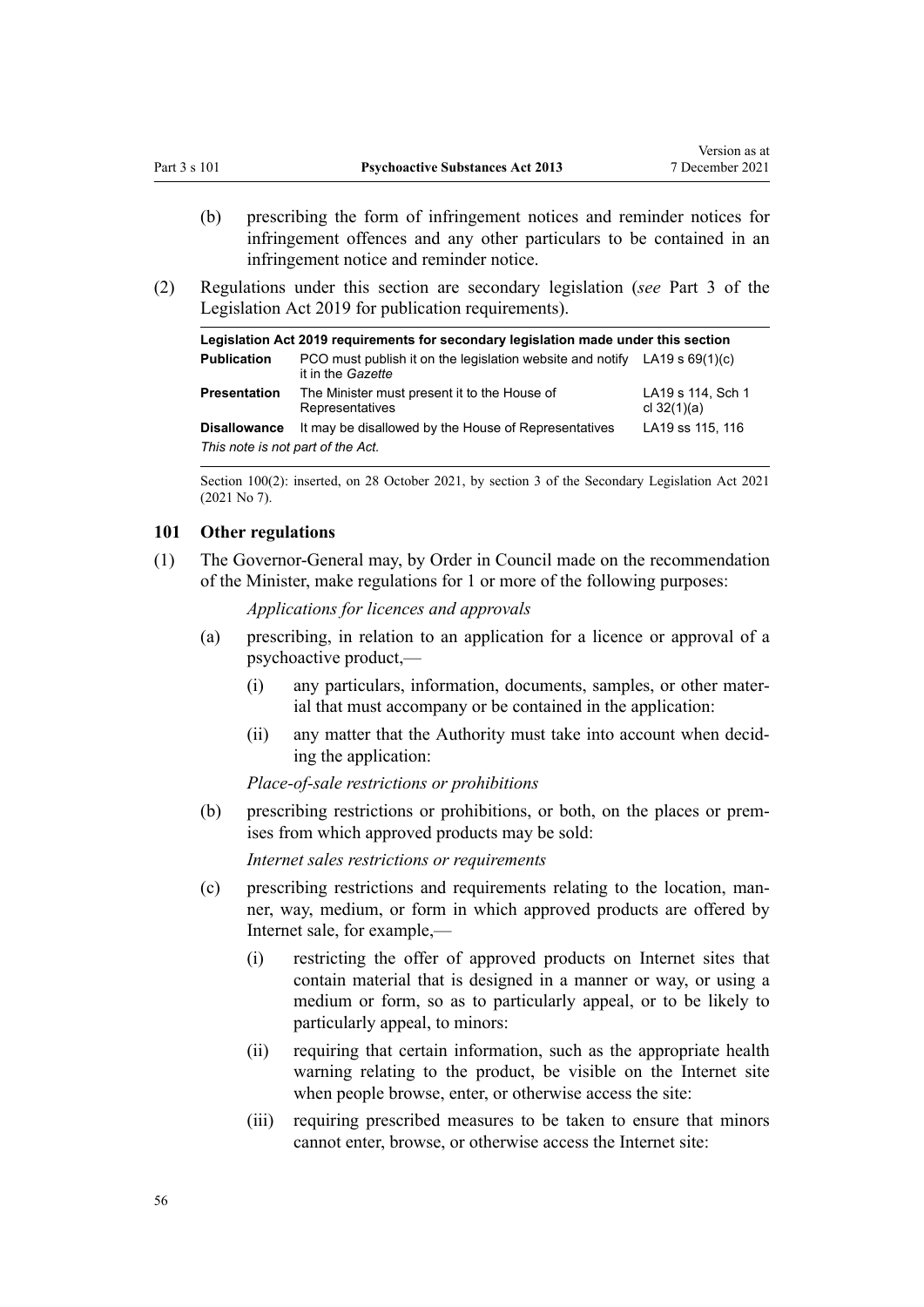#### *Advertising restrictions or requirements*

(d) prescribing restrictions or requirements relating to the manner, way, medium, or form in which approved products are advertised:

*Labelling restrictions or requirements*

- (e) prescribing restrictions or requirements relating to the manner, way, medium, and form in which approved products are labelled, for example,—
	- (i) restrictions relating to labelling designed to be particularly appeal‐ ing to minors:
	- (ii) requirements that labelling for an approved product comply with any prescribed requirements (such as requirements relating to plain packaging):
	- (iii) requirements relating to the labelling of approved products that must appear on an approved product for the purposes of sale, for example, a requirement that the inner and outer packages for approved products both carry labels specifying certain prescribed information:

#### *Packaging restrictions or requirements*

- (f) prescribing restrictions or requirements relating to the size and type of packaging for approved products for the purpose of sale, for example, that the packaging must be tamper-proof or child-proof:
- $(g)$  prescribing restrictions or requirements relating to-
	- (i) the type of material and the medium or form of the material that may be inserted in packages that contain approved products for the purpose of sale, for example, restrictions relating to the inclusion of written material of a certain kind (such as material that associates approved products with youth culture):
	- (ii) the content of any material required to be inserted in packages that contain approved products for the purpose of sale, for example, a requirement that certain material be inserted in the package (such as information leaflets about contraindications for use of the approved product):
	- (iii) the material and the medium or form of the material that is to be inserted in packages that contain approved products for the purpose of sale, for example, a requirement that material be presented in a certain way (such as a requirement for material to be printed in a certain size or manner):

#### *Health warnings*

(h) prescribing, for the purposes of section  $60(2)$ , the information that must be specified or included in the health warning for an approved product: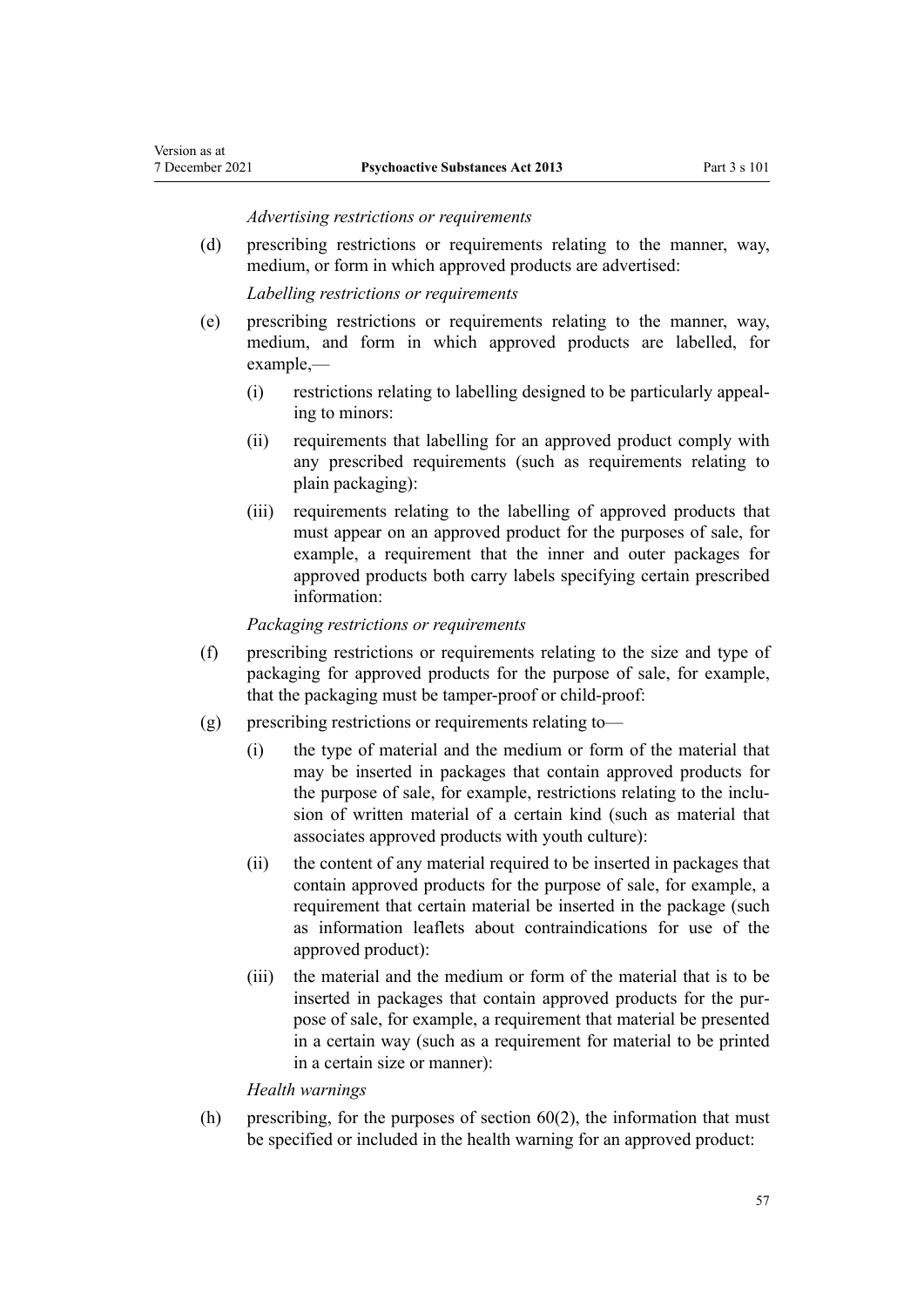(i) prescribing requirements relating to the manner, way, medium, or form in which health warnings must appear on the label for the product or must appear in an advertisement relating to the approved product:

*Signage requirements*

- (j) prescribing requirements—
	- (i) relating to signage that is to be displayed when approved products are sold:
	- (ii) relating to the manner, way, medium, and form in which signage, if required, is to be displayed when approved products are sold, for example, a requirement that a person selling an approved product display a sign of a particular size stating that the approved product may not be sold to a person under the age of 18 years or stating a recommended maximum dosage:

*Quantity, dosage, and serving restrictions or requirements*

- (k) prescribing restrictions or requirements relating to—
	- (i) the quantity of approved products that may be sold together at any one time:
	- (ii) the maximum dosage or serving of an approved product that may be sold at any one time:

*Restrictions or prohibitions on form of approved products*

(l) prescribing restrictions or prohibitions on the form that an approved product may take:

*Storage, display, and disposal restrictions or requirements*

- (m) prescribing restrictions or requirements relating to—
	- (i) the storage of psychoactive substances, for example, a restriction on the maximum amount of any psychoactive substance that may be stored in any premises at any one time or a requirement that the psychoactive substance must be stored at or below a certain tem‐ perature:
	- (ii) the manner of disposal of psychoactive substances:
	- (iii) the storage of approved products for the purposes of sale, for example, a restriction on the maximum amount of any approved product that may be stored in any premises at any one time or a requirement that sellers of an approved product must store it at or below a certain temperature:
	- (iv) the display of approved products inside retail premises for the pur‐ poses of sale, for example, restrictions on approved products being displayed in any particular place or a requirement that approved products not be visible from the street: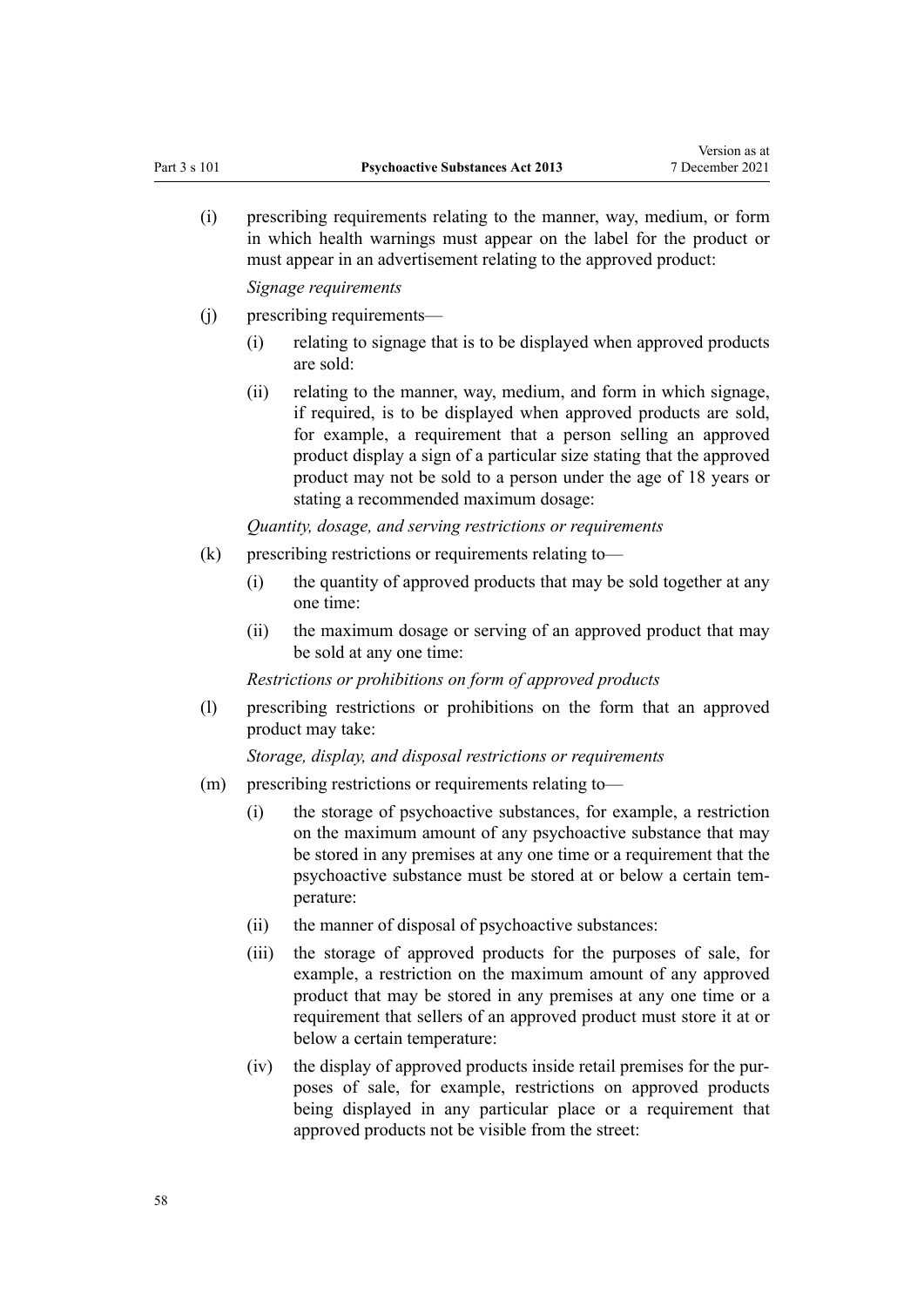*Prescribing telephone service*

(n) prescribing a telephone service for the purposes of section  $58(2)(d)$ :

*Confidential supporting information*

(o) prescribing the persons or organisations or class of persons or organisa‐ tions to whom the Authority may disclose confidential supporting infor‐ mation under [section 36\(3\)](#page-23-0):

*Procedure*

(p) prescribing the procedure of the advisory committee and the appeals committee:

*Record-keeping requirements*

(q) prescribing requirements for specified persons to keep records under this Act and the period of time for which those records must be retained: *General*

- (r) providing for any other matters contemplated by this Act, necessary for its administration or necessary for giving it full effect.
- (2) Before making a recommendation under subsection  $(1)$ , the Minister must consult any person or organisation that the Minister considers to be representative of the interests of persons likely to be substantially affected by the proposed regulations.
- (3) Regulations made under this section may—
	- (a) apply to psychoactive substances or approved products generally or to any particular psychoactive substance or approved product or any class or description of psychoactive substances or approved products specified or described in the regulations:
	- (b) apply differently to different classes or descriptions of psychoactive sub‐ stances or approved products or on any other differential basis.
- (4) Regulations under this section are secondary legislation (*see* [Part 3](http://legislation.govt.nz/pdflink.aspx?id=DLM7298343) of the Legislation Act 2019 for publication requirements).

Compare: 2005 No 81 [s 62](http://legislation.govt.nz/pdflink.aspx?id=DLM356853)

| Legislation Act 2019 requirements for secondary legislation made under this section |                                                                                                  |                                    |
|-------------------------------------------------------------------------------------|--------------------------------------------------------------------------------------------------|------------------------------------|
| <b>Publication</b>                                                                  | PCO must publish it on the legislation website and notify $LA19 s 69(1)(c)$<br>it in the Gazette |                                    |
| <b>Presentation</b>                                                                 | The Minister must present it to the House of<br>Representatives                                  | LA19 s 114, Sch 1<br>cl $32(1)(a)$ |
| <b>Disallowance</b>                                                                 | It may be disallowed by the House of Representatives                                             | LA19 ss 115, 116                   |
| This note is not part of the Act.                                                   |                                                                                                  |                                    |

Section 101(4): inserted, on 28 October 2021, by [section 3](http://legislation.govt.nz/pdflink.aspx?id=LMS268932) of the Secondary Legislation Act 2021 (2021 No 7).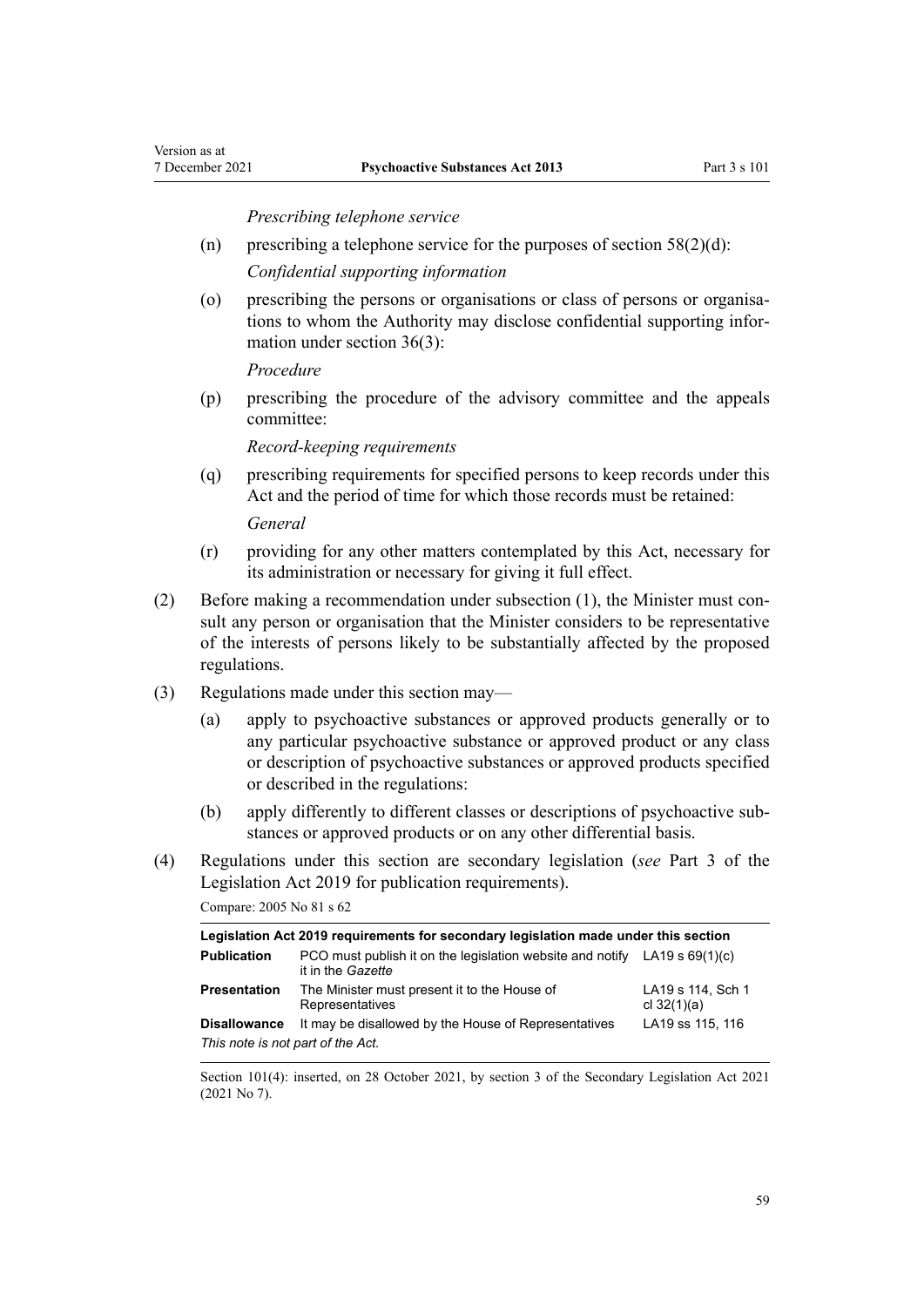*Delegation of Authority's functions, duties, or powers*

## **102 Delegation of Authority's functions, duties, or powers**

- (1) The Authority may, as the Authority thinks fit, delegate to any person any of the Authority's functions, duties, or powers under this Act.
- (2) A delegation under subsection (1)—
	- (a) may be made subject to any terms or conditions that the Authority thinks fit:
	- (b) may be made generally or in any particular case:
	- (c) does not prevent the Authority from exercising any power or performing any function or duty:
	- (d) does not affect the responsibility of the Authority for the actions of any person acting under a delegation:
	- (e) may be revoked at any time by notice to the delegate.
- (3) A person to whom any functions, duties, or powers are delegated under subsec‐ tion  $(1)$ —
	- (a) may, with the prior written consent of the Authority, delegate those func‐ tions, duties, or powers to any other person:
	- (b) may, subject to any terms or conditions, carry out or exercise those func‐ tions, duties, or powers in the same manner and with the same effect as if they had been conferred on that person directly by this Act and not by delegation.
- (4) A person purporting to act under any delegation under subsection (1) is, in the absence of proof to the contrary, presumed to be acting in accordance with the terms of the delegation.

*Protection from civil and criminal liability*

#### **103 Immunities**

- (1) This section applies to the following:
	- (a) the Authority:
	- (b) a member of the advisory committee:
	- (c) a member of the appeals committee.
- (2) The person is protected from civil and criminal liability for any act that the per‐ son does or omits to do in the carrying out or intended carrying out of the person's functions or duties or the exercise or intended exercise of the person's powers under this Act and that is done—
	- (a) in good faith; and
	- (b) with reasonable cause.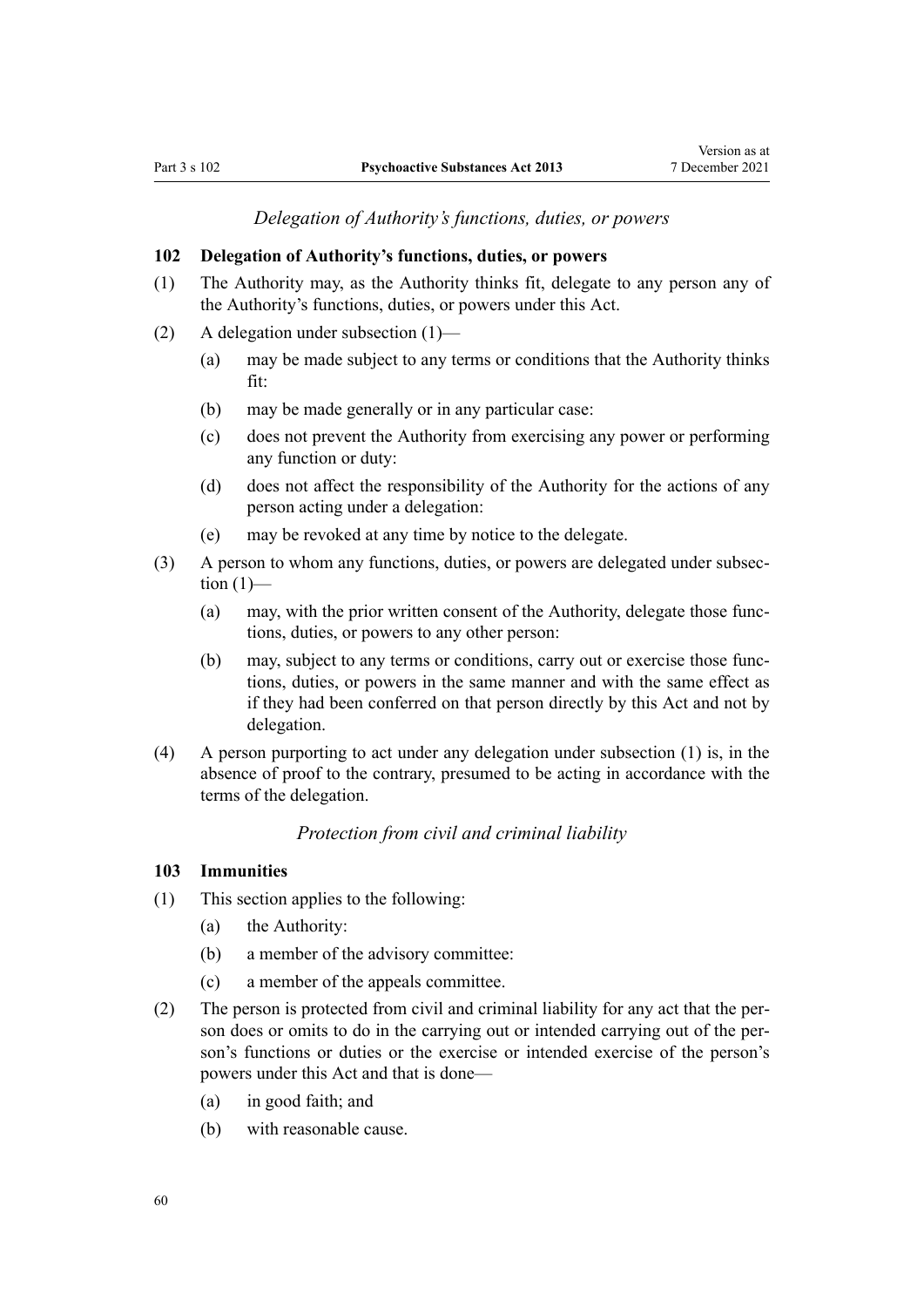## *Relationship with other enactments*

#### **104 Relationship with Hazardous Substances and New Organisms Act 1996**

- (1) This section applies to a psychoactive substance that is also a hazardous sub‐ stance within the meaning of the [Hazardous Substances and New Organisms](http://legislation.govt.nz/pdflink.aspx?id=DLM381221) [Act 1996](http://legislation.govt.nz/pdflink.aspx?id=DLM381221) (the **HSNO Act**).
- (2) Nothing in this Act affects the application of the HSNO Act in relation to the psychoactive substance.
- (3) However, in the event of any inconsistency—
	- (a) between the provisions of this Act and the provisions of the HSNO Act, the provisions of this Act prevail:
	- (b) between the provisions of regulations made under this Act and the provisions of regulations made or EPA notices issued under the HSNO Act, the provisions of regulations made under this Act prevail.

Compare: 1981 No 118 [ss 5A](http://legislation.govt.nz/pdflink.aspx?id=DLM55005), [110](http://legislation.govt.nz/pdflink.aspx?id=DLM56588)

Section 104(3)(b): amended, on 1 December 2017, by [section 55](http://legislation.govt.nz/pdflink.aspx?id=DLM6565020) of the Hazardous Substances and New Organisms Amendment Act 2015 (2015 No 72).

#### **105 Application of Customs and Excise Act 2018**

The provisions of the [Customs and Excise Act 2018,](http://legislation.govt.nz/pdflink.aspx?id=DLM7038920) except [sections 388](http://legislation.govt.nz/pdflink.aspx?id=DLM7039857) and [389](http://legislation.govt.nz/pdflink.aspx?id=DLM7039858) of that Act, apply to a psychoactive substance that is not an approved prod‐ uct (or part of an approved product) as if it were prohibited goods under that Act, unless the person importing the psychoactive substance—

- (a) holds a licence to import psychoactive substances; and
- (b) has notified the Authority of the importation in accordance with [section](#page-17-0) [17\(1\)](#page-17-0).

Section 105 heading: amended, on 1 October 2018, by [section 443\(3\)](http://legislation.govt.nz/pdflink.aspx?id=DLM7039957) of the Customs and Excise Act 2018 (2018 No 4).

Section 105: amended, on 1 October 2018, by [section 443\(3\)](http://legislation.govt.nz/pdflink.aspx?id=DLM7039957) of the Customs and Excise Act 2018 (2018 No 4).

# *Review of Act*

#### **106 Ministry must review Act**

- (1) The Ministry must, no later than 5 years after the commencement of this  $Act$ —
	- (a) conduct a review of the policy and operation of this Act; and
	- (b) prepare for the Minister a report on the review.
- (2) As soon as practicable after receiving the report, the Minister must present a copy to the House of Representatives.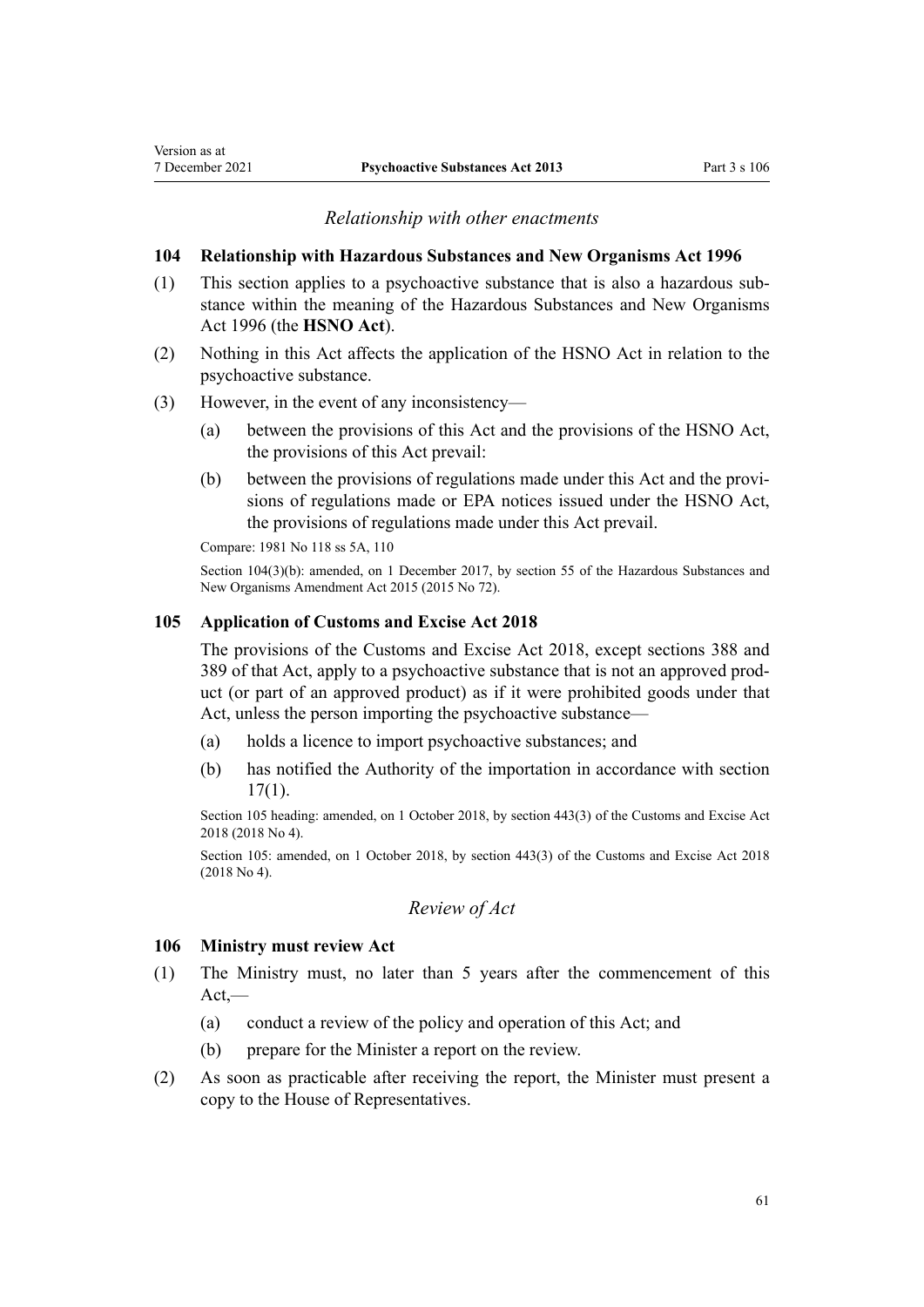*Application, savings, and transitional provisions*

#### <span id="page-61-0"></span>**107 Application, savings, and transitional provisions**

The application, savings, and transitional provisions set out in [Schedule 1](#page-62-0) have effect for the purposes of this Act.

# *Amendments to Search and Surveillance Act 2012*

## **108 Amendments to Search and Surveillance Act 2012**

- (1) This section amends the [Search and Surveillance Act 2012](http://legislation.govt.nz/pdflink.aspx?id=DLM2136500).
- (2) In [section 45\(1\)\(b\)](http://legislation.govt.nz/pdflink.aspx?id=DLM3330212), after "Arms Act 1983", insert "; or".
- (3) After [section 45\(1\)\(b\)](http://legislation.govt.nz/pdflink.aspx?id=DLM3330212), insert:

(c) against section 25, 26, or 70 of the Psychoactive Substances Act 2013.

- (4) In [section 45\(2\)\(b\)](http://legislation.govt.nz/pdflink.aspx?id=DLM3330212), after "Arms Act 1983", insert "; or".
- (5) After [section 45\(2\)\(b\)](http://legislation.govt.nz/pdflink.aspx?id=DLM3330212), insert:
	- (c) against section 25, 26, or 70 of the Psychoactive Substances Act 2013.

*Amendments to Children, Young Persons, and Their Families Act 1989*

#### **109 Amendments to Children, Young Persons, and Their Families Act 1989**

- (1) This section amends the [Children, Young Persons, and Their Families Act](http://legislation.govt.nz/pdflink.aspx?id=DLM147087) [1989](http://legislation.govt.nz/pdflink.aspx?id=DLM147087).
- (2) After [section 272\(3\)\(b\),](http://legislation.govt.nz/pdflink.aspx?id=DLM153418) insert:

(ba) an infringement offence against the Psychoactive Substances Act 2013; or

(3) In [section 272\(5\)](http://legislation.govt.nz/pdflink.aspx?id=DLM153418), replace "subsection (3)(c), where a young person is charged with" with "subsection  $(3)(ba)$  or  $(c)$ , where a young person is charged with an infringement offence referred to in subsection (3)(ba) or".

#### *Consequential amendments and revocation*

#### **110 Consequential amendments and revocation**

- (1) Amend the enactments specified in [Parts 1](#page-69-0) and [2](#page-70-0) of Schedule 2 as set out in that schedule.
- (2) The regulations specified in [Part 3](#page-70-0) of Schedule 2 are revoked.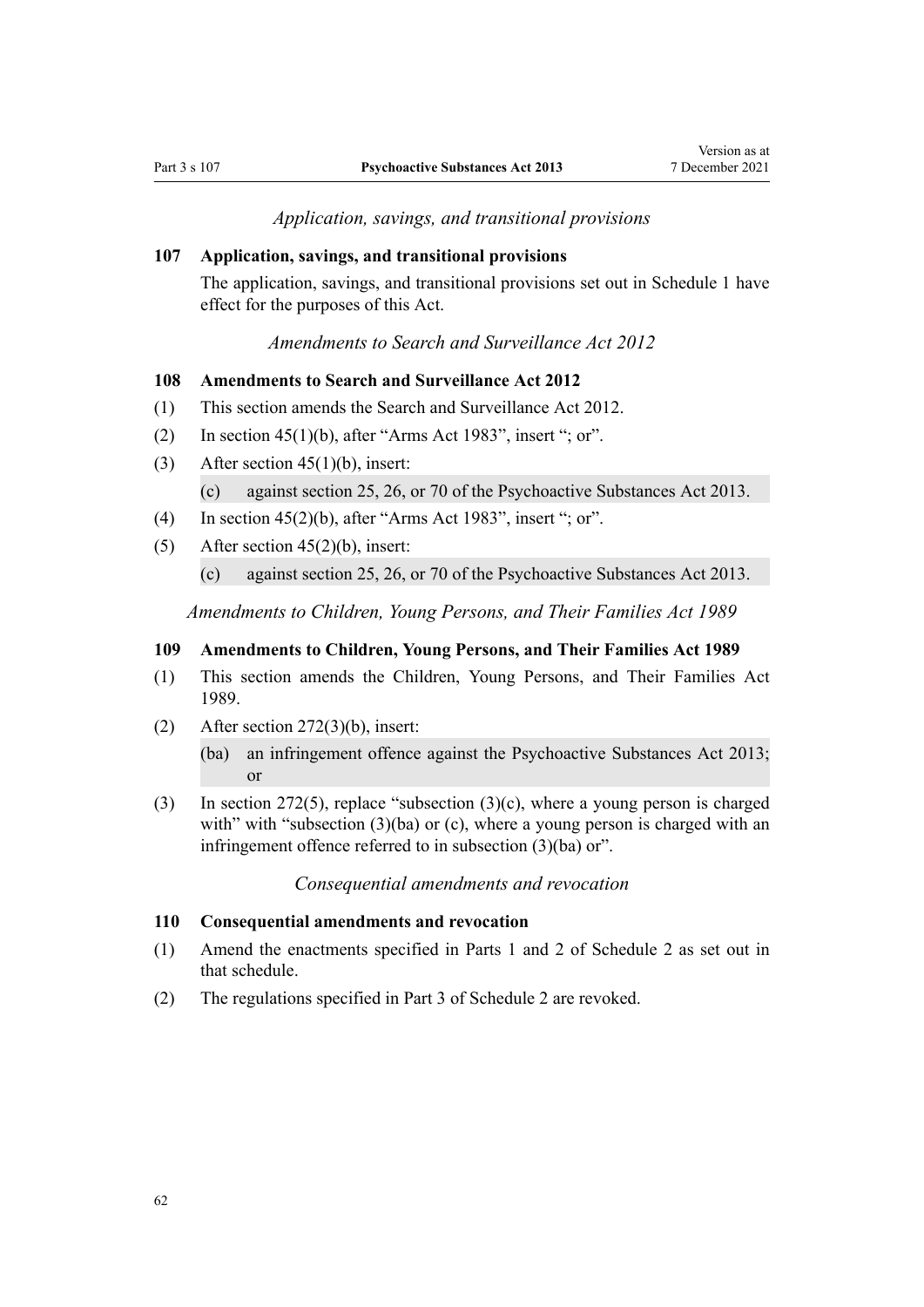# <span id="page-62-0"></span>**Schedule 1 Application, savings, and transitional provisions**

[ss 5\(2\)](#page-7-0), [107](#page-61-0)

## **1 Interpretation**

In this schedule,—

**full application** means, in respect of an activity to which an interim licence relates, an application made under [section 13](#page-15-0) by the person who was granted the interim licence

**interim approval** means an approval of a psychoactive product granted by the Authority under [clause 4](#page-63-0) before that clause was repealed by [section 8](http://legislation.govt.nz/pdflink.aspx?id=DLM6099320) of the Psychoactive Substances Amendment Act 2014

**interim licence** means a licence granted by the Authority under [clause 8.](#page-64-0)

Schedule 1 clause 1 **full application**: replaced, on 8 May 2014, by [section 8](http://legislation.govt.nz/pdflink.aspx?id=DLM6099320) of the Psychoactive Substances Amendment Act 2014 (2014 No 24).

Schedule 1 clause 1 **interim approval**: replaced, on 8 May 2014, by [section 8](http://legislation.govt.nz/pdflink.aspx?id=DLM6099320) of the Psychoactive Substances Amendment Act 2014 (2014 No 24).

# **2 Transitional arrangement for psychoactive substances or psychoactive products lawfully imported, manufactured, researched, or sold before commencement of Act**

- (1) Clauses 1 to 15 of this schedule apply to a psychoactive substance or psycho‐ active product that was lawfully being imported, manufactured, researched, or sold throughout the period of 3 months immediately before the commencement of this Act.
- (2) A psychoactive substance to which this schedule applies may continue to be imported, manufactured, researched, or sold after the commencement of this Act, but only by a person who holds an interim licence and while that licence remains in force.

Schedule 1 clause 2(1): amended, on 8 May 2014, by [section 8](http://legislation.govt.nz/pdflink.aspx?id=DLM6099320) of the Psychoactive Substances Amendment Act 2014 (2014 No 24).

Schedule 1 clause 2(2): replaced, on 8 May 2014, by [section 8](http://legislation.govt.nz/pdflink.aspx?id=DLM6099320) of the Psychoactive Substances Amendment Act 2014 (2014 No 24).

# *Interim approval of psychoactive products*

# *[Repealed]*

Heading: repealed, on 8 May 2014, by [section 8](http://legislation.govt.nz/pdflink.aspx?id=DLM6099320) of the Psychoactive Substances Amendment Act 2014 (2014 No 24).

## **3 Application for interim approval of psychoactive product**

## *[Repealed]*

Schedule 1 clause 3: repealed, on 8 May 2014, by [section 8](http://legislation.govt.nz/pdflink.aspx?id=DLM6099320) of the Psychoactive Substances Amendment Act 2014 (2014 No 24).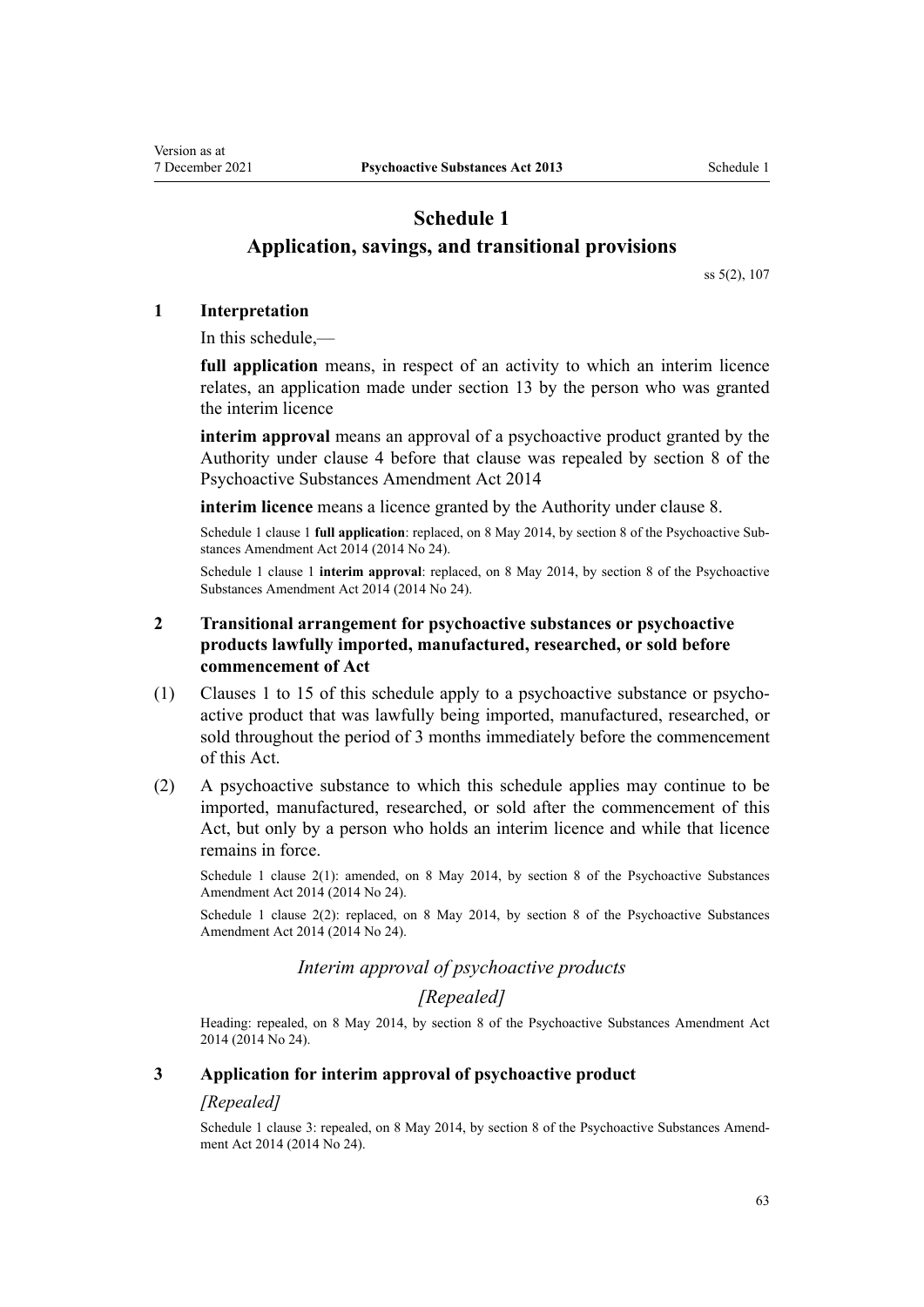## <span id="page-63-0"></span>**4 Grant of interim approval**

#### *[Repealed]*

Schedule 1 clause 4: repealed, on 8 May 2014, by [section 8](http://legislation.govt.nz/pdflink.aspx?id=DLM6099320) of the Psychoactive Substances Amendment Act 2014 (2014 No 24).

## **5 Control of psychoactive products granted interim approval**

#### *[Repealed]*

Schedule 1 clause 5: repealed, on 8 May 2014, by [section 8](http://legislation.govt.nz/pdflink.aspx?id=DLM6099320) of the Psychoactive Substances Amendment Act 2014 (2014 No 24).

#### **6 Duration of interim approval**

#### *[Repealed]*

Schedule 1 clause 6: repealed, on 8 May 2014, by [section 8](http://legislation.govt.nz/pdflink.aspx?id=DLM6099320) of the Psychoactive Substances Amendment Act 2014 (2014 No 24).

## *Interim licences*

## **7 Application for interim licence**

- (1) A person who is a New Zealand resident may, within 28 days after the com‐ mencement of this Act, apply to the Authority for 1 or more of the following interim licences:
	- (a) an interim licence to import psychoactive substances:
	- (b) an interim licence to manufacture psychoactive substances:
	- (c) an interim licence to research psychoactive substances:
	- (d) an interim licence to sell psychoactive substances.
	- (e) *[Repealed]*
	- (f) *[Repealed]*
- (2) An application under subclause (1) must—
	- (a) be made in a form or manner approved by the Authority; and
	- (b) contain the following information:
		- (i) the full name and address (including an electronic address, if available) of the person; and
		- (ii) the physical address of the premises to which the application relates, if applicable; and
	- (c) be accompanied by—
		- (i) the information specified in subclause (3); and
		- (ii) the appropriate fee payable for an application for an interim licence specified in [clause 10.](#page-65-0)
- (3) For the purposes of subclause  $(2)(c)(i)$ , the information is—
	- (a) a statutory declaration made by the applicant stating that the applicant—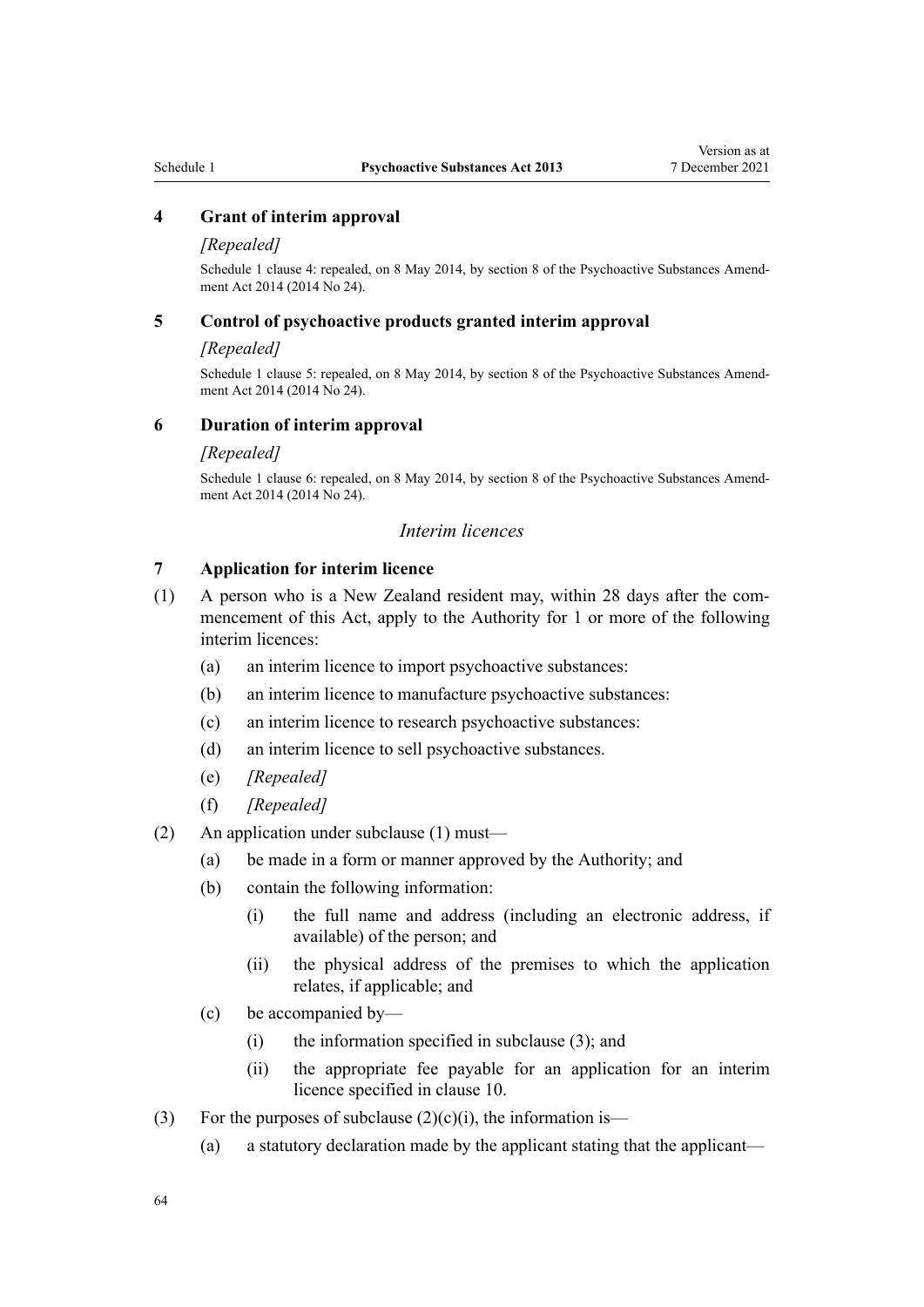- <span id="page-64-0"></span>(i) was, during the period of not less than 28 days immediately before the commencement of this Act, in the business of importing, manufacturing, researching, or selling psychoactive substances or products to which this schedule applies; and
- (ii) is aware of any conditions or other requirements pertaining to the licence and agrees to comply with them; and
- (b) written consent of the applicant for the Authority to access any personal information about the applicant relevant to the application, including (without limitation) any Police records; and
- (c) any other information that the Authority reasonably requires and that is notified in writing to the applicant.
- (4) The Authority may, as the Authority thinks fit, waive the fee payable for an application for an interim licence, in whole or in part, in any particular case or class of cases.

Schedule 1 clause 7(1)(e): repealed, on 8 May 2014, by [section 8](http://legislation.govt.nz/pdflink.aspx?id=DLM6099320) of the Psychoactive Substances Amendment Act 2014 (2014 No 24).

Schedule 1 clause 7(1)(f): repealed, on 8 May 2014, by [section 8](http://legislation.govt.nz/pdflink.aspx?id=DLM6099320) of the Psychoactive Substances Amendment Act 2014 (2014 No 24).

## **8 Application of subparts 1 and 3 of Part 2 to interim licence**

[Subparts 1](#page-15-0) and [3](#page-27-0) of Part 2 (except [sections 13](#page-15-0) and  $16(1)(a)$ ) apply, with any necessary modifications,—

- (a) to an application for an interim licence as if it were an application made under [section 13](#page-15-0); and
- (b) to an interim licence granted in accordance with paragraph (a).

Schedule 1 clause 8: replaced, on 8 May 2014, by [section 8](http://legislation.govt.nz/pdflink.aspx?id=DLM6099320) of the Psychoactive Substances Amendment Act 2014 (2014 No 24).

## **9 Duration of interim licence**

- (1) An interim licence granted under clause 8 is deemed to be cancelled 28 days after the date on which regulations made under [sections 95](#page-52-0) and [101\(1\)\(a\)](#page-55-0) come into force unless, within that period, the holder of the interim licence makes a full application under [section 13](#page-15-0) for a licence to carry out the activity to which the interim licence relates.
- (2) If the holder of the interim licence complies with subclause (1), the interim licence continues in force until the date on which the full application under sec[tion 13](#page-15-0) is determined under this Act, and the interim licence is then deemed to be cancelled.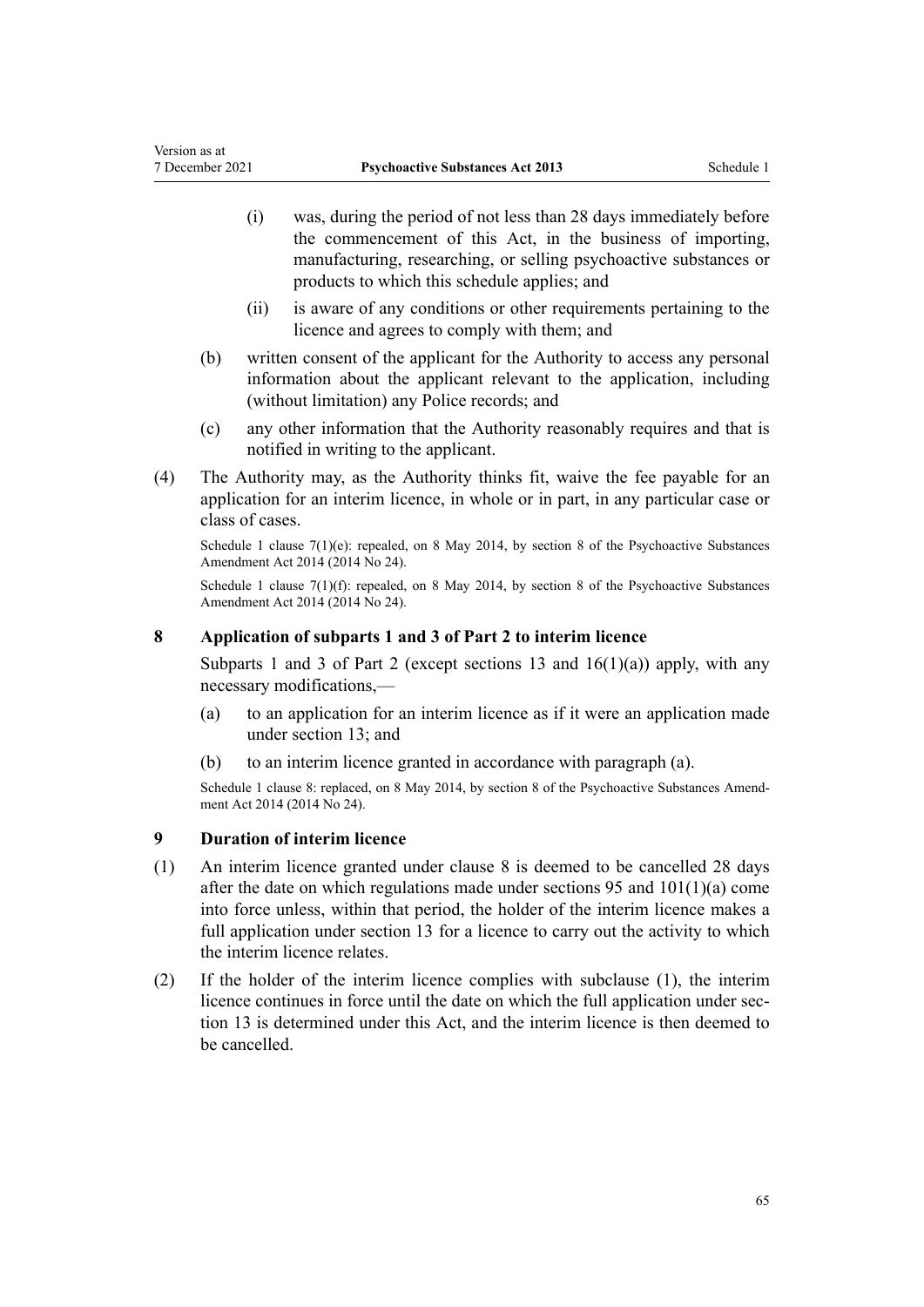## *Fees*

## <span id="page-65-0"></span>**10 Fees payable for interim licence**

The fee payable for an application for an interim licence is the fee specified in the second column of the following table opposite the licence specified in the first column:

| Interim licence                                                                   | Fee (\$) (including<br>GST) |
|-----------------------------------------------------------------------------------|-----------------------------|
| Interim licence to import psychoactive substances                                 | 500                         |
| Interim licence to manufacture psychoactive substances                            | 500                         |
| Interim licence to research psychoactive substances                               | 500                         |
| Interim licence to sell psychoactive substances that are not approved<br>products | 500                         |

Schedule 1 clause 10 heading: amended, on 8 May 2014, by [section 8](http://legislation.govt.nz/pdflink.aspx?id=DLM6099320) of the Psychoactive Substances Amendment Act 2014 (2014 No 24).

Schedule 1 clause 10: amended, on 8 May 2014, by [section 8](http://legislation.govt.nz/pdflink.aspx?id=DLM6099320) of the Psychoactive Substances Amendment Act 2014 (2014 No 24).

Schedule 1 clause 10 table: amended, on 8 May 2014, by [section 8](http://legislation.govt.nz/pdflink.aspx?id=DLM6099320) of the Psychoactive Substances Amendment Act 2014 (2014 No 24).

# *Interim approvals of psychoactive products and interim licences to sell psychoactive products granted interim approval revoked*

Heading: inserted, on 8 May 2014, by [section 8](http://legislation.govt.nz/pdflink.aspx?id=DLM6099320) of the Psychoactive Substances Amendment Act 2014 (2014 No 24).

## **11 Revocation of interim approvals of psychoactive products**

Every interim approval granted in respect of a psychoactive product under [clause 4](#page-63-0) (before that clause was repealed by [section 8](http://legislation.govt.nz/pdflink.aspx?id=DLM6099320) of the Psychoactive Sub‐ stances Amendment Act 2014) is revoked.

Schedule 1 clause 11: inserted, on 8 May 2014, by [section 8](http://legislation.govt.nz/pdflink.aspx?id=DLM6099320) of the Psychoactive Substances Amendment Act 2014 (2014 No 24).

## **12 Recall of interim approved products**

- (1) The Authority must, before the close of the day after the date of the com‐ mencement of this clause, issue a recall order under [section 88](#page-48-0) for every psychoactive product described in clause 11 (the **product**).
- (2) The Authority must—
	- (a) display the date of the recall order prominently on the recall order; and
	- (b) notify the recall order on an Internet site maintained by or on behalf of the Authority.
- (3) For the purposes of [section 88\(2\),](#page-48-0) the recall order is deemed to have been received by every importer, manufacturer, wholesaler, or retailer of the product on the close of the day after the date displayed on the recall order.
- (4) The recall order may—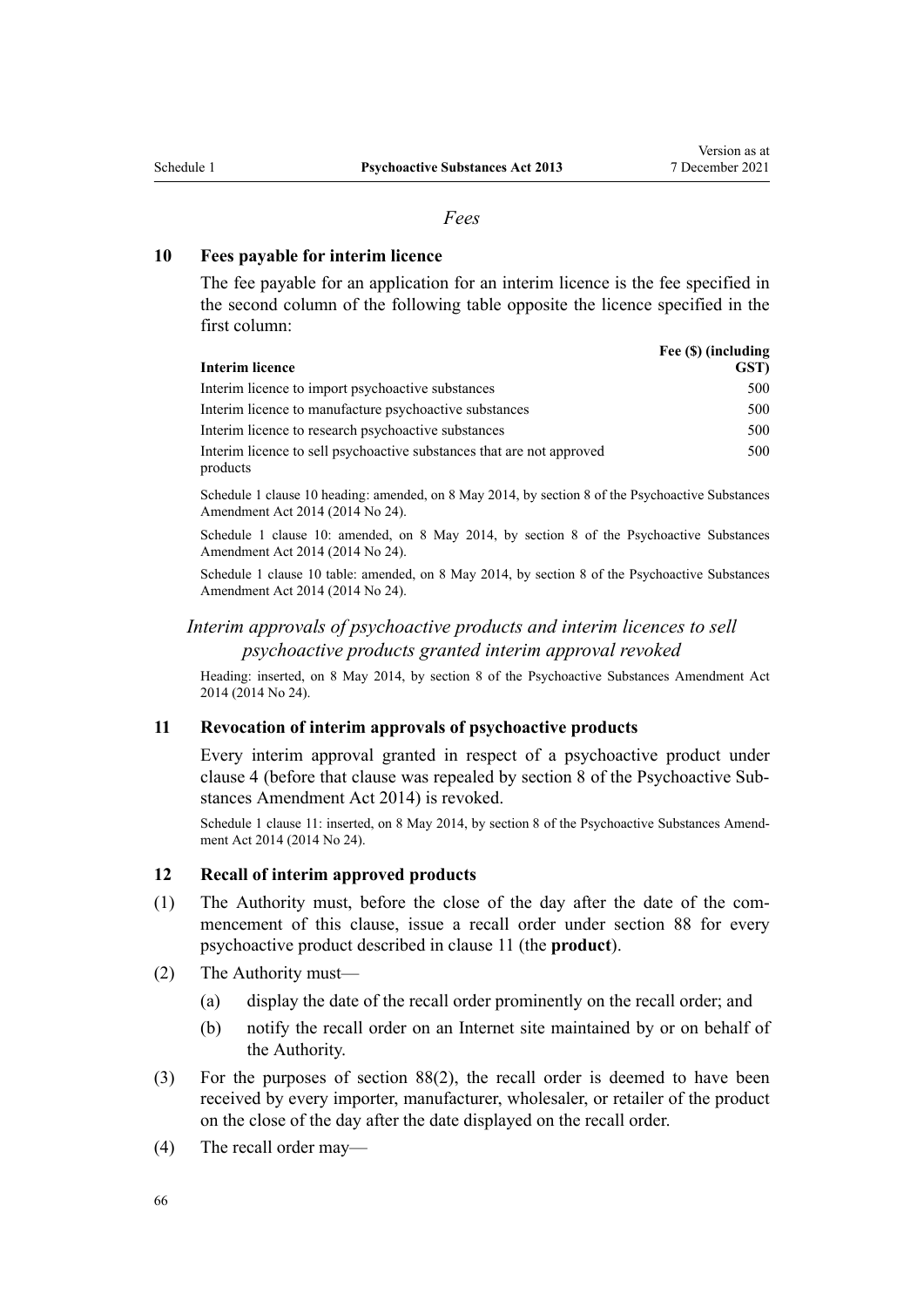<span id="page-66-0"></span>Version as at

- (a) require every importer, manufacturer, wholesaler, and retailer (or any combination of them) to—
	- (i) provide information to the Authority in relation to the amount and type of the product in their possession:
	- (ii) dispose of or destroy, or arrange for the disposal (including by return to a manufacturer or an importer) or the destruction of, the product in their possession:
	- (iii) provide information to the Authority on the disposal of or destruction or arrangements for the disposal or destruction of the product in their possession:
- (b) specify locations where the product can be delivered for disposal or destruction:
- (c) specify a time limit for compliance with the recall order:
- (d) specify any ancillary or incidental requirement.
- (5) For the avoidance of doubt, [section 88\(2\)](#page-48-0) and (3) applies to the recall order issued in accordance with this clause.
- (6) It is a defence to a charge of an offence specified in subclause (7) that the action or omission that constitutes the offence was done—
	- (a) in good faith in the course of complying with the recall order; and
	- (b) within 14 days after the date of the commencement of this clause.
- (7) The offences to which the defence in subclause (6) may apply are—
	- (a) an offence under [section 28](#page-20-0):
	- (b) an offence under [section 70](#page-39-0):
	- (c) an offence under [section 71](#page-40-0).

Schedule 1 clause 12: inserted, on 8 May 2014, by [section 8](http://legislation.govt.nz/pdflink.aspx?id=DLM6099320) of the Psychoactive Substances Amendment Act 2014 (2014 No 24).

# **13 Revocation of interim licences to sell psychoactive products granted interim approval**

- (1) Every interim licence granted under clause  $7(1)(e)$  and (f) (before those paragraphs were repealed by [section 8](http://legislation.govt.nz/pdflink.aspx?id=DLM6099320) of the Psychoactive Substances Amendment Act 2014) is revoked.
- (2) Despite the revocation of interim licences under subclause (1), a wholesaler or retailer who held an interim licence immediately before this clause came into force—
	- (a) must comply with the recall order issued in accordance with [clause 12](#page-65-0) as if the wholesaler or retailer continued to hold the licence; and
	- (b) is, for the purposes of [section 88,](#page-48-0) to be treated as if it continued to hold the licence until the close of the 14th day after the commencement of this clause.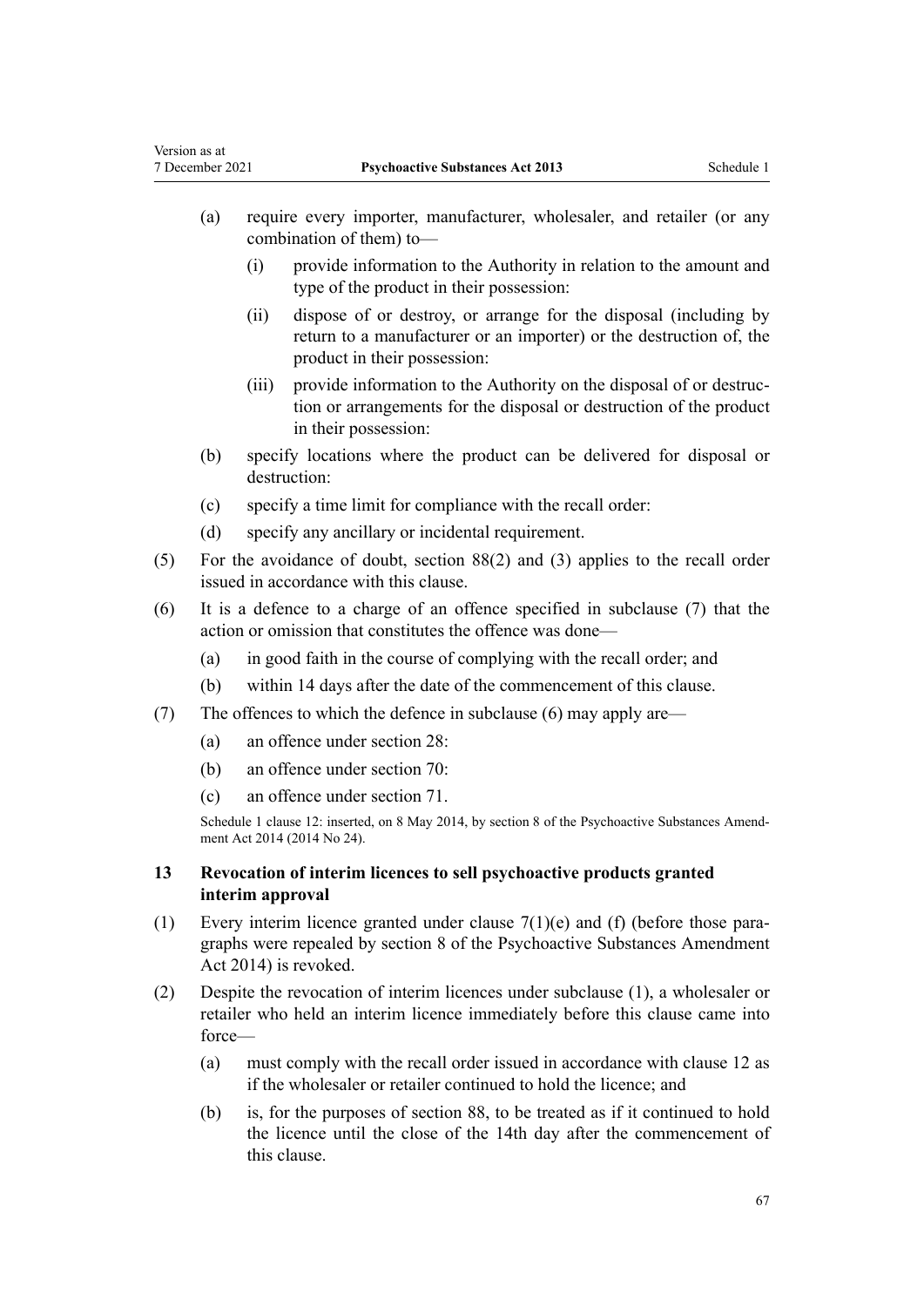Schedule 1 clause 13: inserted, on 8 May 2014, by [section 8](http://legislation.govt.nz/pdflink.aspx?id=DLM6099320) of the Psychoactive Substances Amendment Act 2014 (2014 No 24).

## **14 Appeals under subpart 3 of Part 2**

For the avoidance of doubt, and regardless of the outcome of any appeal under [subpart 3 of Part 2](#page-27-0), the following may not be granted after the commencement of the [Psychoactive Substances Amendment Act 2014](http://legislation.govt.nz/pdflink.aspx?id=DLM6099302):

- (a) an interim licence to sell psychoactive products granted interim approval by retail:
- (b) an interim licence to sell psychoactive products granted interim approval by wholesale:
- (c) an interim approval.

Schedule 1 clause 14: inserted, on 8 May 2014, by [section 8](http://legislation.govt.nz/pdflink.aspx?id=DLM6099320) of the Psychoactive Substances Amendment Act 2014 (2014 No 24).

#### *Enforcement powers*

Heading: inserted, on 8 May 2014, by [section 8](http://legislation.govt.nz/pdflink.aspx?id=DLM6099320) of the Psychoactive Substances Amendment Act 2014 (2014 No 24).

#### **15 Power to enter and search retail premises**

- (1) This clause applies in relation to the retail premises of every holder of an interim licence granted under clause  $7(1)(e)$  (before that paragraph was repealed by [section 8](http://legislation.govt.nz/pdflink.aspx?id=DLM6099320) of the Psychoactive Substances Amendment Act 2014) and revoked by [clause 13](#page-66-0).
- (2) An enforcement officer or a constable may, for the purpose of ensuring or enforcing compliance with the recall order issued in accordance with [clause 12](#page-65-0), exercise any powers under [section 78](#page-43-0) in relation to those retail premises until the close of the 14th day after the date of the commencement of this clause as if the interim licence concerned had not been revoked.
- (3) [Section 78](#page-43-0), as modified by subclause (2), applies in relation to those retail premises.

Schedule 1 clause 15: inserted, on 8 May 2014, by [section 8](http://legislation.govt.nz/pdflink.aspx?id=DLM6099320) of the Psychoactive Substances Amendment Act 2014 (2014 No 24).

# *Moratorium on processing applications under section 13 or 33 until regulations in force*

Heading: inserted, on 8 May 2014, by [section 8](http://legislation.govt.nz/pdflink.aspx?id=DLM6099320) of the Psychoactive Substances Amendment Act 2014 (2014 No 24).

#### **16 Moratorium on processing applications for licences under section 13**

(1) The Authority must not process any application for a licence of a kind described in [section 13\(1\)\(a\)](#page-15-0) to (d) (whether the application is made before or after the commencement of this clause) until regulations under [section 95](#page-52-0) pre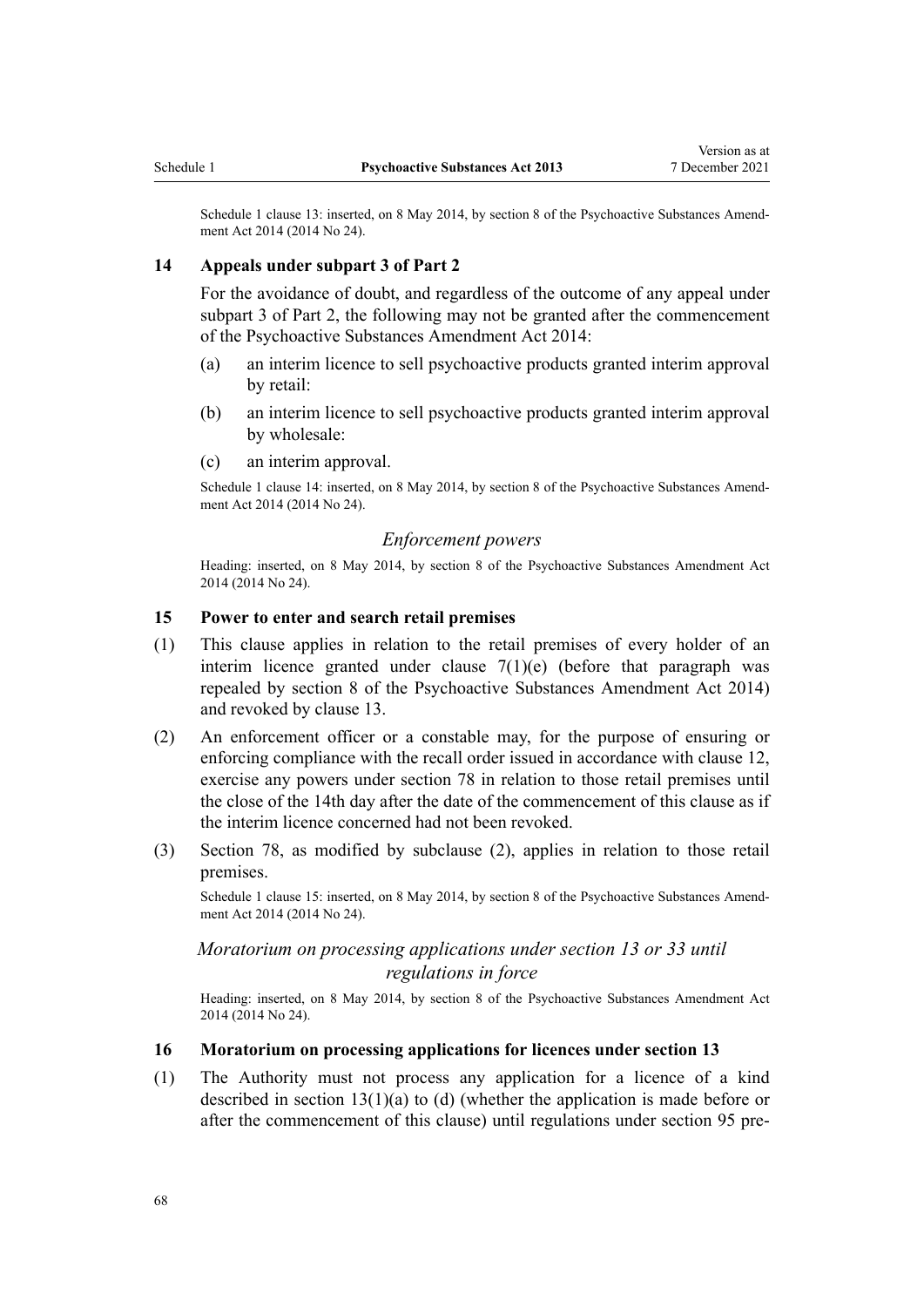scribing the fees or charges for applications for licences of that kind come into force.

- (2) The Authority must not process any application for a licence of a kind described in [section 13\(1\)\(e\)](#page-15-0) or (f) (whether the application is made before or after the commencement of this clause) until both of the following have come into force:
	- (a) regulations under [section 95](#page-52-0) prescribing the fees or charges for applications for licences of that kind; and
	- (b) regulations under section  $101(1)(a)$  prescribing the particulars, information, documents, samples, or other material that must accompany or be contained in applications for licences of that kind.

Schedule 1 clause 16: inserted, on 8 May 2014, by [section 8](http://legislation.govt.nz/pdflink.aspx?id=DLM6099320) of the Psychoactive Substances Amendment Act 2014 (2014 No 24).

# **17 Moratorium on processing applications for approval of psychoactive product under section 33**

The Authority must not process any application for approval of a psychoactive product under [section 33](#page-22-0) (whether the application is made before or after the commencement of this clause) until both of the following have come into force:

- (a) regulations under [section 95](#page-52-0) prescribing the fees or charges for applications for approval of psychoactive products; and
- (b) regulations under section  $101(1)(a)$  prescribing the particulars, information, documents, samples, or other material that must accompany or be contained in applications for approval of psychoactive products.

Schedule 1 clause 17: inserted, on 8 May 2014, by [section 8](http://legislation.govt.nz/pdflink.aspx?id=DLM6099320) of the Psychoactive Substances Amendment Act 2014 (2014 No 24).

## *No compensation or damages*

Heading: inserted, on 8 May 2014, by [section 8](http://legislation.govt.nz/pdflink.aspx?id=DLM6099320) of the Psychoactive Substances Amendment Act 2014 (2014 No 24).

## **18 No compensation or damages**

No compensation or damages are payable by the Crown for any loss or damage arising from the enactment of the [Psychoactive Substances Amendment Act](http://legislation.govt.nz/pdflink.aspx?id=DLM6099302) [2014](http://legislation.govt.nz/pdflink.aspx?id=DLM6099302).

Schedule 1 clause 18: inserted, on 8 May 2014, by [section 8](http://legislation.govt.nz/pdflink.aspx?id=DLM6099320) of the Psychoactive Substances Amendment Act 2014 (2014 No 24).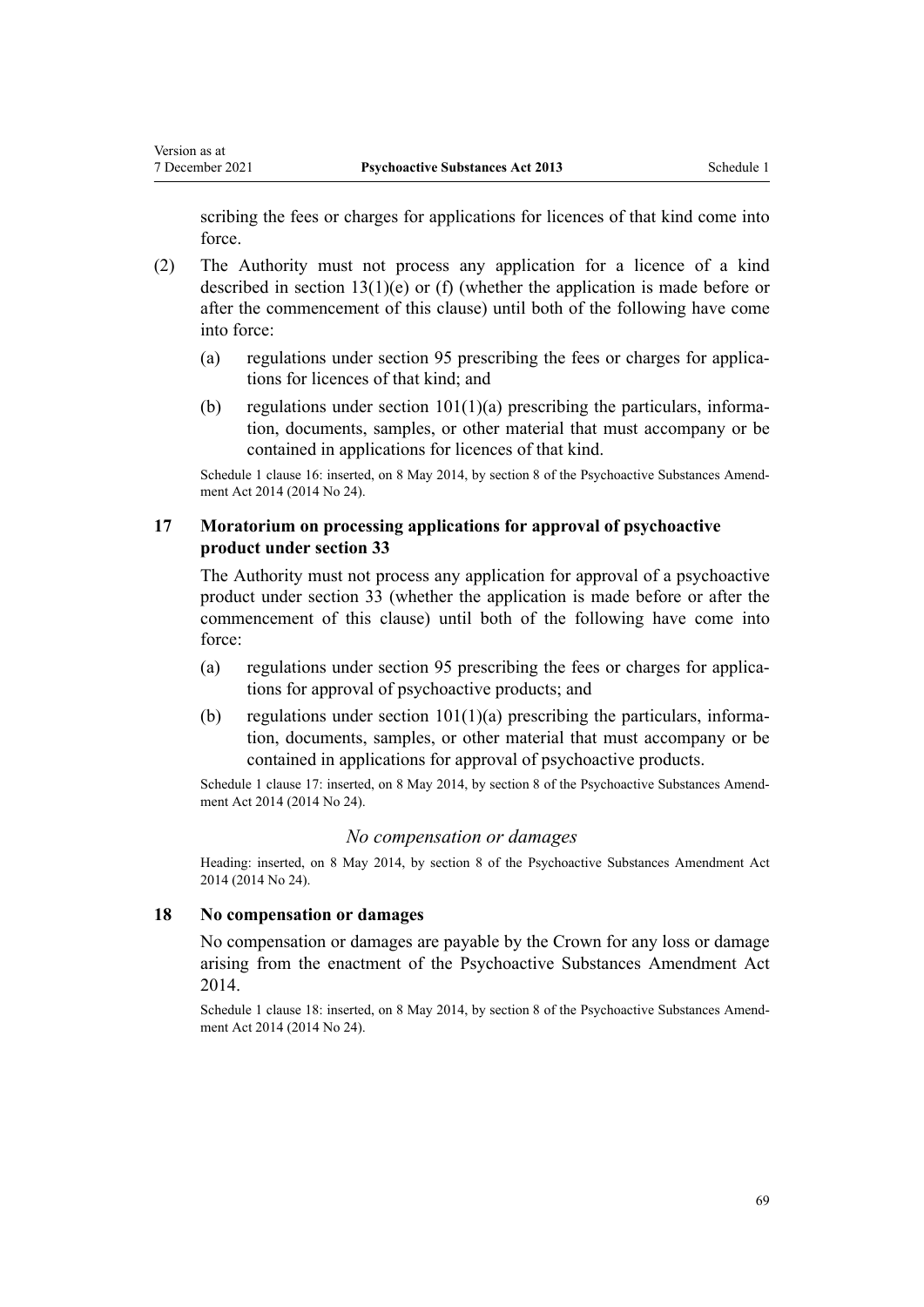# **Schedule 2**

# <span id="page-69-0"></span>**Consequential amendments and revocation**

[s 110](#page-61-0)

# **Part 1**

# **Amendments to Acts**

## **Corrections Act 2004 (2004 No 50)**

Repeal [section 23\(3\)\(c\)](http://legislation.govt.nz/pdflink.aspx?id=DLM295421).

## **Misuse of Drugs Act 1975 (1975 No 116)**

In [section 2\(1\)](http://legislation.govt.nz/pdflink.aspx?id=DLM436106), repeal the definitions of **temporary class drug** and **temporary class drug notice**.

In [section 2\(1\)](http://legislation.govt.nz/pdflink.aspx?id=DLM436106), definition of **controlled drug analogue**, paragraph (b), after "Medi‐ cines Act 1981", insert "; or".

In [section 2\(1\)](http://legislation.govt.nz/pdflink.aspx?id=DLM436106), definition of **controlled drug analogue**, after paragraph (b), insert:

(c) an approved product within the meaning of the Psychoactive Substances Act 2013

Repeal [sections 4C to 4E.](http://legislation.govt.nz/pdflink.aspx?id=DLM3935908)

#### **Misuse of Drugs Amendment Act 2005 (2005 No 81)**

Repeal [Part 3](http://legislation.govt.nz/pdflink.aspx?id=DLM356284).

Repeal [Schedule 4.](http://legislation.govt.nz/pdflink.aspx?id=DLM356877)

#### **Ombudsmen Act 1975 (1975 No 9)**

In [Schedule 2,](http://legislation.govt.nz/pdflink.aspx?id=DLM431744) Part 2, insert in their appropriate alphabetical order "Psychoactive Substances Expert Advisory Committee" and "Psychoactive Substances Appeals Committee".

# **Search and Surveillance Act 2012 (2012 No 24)**

In the [Schedule,](http://legislation.govt.nz/pdflink.aspx?id=DLM4356950) insert in its appropriate alphabetical order:

| Psychoactive<br>Substances Act<br>2013 | 77 | Constable may enter and search<br>a place (except private prem-<br>ises), vehicle, or other thing<br>without a warrant to search for<br>evidence of offences against<br>Psychoactive Substances Act<br>2013 | All (except subpart<br>3)                                         |
|----------------------------------------|----|-------------------------------------------------------------------------------------------------------------------------------------------------------------------------------------------------------------|-------------------------------------------------------------------|
|                                        | 79 | Enforcement officer or con-<br>stable may obtain and execute<br>search warrant to search for evi-<br>dence of offences against<br>Psychoactive Substances Act<br>2013                                       | All (except sections)<br>118 and 119 apply<br>to constables only) |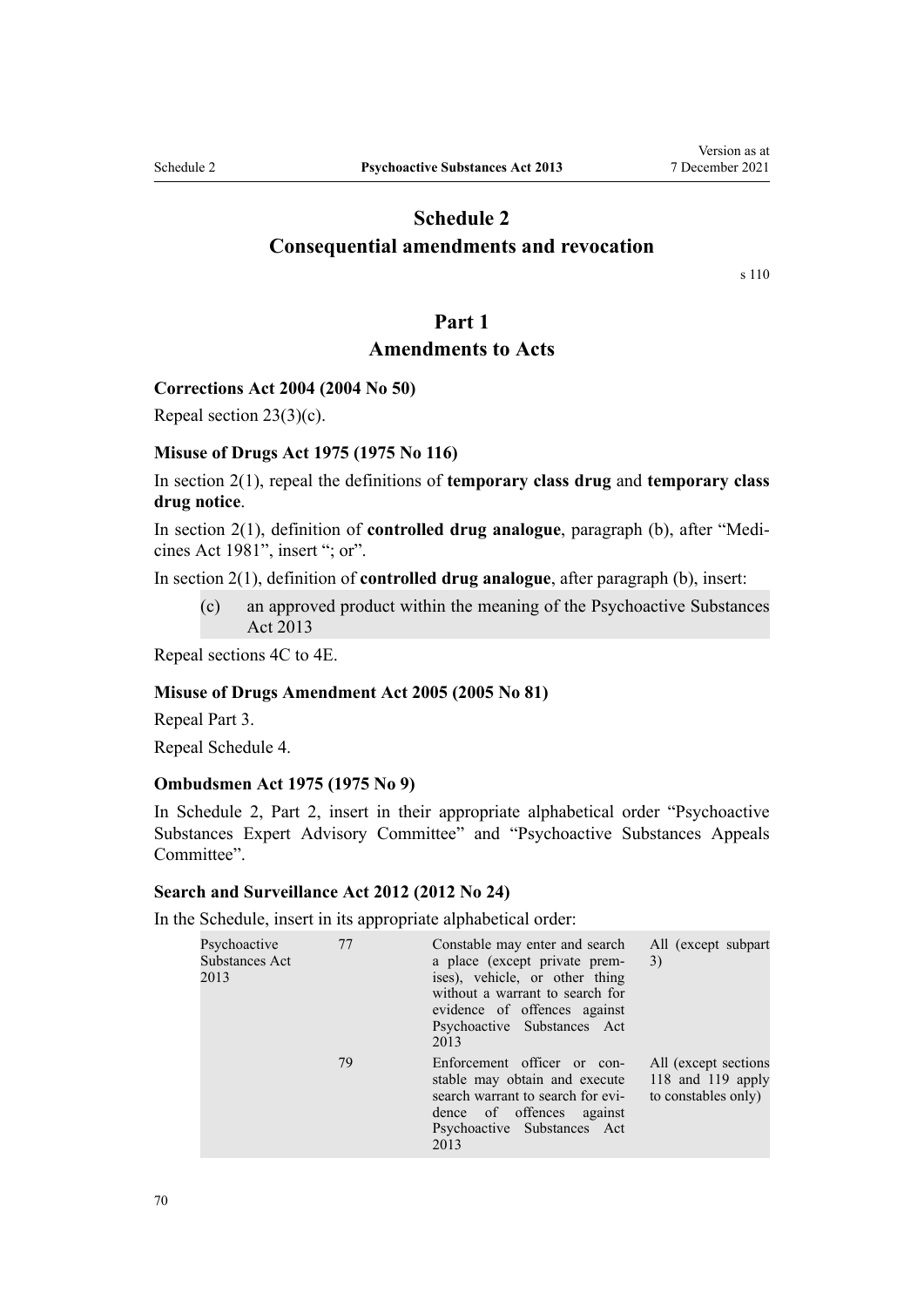## <span id="page-70-0"></span>**Summary Proceedings Act 1957 (1957 No 87)**

In [section 2\(1\)](http://legislation.govt.nz/pdflink.aspx?id=DLM310749), definition of **infringement notice**, after paragraph (j), insert:

(ja) section 74 of the Psychoactive Substances Act 2013; or

# **Part 2**

# **Amendments to regulations**

# **Hazardous Substances (Minimum Degrees of Hazard) Regulations 2001 (SR 2001/112)**

Replace [regulation 4\(2\)](http://legislation.govt.nz/pdflink.aspx?id=DLM33333) with:

(2) This regulation is subject to regulations 5, 6, and 6A.

After [regulation 6,](http://legislation.govt.nz/pdflink.aspx?id=DLM33339) insert:

#### **6A Psychoactive substances**

(1) A psychoactive substance is not hazardous for the purposes of the Act if—

- (a) the substance is an approved product; or
- (b) the substance—
	- (i) meets the minimum degree of hazard specified in clause  $2(1)(s)$  of Schedule 4; and
	- (ii) only meets the minimum degree of hazard specified in clause 2(1)(s) of Schedule 4 because of its psychoactive properties; and
	- (iii) does not meet any other minimum degree of hazard of the intrin‐ sic hazardous substance properties specified in regulation 7.
- $(2)$  In this regulation,—

**approved product** has the same meaning as in section 8 of the Psychoactive Substances Act 2013

**psychoactive substance** has the same meaning as in section 9 of the Psychoactive Substances Act 2013.

# **Part 3**

# **Regulations revoked**

#### **Misuse of Drugs (Restricted Substances) Regulations 2008 (SR 2008/373)**